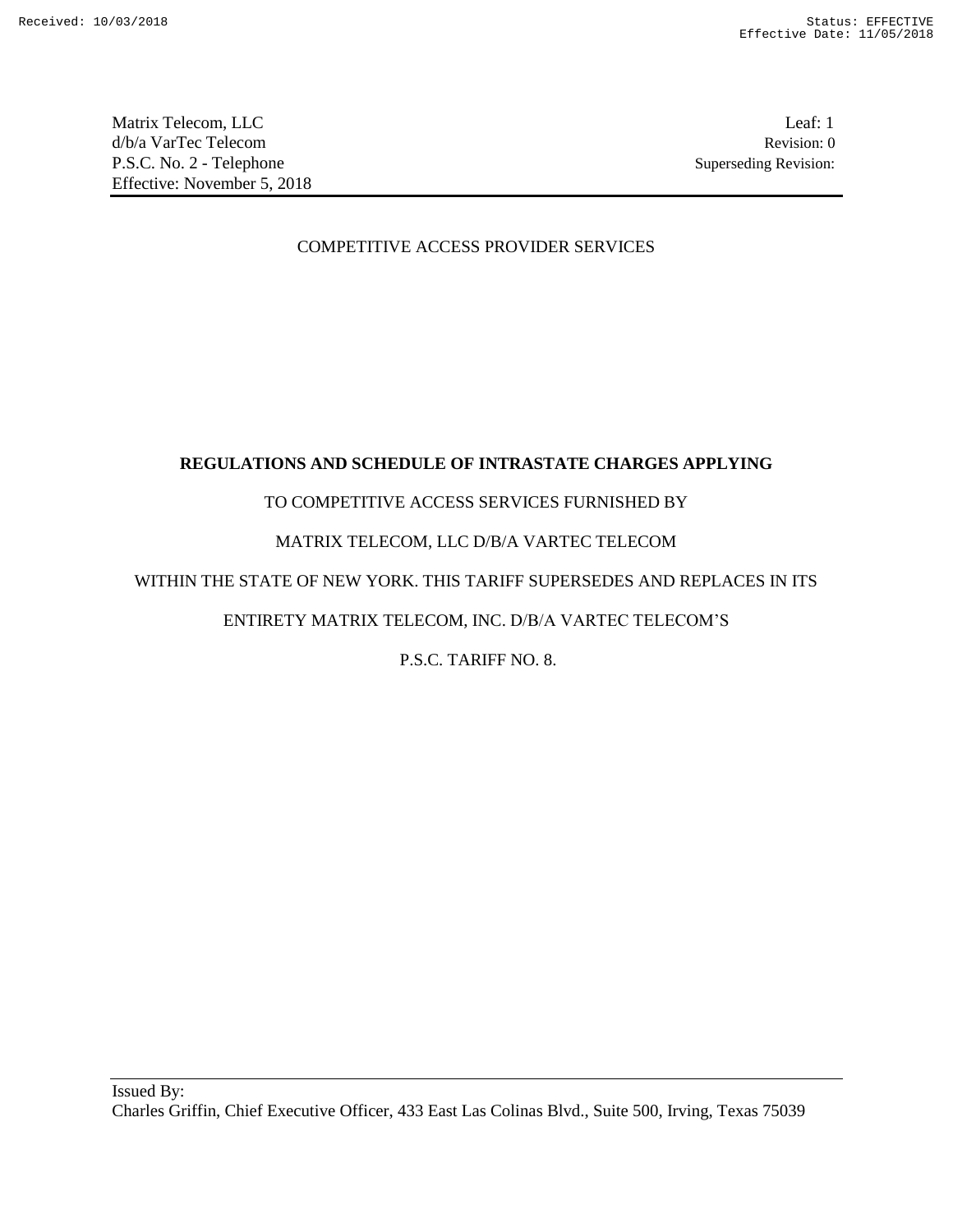Matrix Telecom, LLC Leaf: 2 d/b/a VarTec Telecom Revision: 0 P.S.C. No. 2 - Telephone Superseding Revision: Effective: November 5, 2018

## COMPETITIVE ACCESS PROVIDER SERVICES

## **Contacting the Public Service Commission**

In the case of a dispute between the Customer and the Company which cannot be resolved with mutual satisfaction, the Customer may file a complaint by contacting the New York State Department of Public Service by phone, online or by mail.

1. By Phone:

Helpline (for complaints/inquiries): 1-800-342-3377 for Continental United States or, 1-800-662-1220 for Hearing/Speech Impaired: TDD or, 518-472-8502 for fax

- 2. Online: http://www.dps.ny.gov/complaints.html or,
- 3. By Mail:

NYS Department of Public Service Office of Consumer Services 3 Empire State Plaza Albany, NY 12223-1350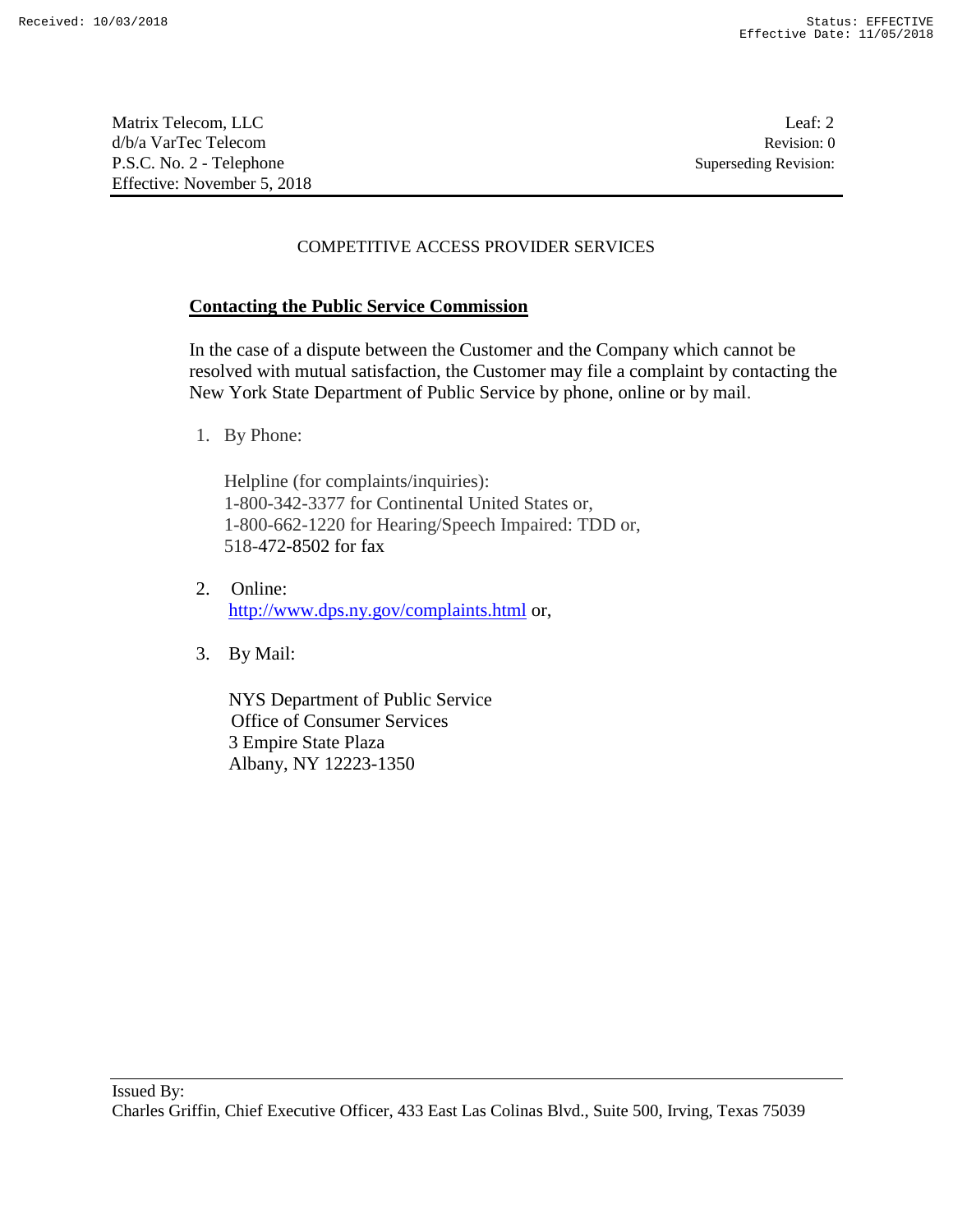Matrix Telecom, LLC Leaf: 3 d/b/a VarTec Telecom Revision: 0 P.S.C. No. 2 - Telephone Superseding Revision: Effective: November 5, 2018

### COMPETITIVE ACCESS PROVIDER SERVICES

## **TABLE OF CONTENTS**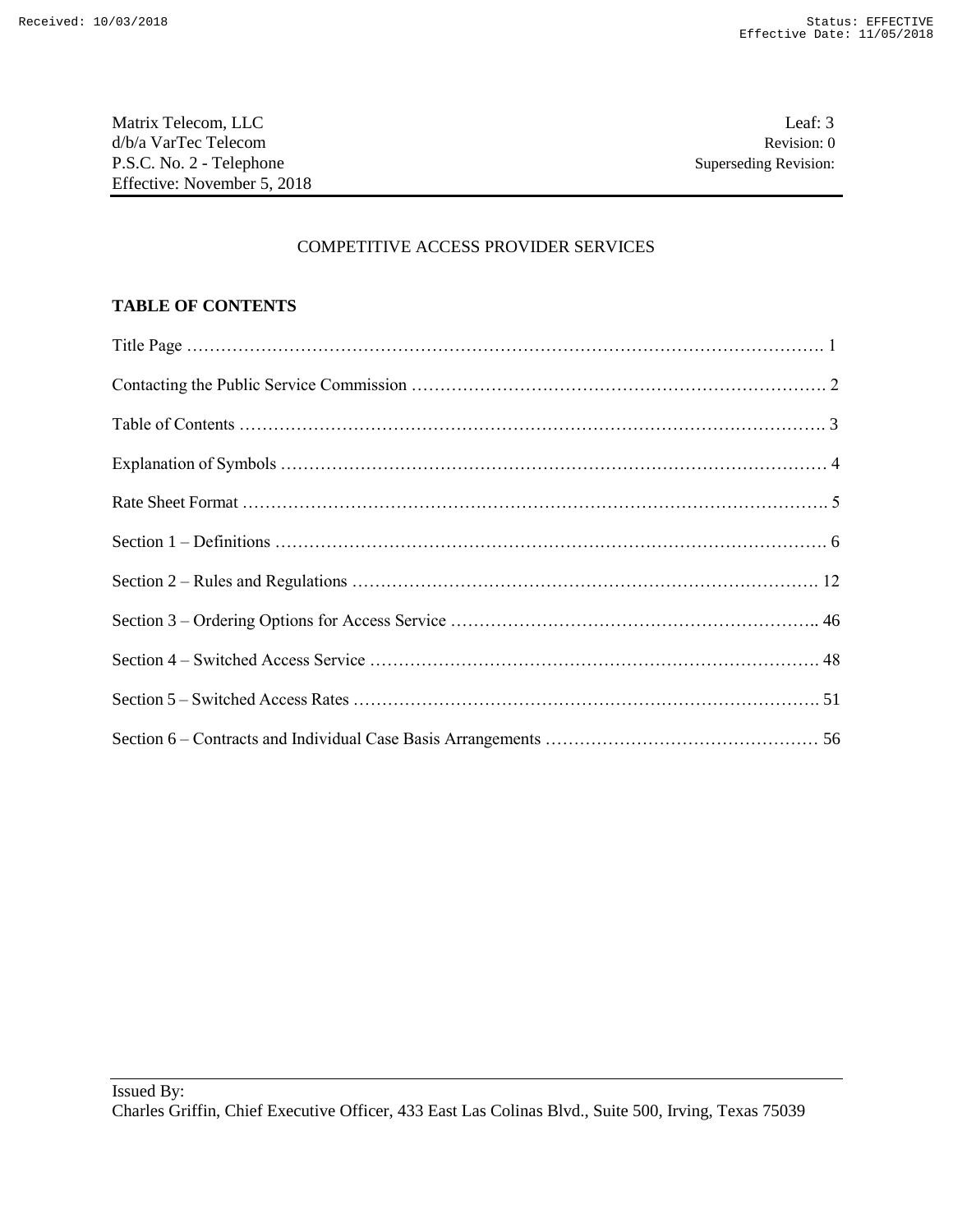Matrix Telecom, LLC Leaf: 4 d/b/a VarTec Telecom Revision: 0 P.S.C. No. 2 - Telephone Superseding Revision: Effective: November 5, 2018

## COMPETITIVE ACCESS PROVIDER SERVICES

### **SYMBOLS**

The following are the only symbols used for the purposes indicated below:

- **D** Delete or discontinue.
- **I** Change resulting in an increase to a customer's bill.
- **M** Moved from another rate sheet location.
- **N -** New.
- **R -** Change resulting in a reduction to a customer's bill.
- **T** Change in text or regulation but no change in rate or charge.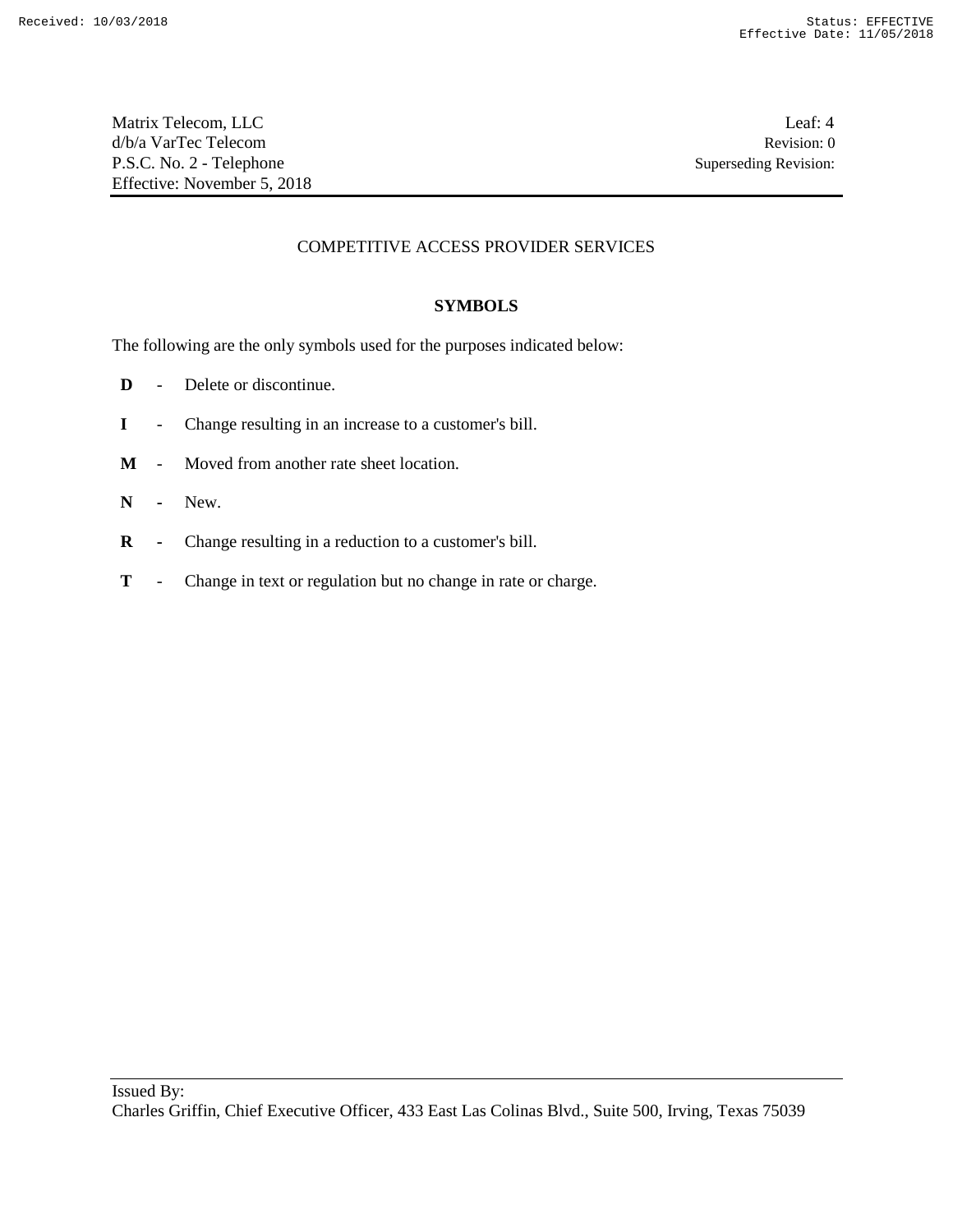Matrix Telecom, LLC Leaf: 5 d/b/a VarTec Telecom Revision: 0 P.S.C. No. 2 - Telephone Superseding Revision: Effective: November 5, 2018

## COMPETITIVE ACCESS PROVIDER SERVICES

## **RATE SHEET FORMAT**

- A. Sheet Numbering Sheet numbers appear in the upper right corner of the sheet. Sheets are numbered sequentially. However, new sheets are occasionally added to the rate sheet. When a new sheet is added between sheets already in effect, a decimal is added. For example, a new sheet added between sheets 14 and 15 would be 14.1.
- B. Sheet Revision Numbers Revision numbers also appear in the upper right corner of each sheet. These numbers are used to determine the most current sheet version on file with the Commission. For example, the 4th revised Sheet 14 cancels the 3rd revised Sheet 14. Because of various suspension periods, deferrals, etc. the Commission follows in its rate sheet approval process, the most current sheet number on file with the Commission is not always the sheet in effect. Consult the Check Sheet for the sheet currently in effect.
- C. Paragraph Numbering Sequence There are nine levels of paragraph coding. Each level of coding is subservient to the next higher level:

2. 2.1 2.1.1 2.1.1.A. 2.1.1.A.1. 2.1.1.A.1.(a) 2.1.1.A.1.(a).I. 2.1.1.A.1.(a).I.(i).  $2.1.1.A.1.(a).I.(i).(1).$ 

D. Check Sheets - When a rate sheet filing is made with the Commission, an updated Check Sheet accompanies the rate sheet filing. The Check Sheet lists the sheets contained in the rate sheet, with a cross-reference to the current revision number. When new sheets are added, the Check Sheet is changed to reflect the revision. All revisions made in a given filing are designated by an asterisk (\*). There will be no other symbols used on this sheet if these are the only changes made to it (i.e., the format, etc. remain the same, just revised revision levels on some sheets). The rate sheet user should refer to the latest Check Sheet to find out if a particular sheet is the most current on file with the Commission.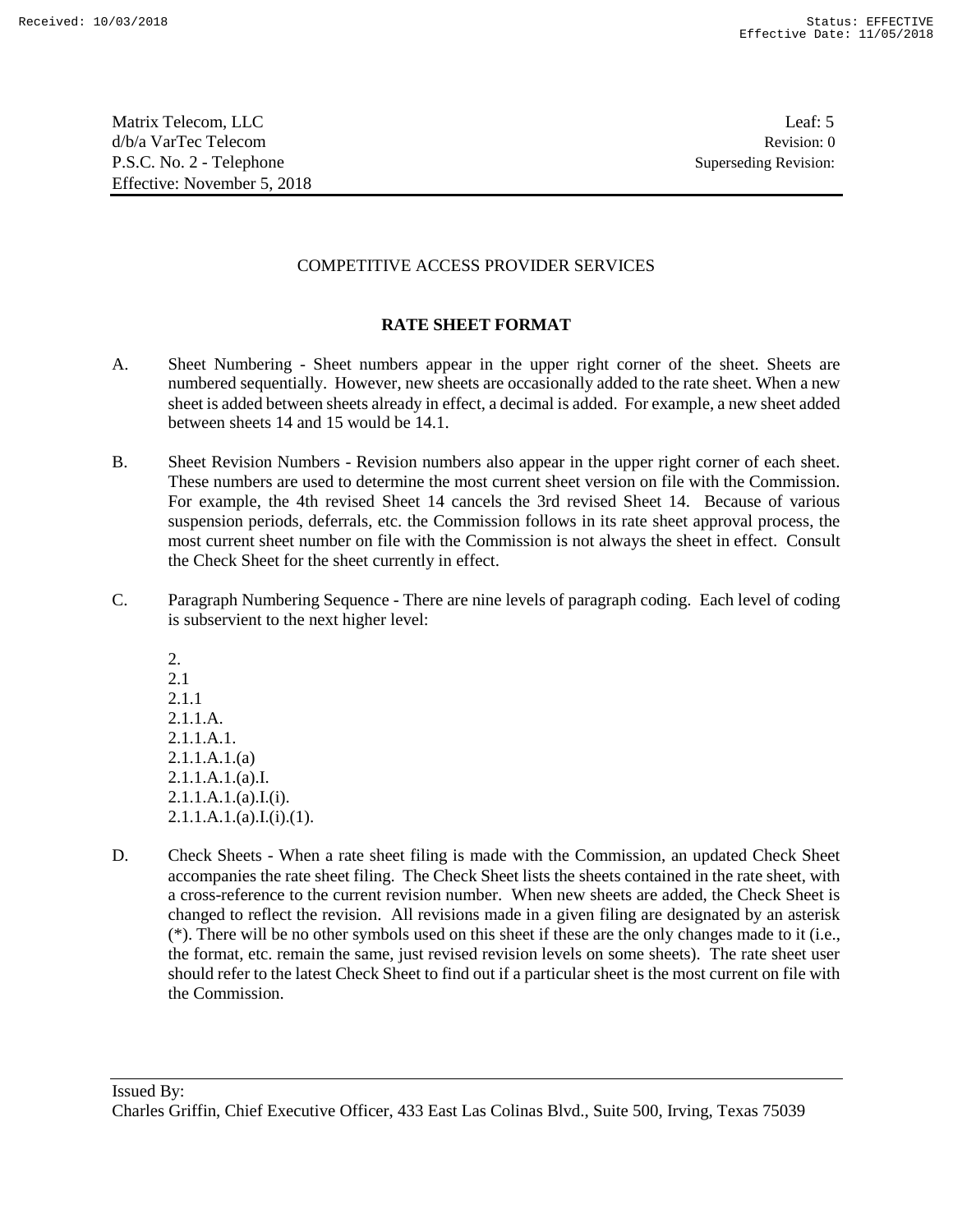Matrix Telecom, LLC Leaf 6 d/b/a VarTec Telecom Revision: 0 P.S.C. No. 2 - Telephone Superseding Revision: Effective: November 5, 2018

### COMPETITIVE ACCESS PROVIDER SERVICES

### **SECTION 1 - DEFINITIONS**

Certain terms used generally throughout this rate sheet for the Access Services of this Company are defined below.

Access Code: A uniform seven digit code assigned by the Company to an individual Customer. The seven digit code has the form 950-XXXX or 101XXXX.

Access Service: Switched Access to the network of an Interexchange Carrier for the purpose of originating or terminating communications.

Access Service Request (ASR): The industry service order format used by Access Service Customers and access providers as agreed to by the Ordering and Billing Forum.

Access Tandem: An Exchange Carrier's switching system that provides a concentration and distribution function for originating or terminating traffic between local switching centers and Customers' premises.

Authorized User: A person, firm, corporation or other entity that either is authorized by the Customer to use Access Services or is placed in a position by the Customer, either through acts or omissions, to use Access Services.

Carrier or Common Carrier: See Interexchange Carrier or Exchange Carrier.

Co-Carrier: Any other Telecommunications provider authorized by the Commission to provide local exchange service in the state.

Commission: The New York Department of Public Service.

Common Channel Signaling (CCS): A high-speed packet switched communications network which is separate (out of band) from the public packet switched and message networks. It is used to carry addressed signaling messages for individual trunk circuits and/or database related services between signaling points in the CCS network.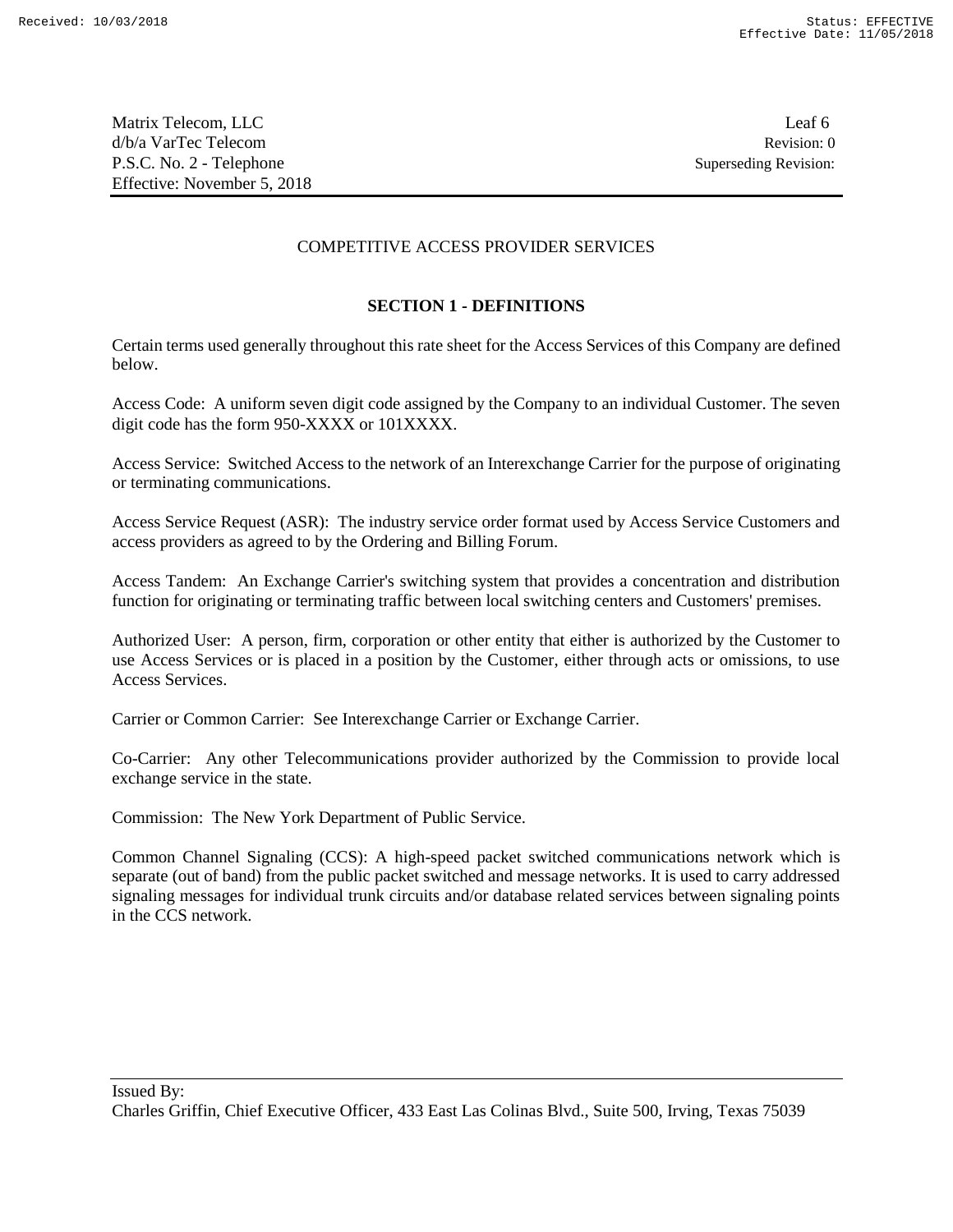Matrix Telecom, LLC Leaf: 7 d/b/a VarTec Telecom Revision: 0 P.S.C. No. 2 - Telephone Superseding Revision: Effective: November 5, 2018

### COMPETITIVE ACCESS PROVIDER SERVICES

### **SECTION 1 - DEFINITIONS, (CONT'D.)**

Company or Matrix: Matrix Telecom, LLC d/b/a VarTec Telecom, issuer of this rate sheet

Constructive Order: Delivery of calls to or acceptance of calls from the Company's End User locations over Company-switched local exchange services constitutes a Constructive Order by the Customer to purchase switched access services as described herein. Similarly the selection by a Company's End User of the Customer as the presubscribed IXC constitutes a Constructive Order of switched access by the Customer.

Customer: The person, firm, corporation or other entity which orders Service and is responsible for the payment of charges and for compliance with the Company's rate sheet regulations. The Customer could be an interexchange carrier, a wireless provider, or any other carrier authorized to operate in the state.

8XX Data Base Access Service: The term "8XX Data Base Access Service" denotes a toll-free originating Trunkside Access Service when the 8XX Service Access Code (i.e., 800, 822, 833, 844, 855, 866, 877, or 888 as available) is used.

End User: Any individual, association, corporation, governmental agency or any other entity other than an Interexchange Carrier which subscribes to intrastate service provided by an Exchange Carrier.

Entrance Facility: A trunk facility connecting the Customer's point of presence with the local switching center.

Exchange Carrier: Any individual, partnership, association, joint-stock company, trust, governmental entity or corporation engaged in the provision of local exchange telephone service.

Firm Order Confirmation (FOC): Acknowledgment by the Company of receipt of an Access Service Request from the Customer and commitment by the Company of a Service Date.

Individual Case Basis: A service arrangement in which the regulations, rates and charges are developed based on the specific circumstances of the Customer's situation.

Inter-MTA Traffic - Wireless traffic originating on the network of a CMRS provider within one MTA and terminating to the Company's end-user subscribers in another MTA.

Intra-MTA Traffic - Wireless traffic originating on the network of a CMRS provider within a MTA and terminating to the Company's end-user subscribers in the same MTA.

Issued By:

Charles Griffin, Chief Executive Officer, 433 East Las Colinas Blvd., Suite 500, Irving, Texas 75039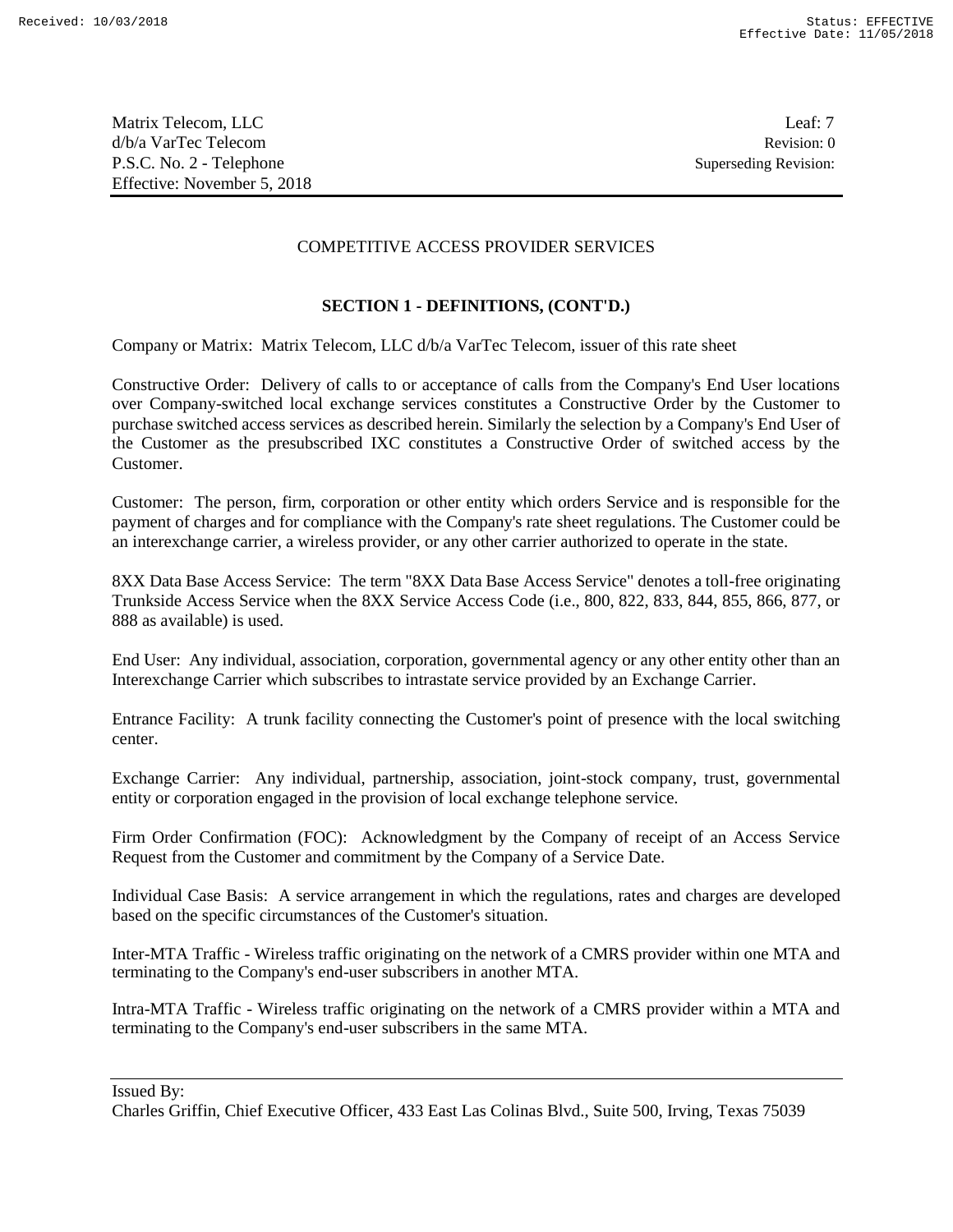Matrix Telecom, LLC Leaf: 8 d/b/a VarTec Telecom Revision: 0 P.S.C. No. 2 - Telephone Superseding Revision: Effective: November 5, 2018

### COMPETITIVE ACCESS PROVIDER SERVICES

## **SECTION 1 - DEFINITIONS, (CONT'D.)**

Interexchange Carrier (IXC) or Interexchange Common Carrier: Any individual, partnership, association, joint-stock company, trust, governmental entity or corporation engaged in state or foreign communication for hire by wire or radio, between two or more exchanges.

LATA: A local access and transport area established pursuant to the Modification of Final Judgment entered by the United States District Court for the District of Columbia in Civil Action No. 82-0192 for the provision and administration of communications services.

Line Information Data Base (LIDB): The data base which contains base information such as telephone numbers, calling card numbers and associated billed number restriction data used in connection with the validation and billing of calls.

Local Access: The connection between a Customer's premises and a point of presence of the Exchange Carrier.

Local Switching Center: The switching center where telephone exchange service Customer station Channels are terminated for purposes of interconnection to each other and to interoffice Trunks.

Local Traffic: Traffic is "Local Traffic" under this rate sheet is: (i) the call originates and terminates in the same exchange area; or (ii) the call originates and terminates within different Matrix Exchanges that share a common mandatory local calling area, e.g., a mandatory Extended Local Calling Service (ELCS) or Extended Area Service areas (EAS) or other like types of mandatory local calling scopes.

Meet Point: A point of interconnection that is not an end office or tandem.

Meet Point Billing: The arrangement through which multiple Exchange Carriers involved in providing Access Services, divide the ordering, rating, and billing of such services on a proportional basis, so that each Exchange Carrier involved in providing a portion of the Access Service agrees to bill under its respective rate sheet.

Mobile Telephone Switching Office: Location where the wireless Customer maintains a facility for purposes of interconnecting to the Company's Network.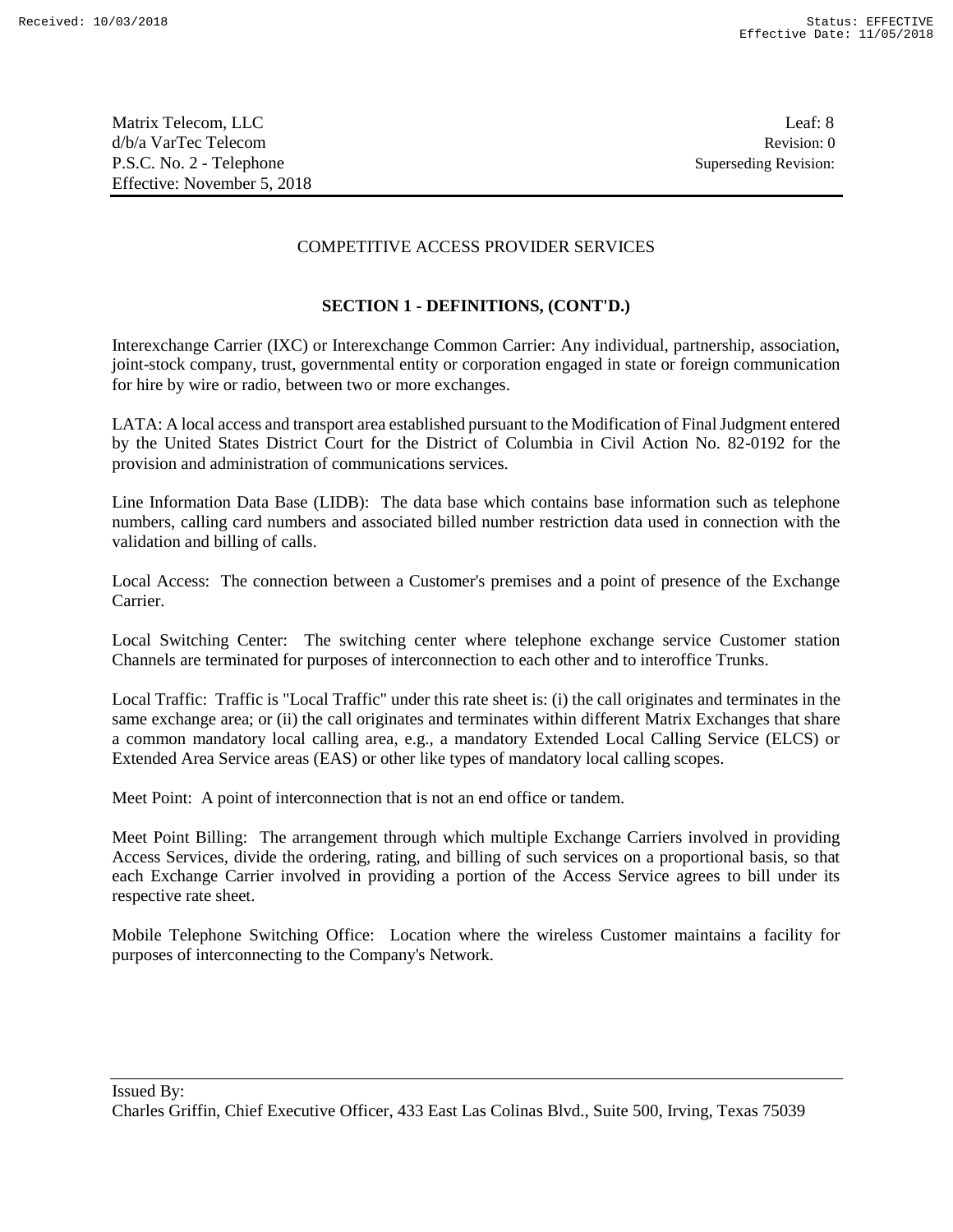Matrix Telecom, LLC Leaf: 9 d/b/a VarTec Telecom Revision: 0 P.S.C. No. 2 - Telephone Superseding Revision: Effective: November 5, 2018

### COMPETITIVE ACCESS PROVIDER SERVICES

## **SECTION 1 - DEFINITIONS, (CONT'D.)**

Mutual Traffic Exchange: A compensation arrangement between certified local exchange service providers where local exchange service providers pay each other "in kind" for terminating local exchange traffic on the other's network.

Network Services: The Company's telecommunications Access Services offered on the Company's Network.

Non-Recurring Charges: The one-time initial charges for services or facilities, including but not limited to charges for construction, installation, or special fees, for which the Customer becomes liable at the time the Service Order is executed.

Off-Hook: The active condition of Switched Access or a telephone exchange service line.

Optional Expanded Area Service Traffic (OEAS): Optional service found in large urban areas financed by separate charge on end users that elect service as defined by a tariffed approved by the Commission.

On-Hook: The idle condition of switched access or a telephone exchange service line.

Out of Band Signaling: An exchange access signaling feature which allows customers to exchange call control and signaling information over a communications path which is separate from the message path.

Point of Presence: Location where the Customer maintains a facility for purposes of interconnecting to the Company's Network.

Premises: The space occupied by a Customer or Authorized User in a building or buildings or on contiguous property (except railroad rights-of-way, etc.).

Presubscription: An arrangement whereby an End User may select and designate to the Company an Interexchange Carrier (IXC) or Carriers it wishes to access, without an Access Code, for completing both intraLATA toll calls and/or interLATA calls. The selected IXC(s) are referred to as the End User's Primary Interexchange Carrier (PIC).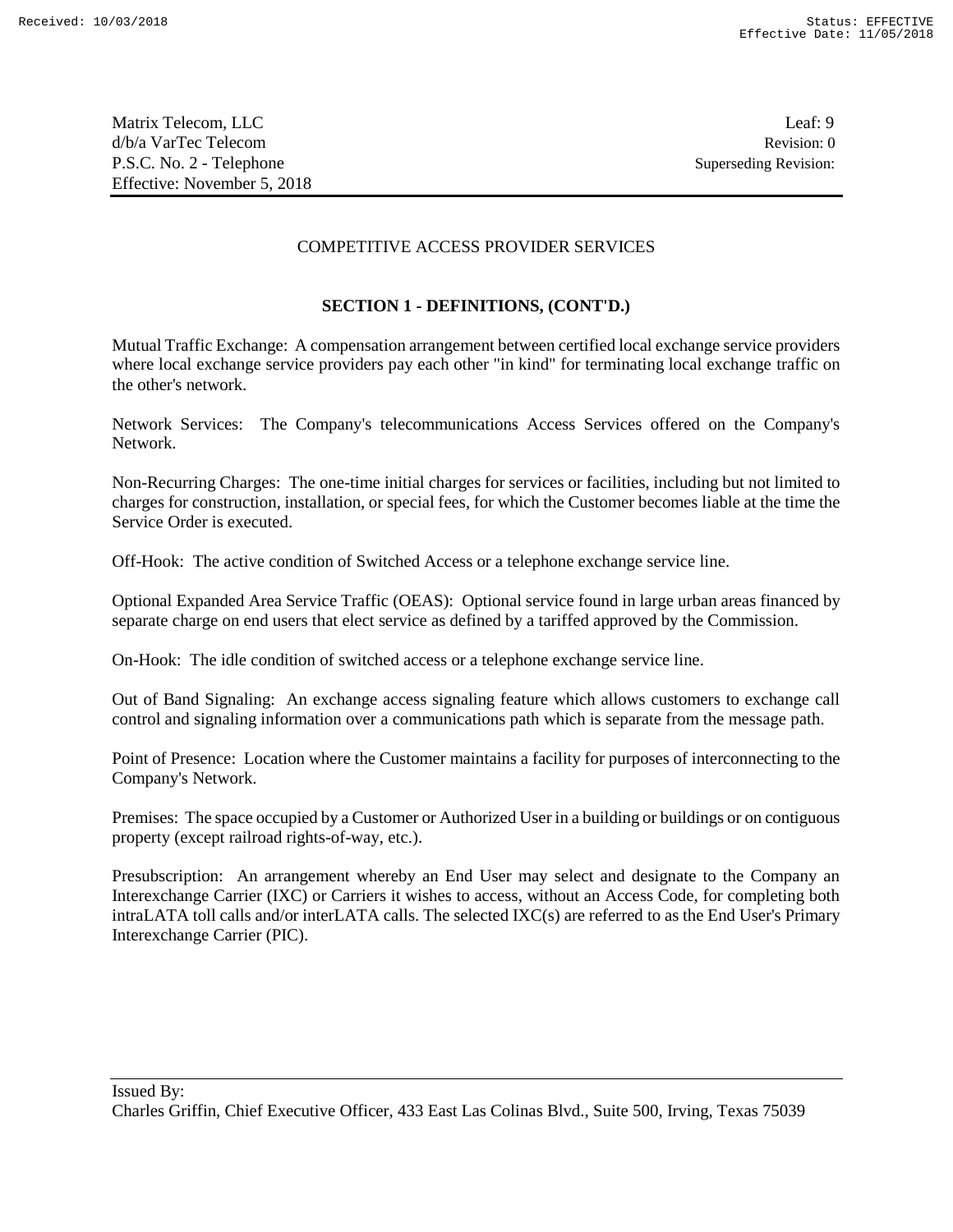Matrix Telecom, LLC Leaf: 10 d/b/a VarTec Telecom Revision: 0 P.S.C. No. 2 - Telephone Superseding Revision: Effective: November 5, 2018

### COMPETITIVE ACCESS PROVIDER SERVICES

## **SECTION 1 - DEFINITIONS, (CONT'D.)**

Recurring Charges: The monthly charges to the Customer for services, facilities and equipment, which continue for the agreed upon duration of the service.

Service Order: The written request for Network Services executed by the Customer and the Company in a format devised by the Company; or, in the alternative, the submission of an Access Service Request by the Customer in the manner specified in this rate sheet.

Service(s): The Company's telecommunications Access Services offered on the Company's Network.

Signaling Point of Interface: The Customer designated location where the SS7 signaling information is exchanged between the Company and the Customer.

Signaling System 7 (SS7): The common Channel Out of Band Signaling protocol developed by the Consultative Committee for International Telephone and Telegraph (CCITT) and the American National Standards Institute (ANSI).

Switched Access Service: Access to the switched network of an Exchange Carrier for the purpose of originating or terminating communications. Switched Access is available to carriers, as defined in this rate sheet.

TDM: Time Division Multiplexing: a method of transmitting and receiving voice signals over the Public Switched Telephone Network (PSTN).

Toll VoIP-PSTN Traffic: The term Toll VoIP-PSTN Traffic denotes a customer's interexchange voice traffic exchanged with the Telephone Company in Time Division Multiplexing format over PSTN facilities, which originates and/or terminates in Internet Protocol (IP) format. Toll VoIP-PSTN Traffic originates and /or terminates in IP format when it originates from and/or terminates to an end user customer of a service that requires IP-compatible customer premises equipment

Trunk: A communications path connecting two switching systems in a network, used in the establishment of an end-to-end connection.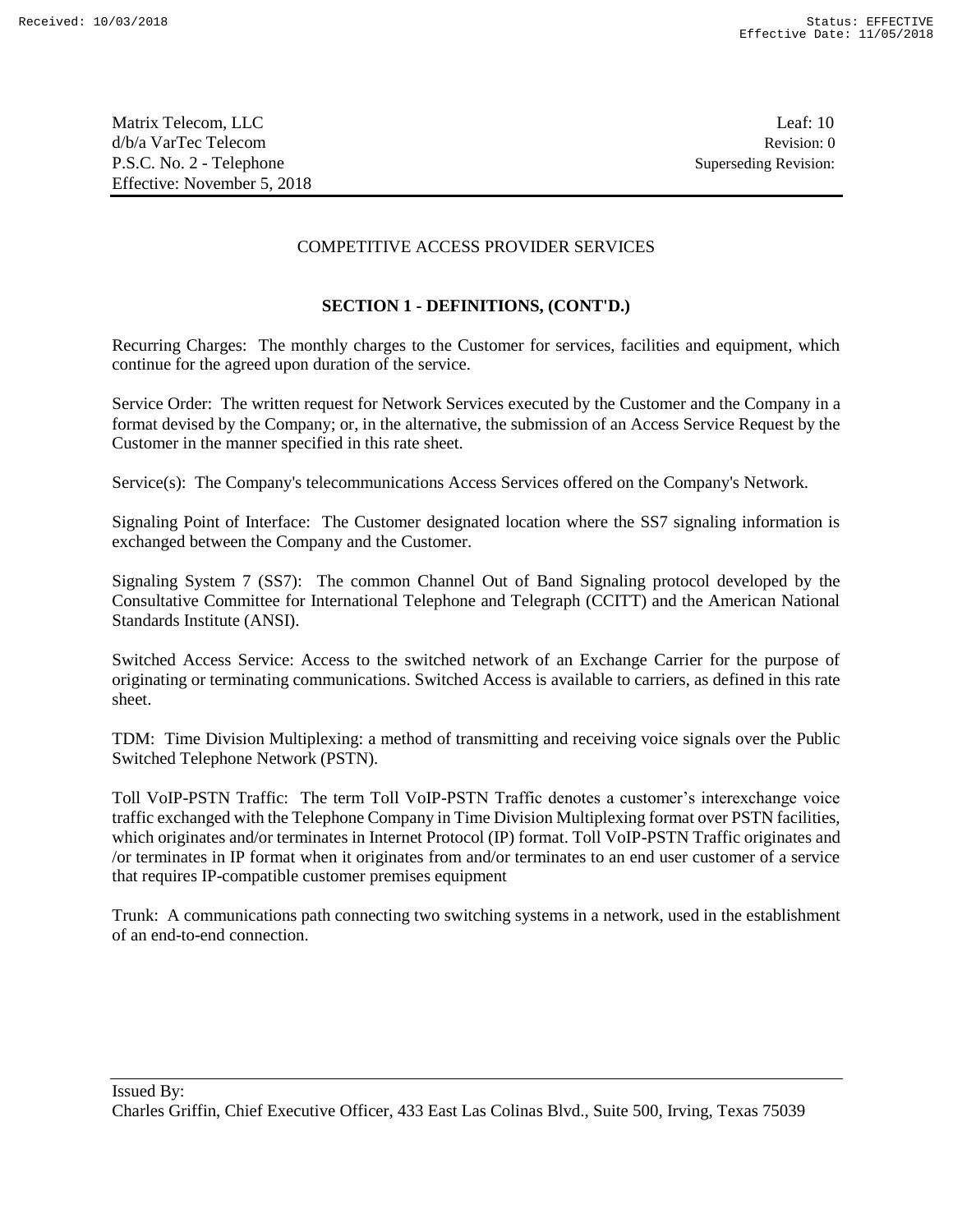## COMPETITIVE ACCESS PROVIDER SERVICES

## **SECTION 1 - DEFINITIONS, (CONT'D.)**

VOIP-PSTN Traffic: VoIP-PSTN Traffic is the traffic exchanged between the Company and the Customer in time division multiplexing ("TDM") format that originates and/or terminates in Internet Protocol ("IP") format. Traffic originates and/or terminates in IP format if it originates from and/or terminates to an end user customer of a service that requires Internet protocol compatible customer premises equipment.

VoIP PROVIDER PARTNER: any VoIP Provider that uses the Company's services to exchange traffic with the PSTN.

VoIP Service: Transmission of communication by aid of wire, cable, radio, or other like connection using Voice Over Internet Protocol that is originated or terminated in Internet Protocol (IP) format. VoIP Services are those services that require the use of IP compatible customer premises equipment.

Wireless Provider: Any carrier authorized to operate as a provider of cellular, personal communications, paging or any other form of wireless transmission.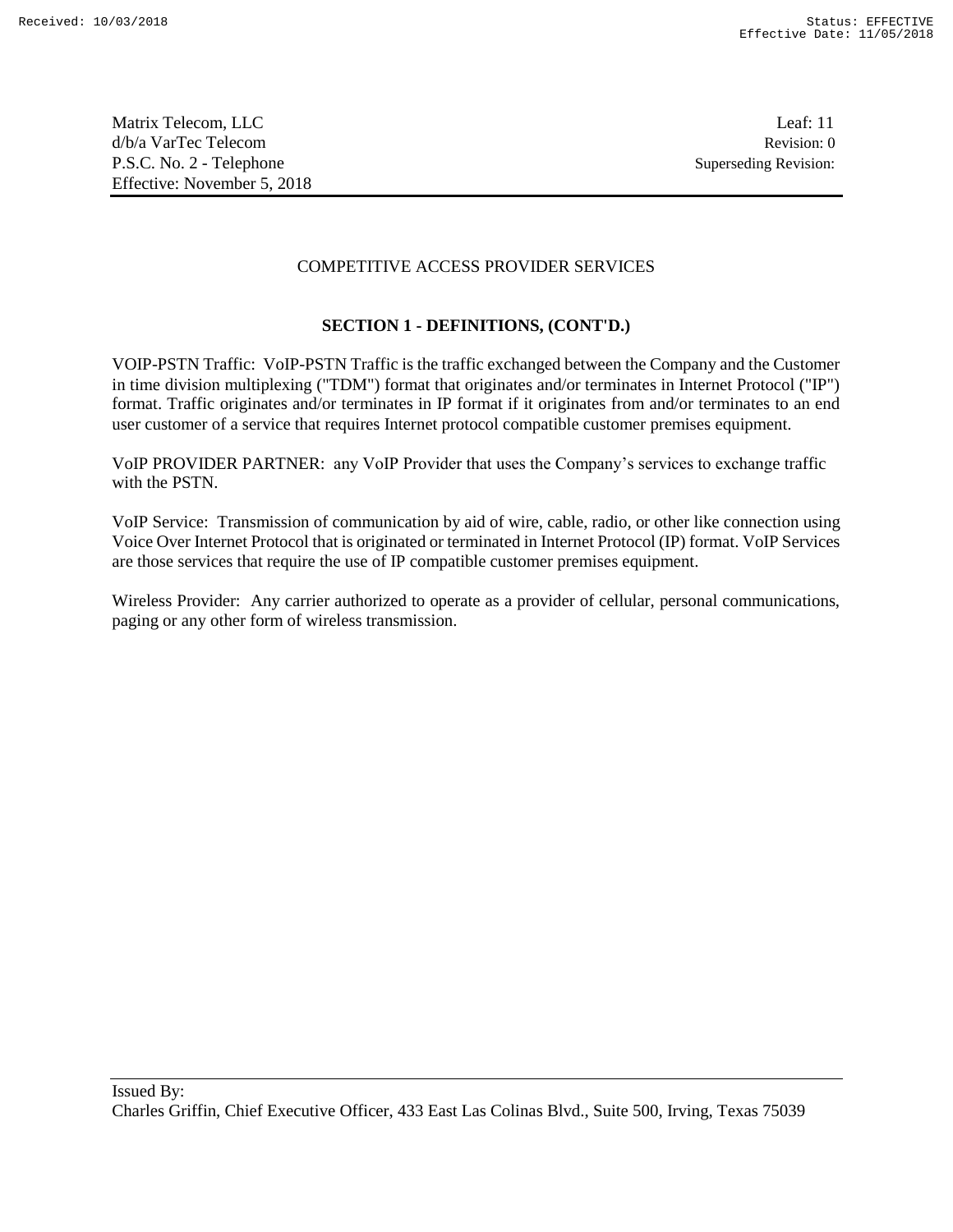Matrix Telecom, LLC Leaf: 12 d/b/a VarTec Telecom Revision: 0 P.S.C. No. 2 - Telephone Superseding Revision: Effective: November 5, 2018

### COMPETITIVE ACCESS PROVIDER SERVICES

## **SECTION 2 - RULES AND REGULATIONS**

### **2.1 Undertaking of Matrix Telecom, LLC d/b/a VarTec Telecom**

#### **2.1.1 Scope**

Matrix's services offered pursuant to this Rate Sheet are furnished for Switched Access Service. Matrix may offer these services over its own or resold facilities.

Matrix installs, operates, and maintains the communications services provided herein in accordance with the terms and conditions set forth under this Rate Sheet. Matrix may act as the Customer's agent for ordering access connection facilities provided by other carriers or entities as required in the Commission's rules and orders, when authorized by the Customer, to allow connection of a Customer's location to the Matrix network. The Customer shall be responsible for all charges due for such service agreement.

The Company's services and facilities are provided on a monthly basis unless otherwise indicated, and are available twenty-four hours per day, seven days per week.

### **2.1.2 Shortage of Equipment or Facilities**

- **A**. The Company reserves the right to limit or to allocate the use of existing facilities, or of additional facilities offered by the Company when necessary because of lack of facilities or due to some other cause beyond the Company's control.
- **B.** The furnishing of service under this rate sheet is subject to the availability on a continuing basis of all the necessary facilities and is limited to the capacity of the Company's facilities as well as facilities the company may obtain from other Carriers from time to time, to furnish service as required at the sole discretion of the Company.
- **C.** The provisioning and restoration of service in emergencies shall be in accordance with Part 64, Subpart D, Appendix A of the Federal Communications Commission's Rules and Regulations, which specifies the priority system for such activities.

Issued By:

Charles Griffin, Chief Executive Officer, 433 East Las Colinas Blvd., Suite 500, Irving, Texas 75039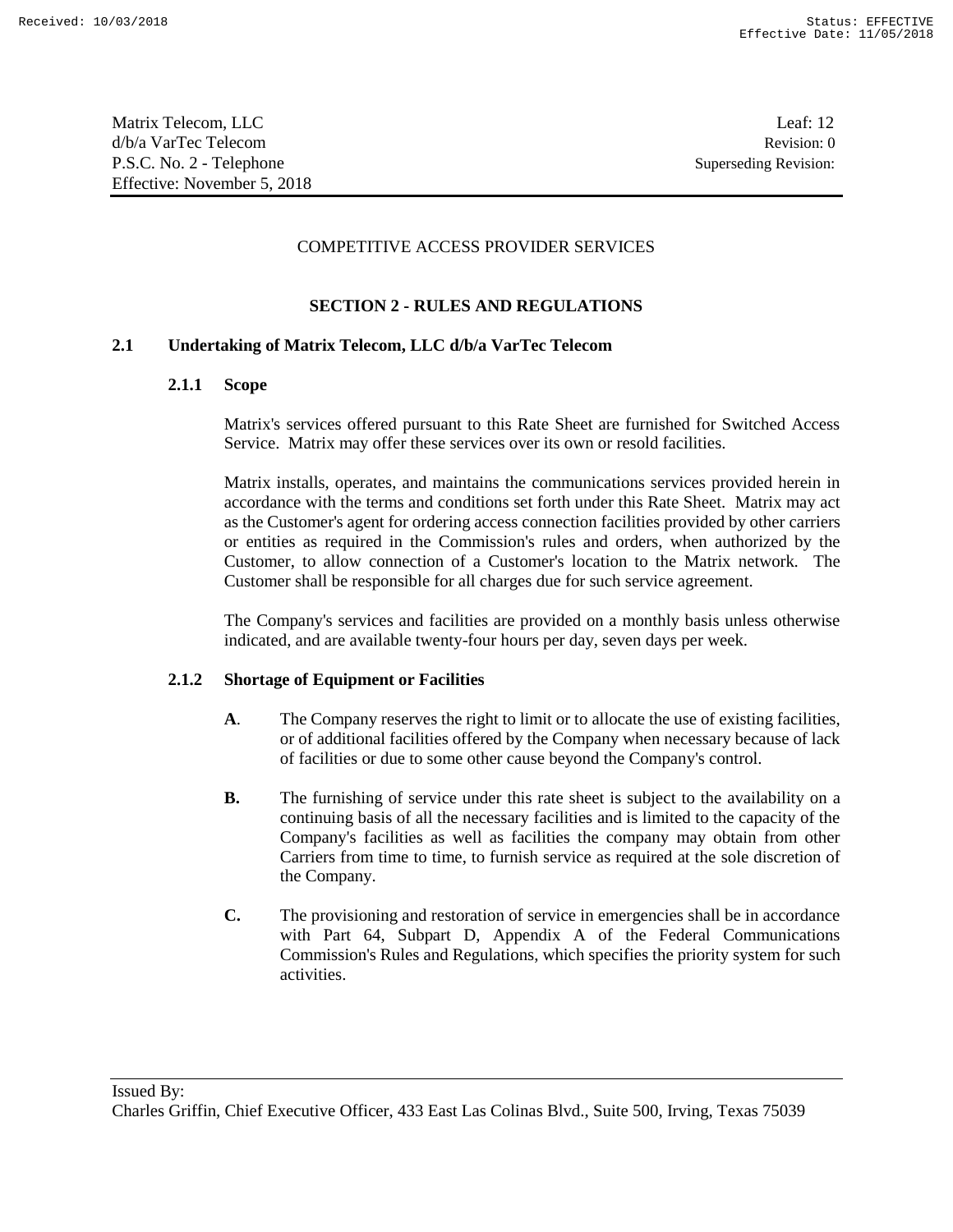Matrix Telecom, LLC Leaf: 13 d/b/a VarTec Telecom Revision: 0 P.S.C. No. 2 - Telephone Superseding Revision: Effective: November 5, 2018

### COMPETITIVE ACCESS PROVIDER SERVICES

### **SECTION 2 - RULES AND REGULATIONS, (CONT'D.)**

### **2.1 Undertaking of Matrix Telecom, LLC d/b/a VarTec Telecom (Cont'd.)**

### **2.1.3 Terms and Conditions**

- **A.** Except as otherwise provided herein, service is provided and billed on the basis of a minimum period of at least one month, and shall continue to be provided until canceled by the Customer, in writing, on not less than 30 days notice. Unless otherwise specified herein, for the purpose of computing charges in this rate sheet, a month is considered to have 30 days.
- **B.** Customers seeking to cancel service have an affirmative obligation to block traffic originating from or terminating to the Company's network. By originating traffic from or originating traffic to the Company's network, the Customer will have constructively ordered the Company's switched access service.
- **C.** The Customer agrees to operate Company-provided equipment in accordance with instructions of the Company or the Company's agent. Failure to do so will void Company liability for interruption of service and may make the Customer responsible for damage to equipment pursuant to section 2.1.3.D below.
- **D.** The Customer agrees to return to the Company all Company-provided equipment delivered to Customer within five (5) days of termination of the service in connection with which the equipment was used. Said equipment shall be in the same condition as when delivered to Customer, normal wear and tear only excepted. Customer shall reimburse the Company, upon demand, for any costs incurred by the Company due to Customer's failure to comply with this provision.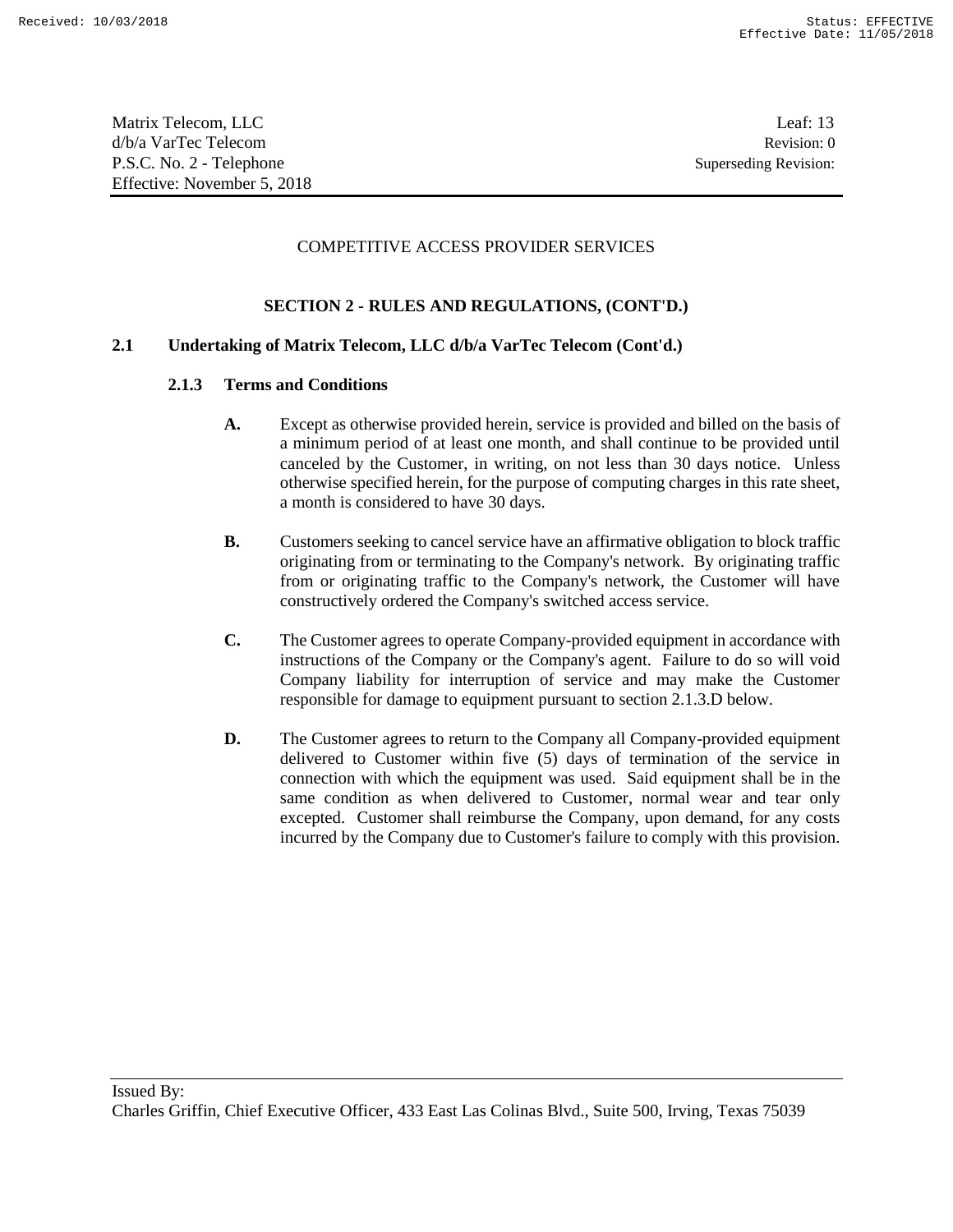Matrix Telecom, LLC Leaf: 14 d/b/a VarTec Telecom Revision: 0 P.S.C. No. 2 - Telephone Superseding Revision: Effective: November 5, 2018

### COMPETITIVE ACCESS PROVIDER SERVICES

### **SECTION 2 - RULES AND REGULATIONS, (CONT'D.)**

### **2.1 Undertaking of Matrix Telecom, LLC d/b/a VarTec Telecom (Cont'd.)**

### **2.1.4 Liability of the Company**

- **A.** The liability of the Company for damages arising out of the furnishing of its Services, including but not limited to mistakes, omissions, interruptions, delays, errors, other defects, or representations by the Company, or use of these services or damages arising out of the failure to furnish the service whether caused by act or omission, shall be limited to the extension of allowances for interruption as set forth in 2.6 below. The extension of such allowances for interruption shall be the sole remedy of the Customer and the sole liability of the Company. The Company will not be liable for any direct, indirect, incidental, special, consequential, exemplary or punitive damages to Customer as a result of any Company service, equipment or facilities, or the acts or omissions or negligence of the Company's employees or agents.
- **B.** With respect to any other claim or suit, by a Customer or by any others, for damages associated with the ordering (including the reservation of any specific number for use with a service), installation (including delays thereof), provision, termination, maintenance, repair interruption or restoration of any service or facilities offered under this rate sheet, and subject to the provisions of the Company's liability, if any, shall be limited as provided herein.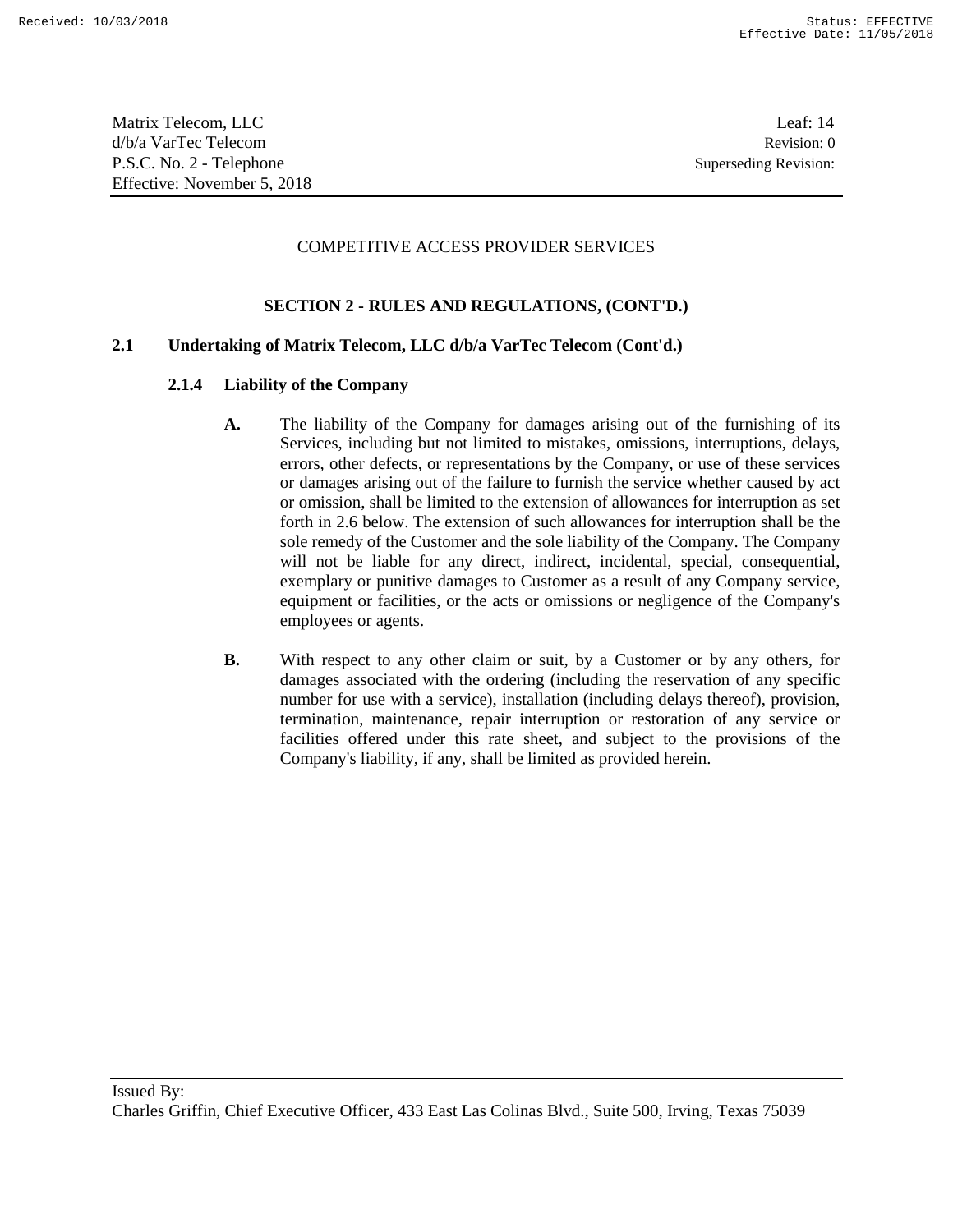Matrix Telecom, LLC Leaf: 15 d/b/a VarTec Telecom Revision: 0 P.S.C. No. 2 - Telephone Superseding Revision: Effective: November 5, 2018

## COMPETITIVE ACCESS PROVIDER SERVICES

### **SECTION 2 - RULES AND REGULATIONS, (CONT'D.)**

### **2.1 Undertaking of Matrix Telecom, LLC d/b/a VarTec Telecom (Cont'd.)**

- **C.** The Company shall not be liable for any delay or failure of performance or equipment due to causes beyond its control, including but not limited to: acts of God, fire, flood, explosion or other catastrophes; any law, order, regulation, direction action, or request of The United States government or of any other government, including state and local governments having or claiming jurisdiction over the Company, or of any department, agency, commission, bureau, corporation, or other instrumentality of any one or more of these federal, state, or local governments, or of any military authority; preemption of existing service in compliance with national emergencies; insurrections; riots; wars; unavailability of rights-of-way or materials; or strikes, lockouts work stoppages, or other labor difficulties.
- **D.** The Company shall not be liable for (a) any act or omission of any entity furnishing the Company or the Company's Customers facilities or equipment used for the interconnection with Access Services; or (b) for the acts or omissions of other Common Carriers.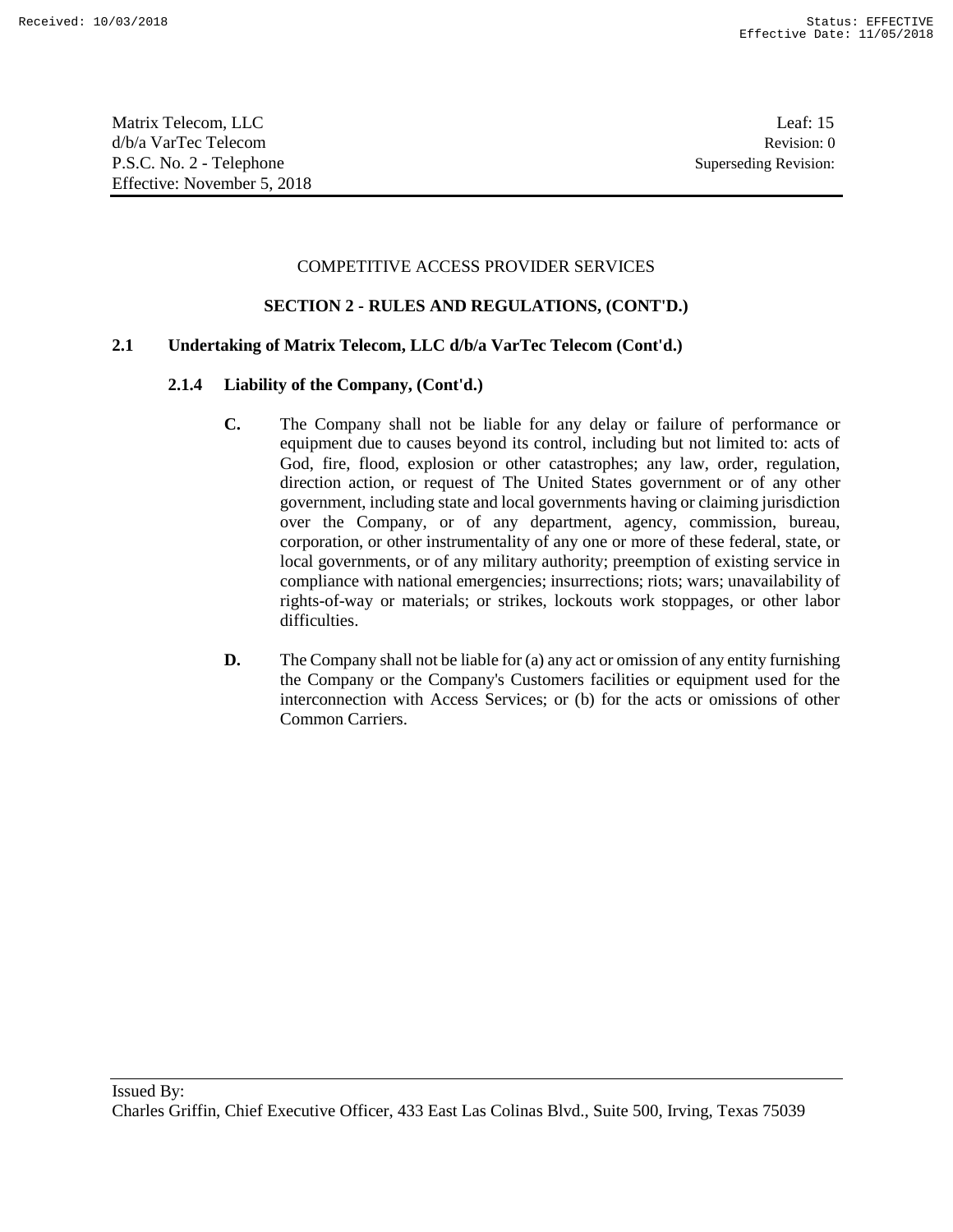Matrix Telecom, LLC Leaf: 16 d/b/a VarTec Telecom Revision: 0 P.S.C. No. 2 - Telephone Superseding Revision: Effective: November 5, 2018

### COMPETITIVE ACCESS PROVIDER SERVICES

### **SECTION 2 - RULES AND REGULATIONS, (CONT'D.)**

## **2.1 Undertaking of Matrix Telecom, LLC d/b/a VarTec Telecom (Cont'd.)**

- **E.** The Company shall not be liable for any damages or losses due to the fault or negligence of the Customer or due to the failure or malfunction of Customerprovided equipment or facilities.
- **F.** The Customer shall indemnify and hold the Company harmless from any and all loss, claims, demands, suits, or other actions, or any liability whatsoever, whether suffered, made, instituted, or asserted by any other party or person(s), and for any loss, damage, or destruction of any property, whether owned by the Customer or others, caused or claimed to have been caused directly or indirectly by the installation, operation, failure to operate, maintenance, removal, condition, location, or use of any installation or equipment provided by the Company. The Company reserves the right to require each Customer to sign an agreement acknowledging acceptance of the provisions of this Section 2.1.4.F as a condition precedent to such installations.
- **G.** The Company shall not be liable for any defacement of or damage to Customers Premises resulting from the furnishing of services or equipment on such Premises or the installation or removal thereof, unless such defacement or damage is caused by the gross negligence or willful misconduct of the Company's agents or employees. No agents or employees of other participating Carriers shall be deemed to be agents or employees' of the Company.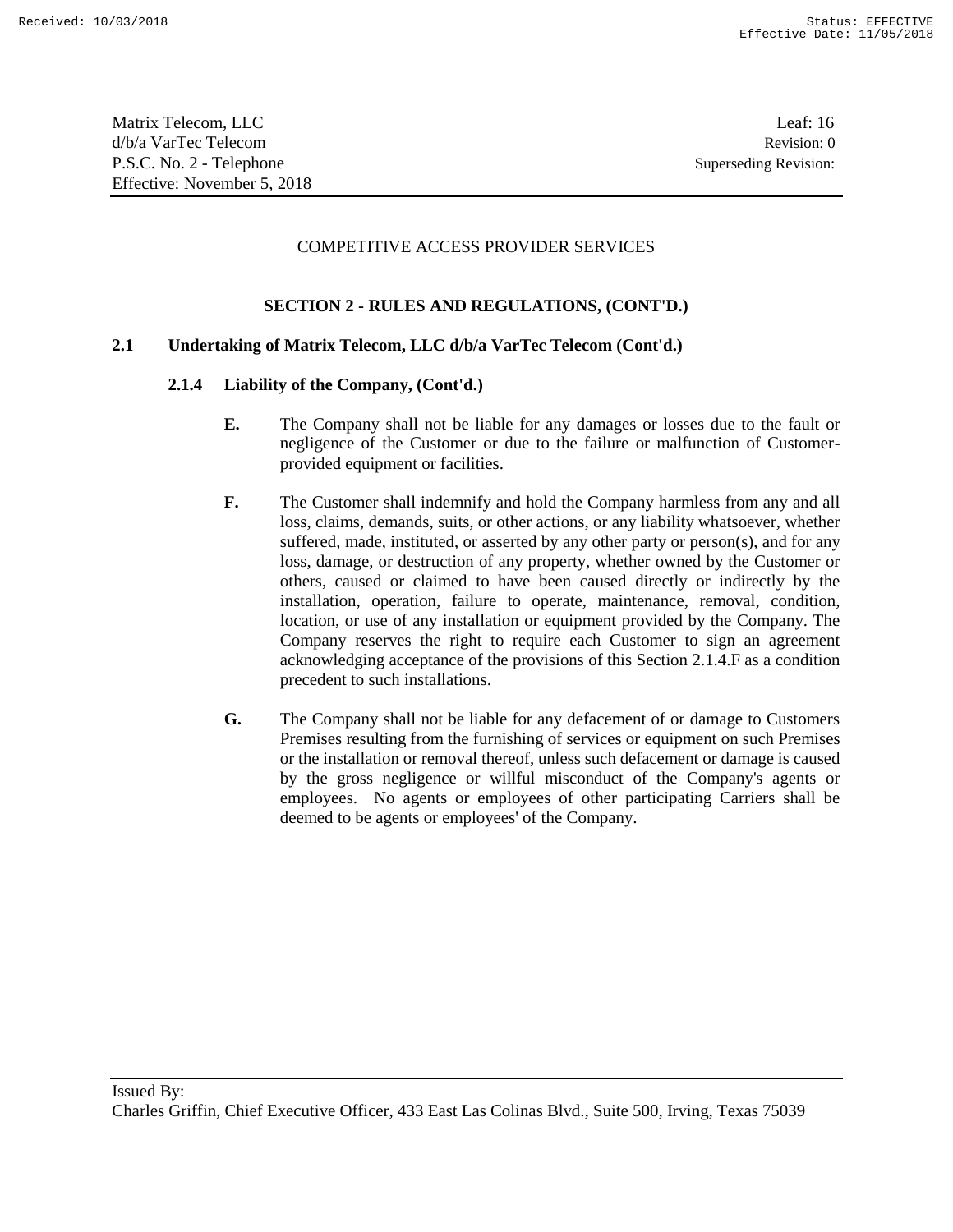Matrix Telecom, LLC Leaf: 17 d/b/a VarTec Telecom Revision: 0 P.S.C. No. 2 - Telephone Superseding Revision: Effective: November 5, 2018

## COMPETITIVE ACCESS PROVIDER SERVICES

## **SECTION 2 - RULES AND REGULATIONS, (CONT'D.)**

## **2.1 Undertaking of Matrix Telecom, LLC d/b/a VarTec Telecom (Cont'd.)**

- **H.** Notwithstanding the Customer's obligations as set forth in Section 2.3 below, the Company shall be indemnified, defended and held harmless by the Customer, or by others authorized by it to use the service, against any claim, loss or damage arising from Customer's use of services furnished under this rate sheet, including: claims for libel, slander, invasion of privacy or infringement of copyright arising from the material, data, information, or other content transmitted via the Company's service; and patent infringement claims arising from combining or connecting the service offered by the Company with apparatus and systems of the Customer or others; all other claims arising out of any act or omission of the Customer or others, in connection with any service provided by the Company pursuant to this rate sheet.
- **I.** The Company shall be indemnified and held harmless by the End User against any claim, loss or damage arising from the End User's use of services offered under this rate sheet including: claims for libel, slander, invasion of privacy or infringement of copyright arising from the End User's own communications; patent infringement claims arising from the End User's combining or connecting the service offered by the Company with facilities or equipment furnished by the End User of another Interexchange Carrier; or all other claims arising out of any act or omission of the End User in connection with any service provided pursuant to this rate sheet.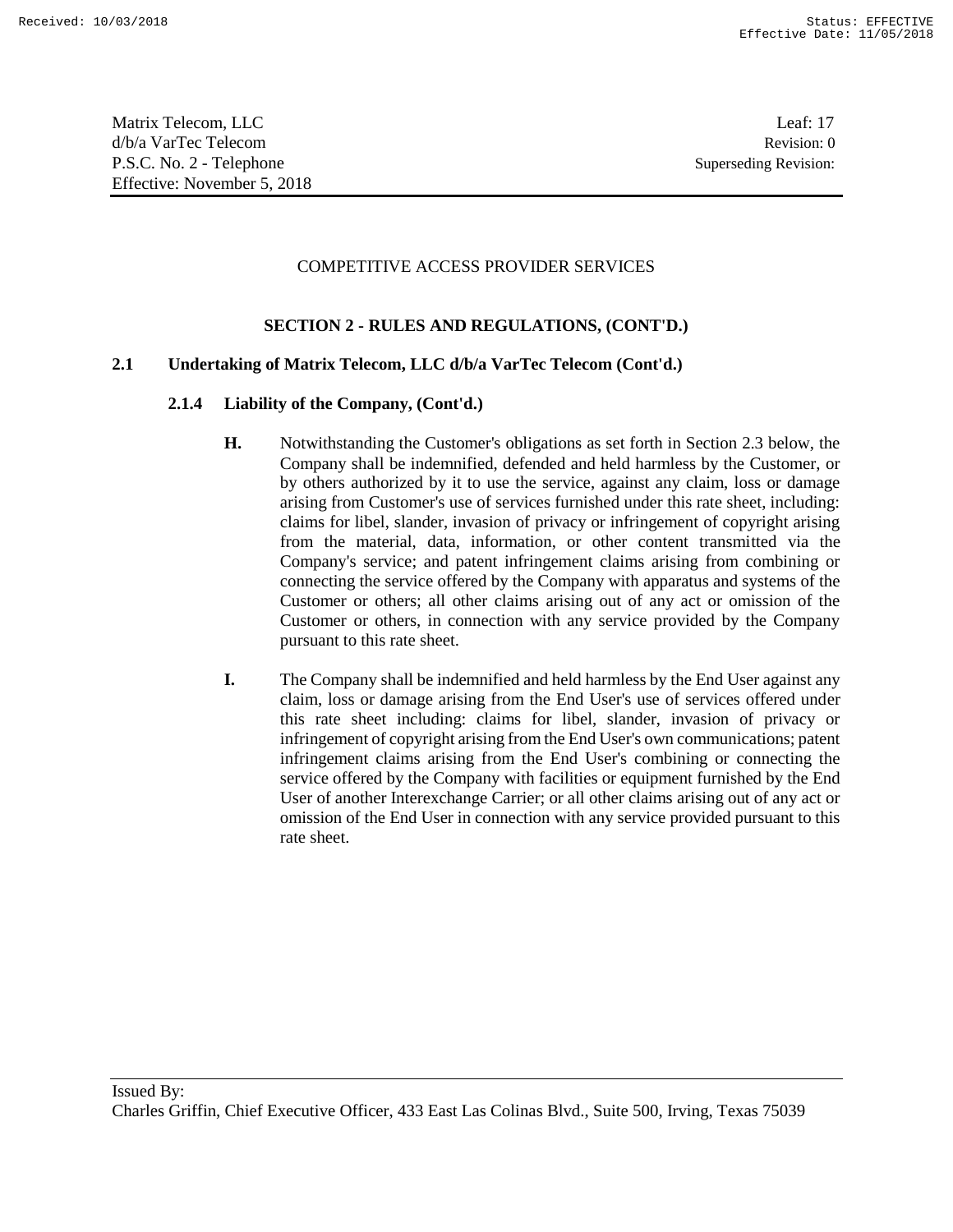### COMPETITIVE ACCESS PROVIDER SERVICES

## **SECTION 2 - RULES AND REGULATIONS, (CONT'D.)**

### **2.1 Undertaking of Matrix Telecom, LLC d/b/a VarTec Telecom (Cont'd.)**

- **J.** The entire liability of the Company for any claim, loss, damage or expense from any cause whatsoever shall in no event exceed sums actually paid to the Company by the Customer for the specific services giving rise to the claim, and no action or proceeding against the Company shall be commenced more than one year after the service is rendered.
- **K.** The Company makes no warranties or representation, express or implied, including warranties or merchant's ability or fitness for a particular use, except those expressly set forth herein.
- **L.** The Company shall not be liable for any act or omission of any other company or companies furnishing a portion of the service, or for damages associated with service, Channels, or equipment which result from the operation of Customerprovided systems, equipment, facilities or service which are interconnected with Company services.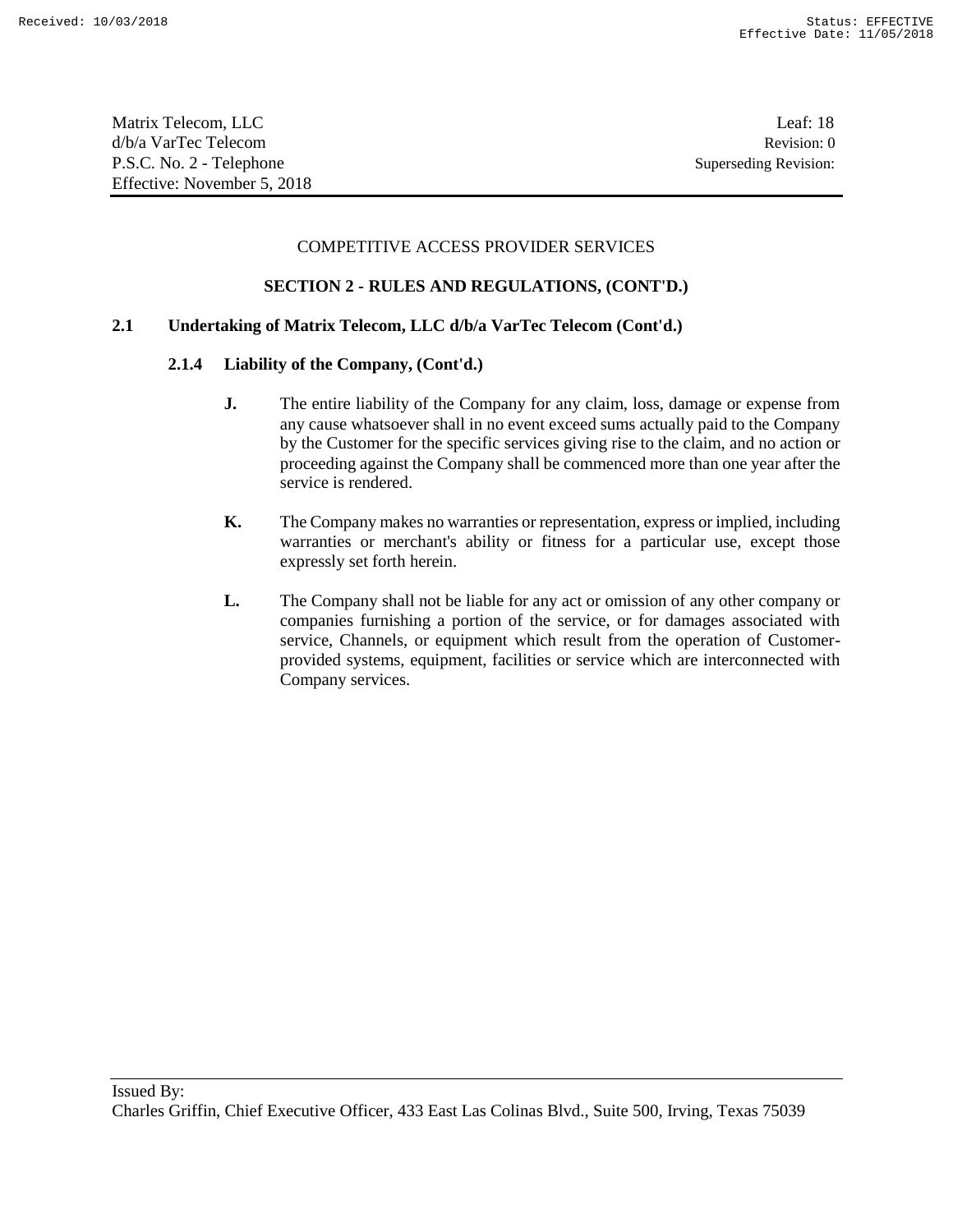#### COMPETITIVE ACCESS PROVIDER SERVICES

#### **SECTION 2 - RULES AND REGULATIONS, (CONT'D.)**

### **2.1 Undertaking of Matrix Telecom, LLC d/b/a VarTec Telecom (Cont'd.)**

- **M.** The Company does not guarantee nor make any warranty with respect to service installations at locations at which there is present an atmosphere that is explosive, prone to fire, dangerous or otherwise unsuitable for such installations. The Customer and End User shall indemnify and hold the Company harmless from any and all loss, claims, demands, suits or other actions, or any liability whatsoever, whether suffered, made, instituted or asserted by the Customer or by any other party, for any personal injury to, or death of, any person or persons, or for any loss, damage or destruction of any property, whether owned by the Customer or others, caused or claimed to have been caused directly or indirectly, by the installation, operation, failure to operate, maintenance, removal, presence, condition, locations or use of service furnished by the Company at such locations.
- **N.** The Company shall not be liable for the Customer's failure to fulfill its obligations to take all necessary steps including, without limitation, obtaining, installing and maintaining all necessary equipment, materials and supplies, for interconnecting the terminal equipment or communications system of the Customer, or any third party acting as its agent, to the Company's Network. The Customer shall secure all licenses, permits, rights-of-way, and other arrangements necessary for such interconnection. In addition, the Customer shall ensure that its equipment and/or system or that of its agent is properly interfaced with the Company's service, that the signals emitted into the Company's Network are of the proper mode, bandwidth, power, data speed, and signal level for the intended use of the Customer and in compliance with the criteria set forth in Section 2.1.6 following, and that the signals do not damage Company equipment, injure its personnel or degrade service to other Customers. If the Customer or its agent fails to maintain and operate its equipment and/or system or that of its agent properly, with resulting imminent harm to Company equipment, personnel, or the quality of service to other Customers, the Company, may, upon written notice, require the use of protective equipment at the Customer's expense. If this fails to produce satisfactory quality and safety, the Company may, upon written notice, terminate the Customer's service without liability.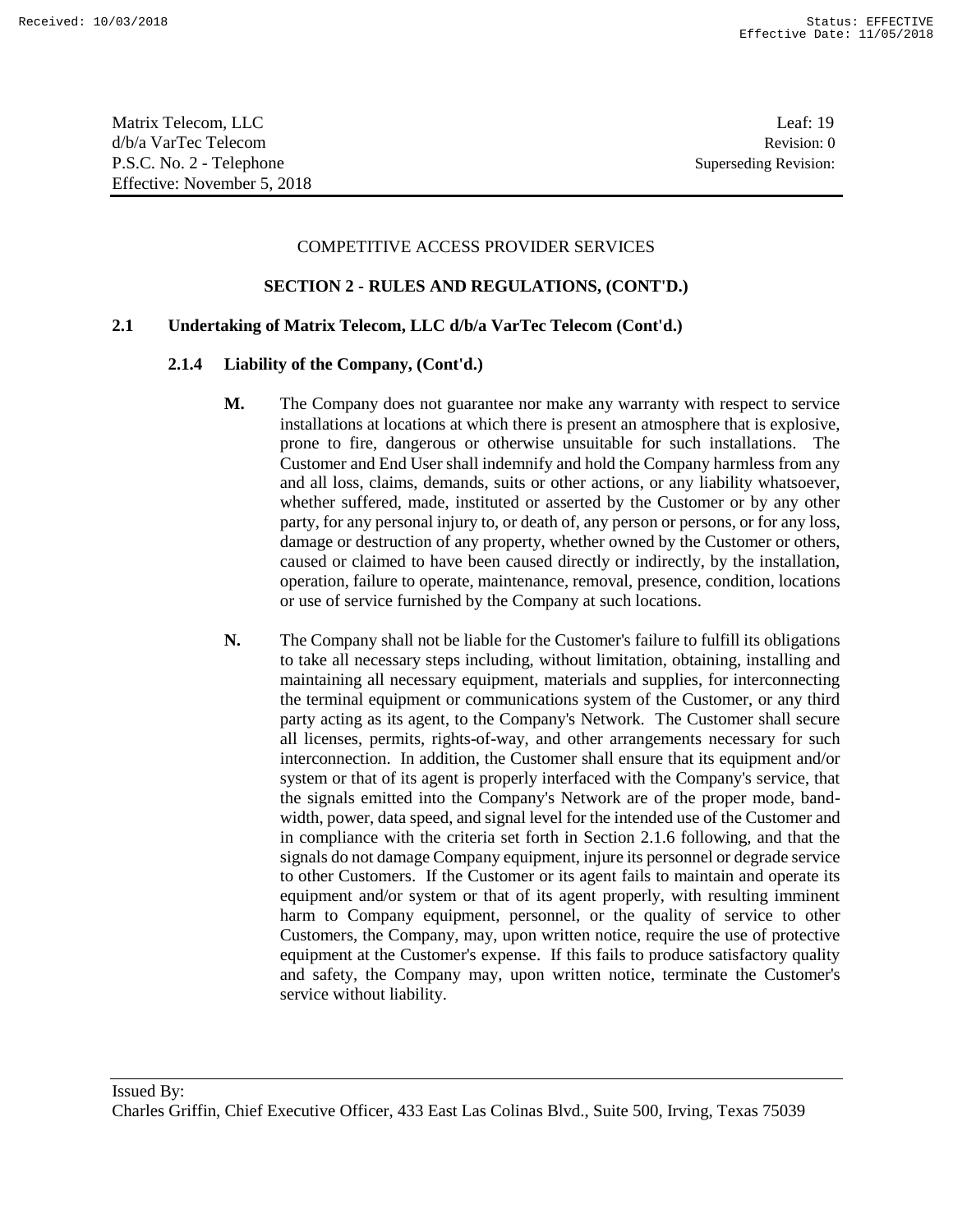Matrix Telecom, LLC Leaf: 20 d/b/a VarTec Telecom Revision: 0 P.S.C. No. 2 - Telephone Superseding Revision: Effective: November 5, 2018

#### COMPETITIVE ACCESS PROVIDER SERVICES

#### **SECTION 2 - RULES AND REGULATIONS, (CONT'D.)**

### **2.1 Undertaking of Matrix Telecom, LLC d/b/a VarTec Telecom (Cont'd.)**

#### **2.1.5 Notification of Service-Affecting Activities**

The Company will provide the Customer reasonable notification of service-affecting activities within its control that may occur in normal operation of its business. Such activities may include, but are not limited to, equipment or facilities additions, removals or rearrangements and routine preventative maintenance. Generally, such activities are not specific to an individual Customer but affect many Customers' services. No specific advance notification period is applicable to all service activities. The Company will work cooperatively with the Customer to determine the reasonable, notification requirements. With some emergency or unplanned service-affecting conditions, such as an outage resulting from cable damage, notification to the Customer may not be possible.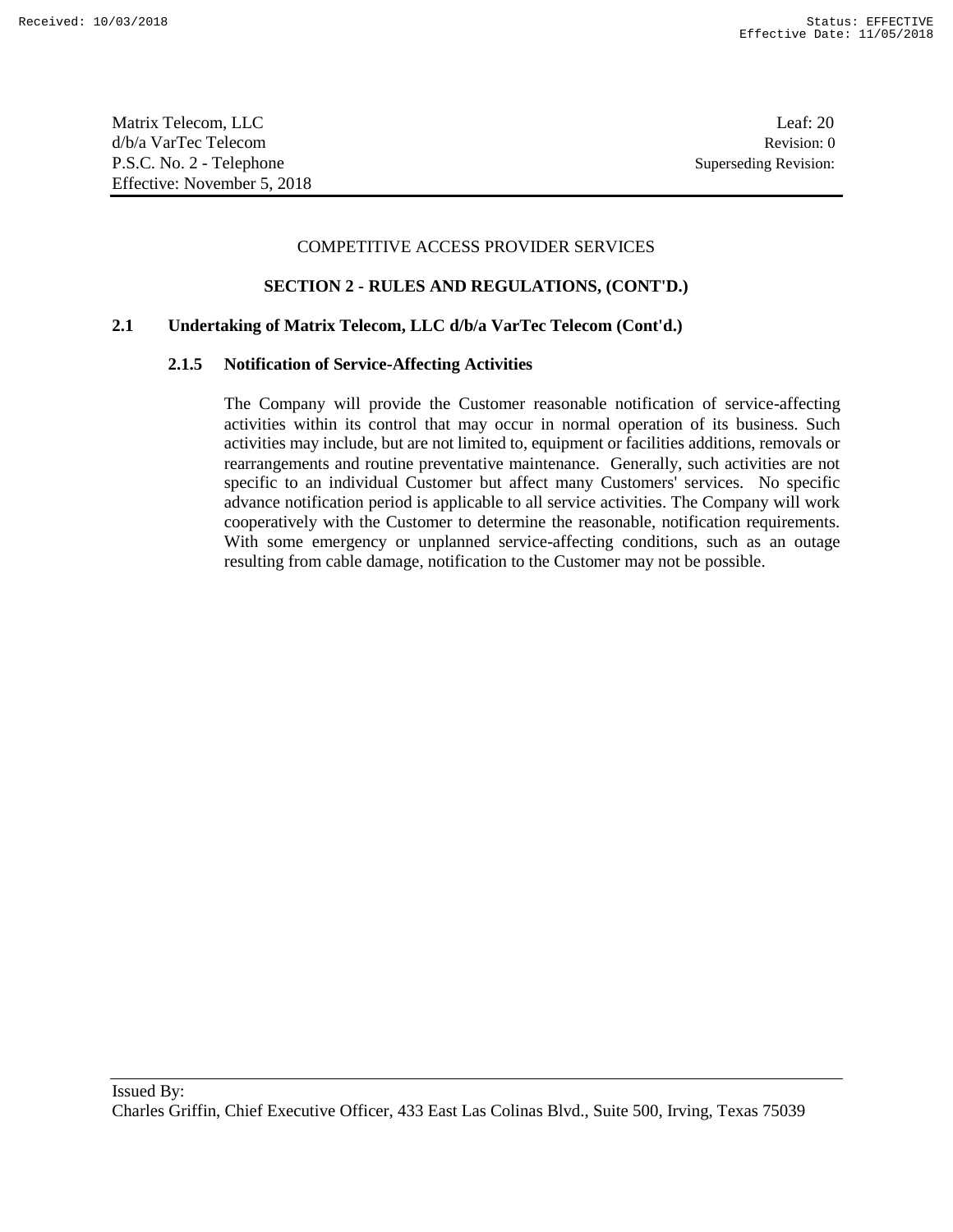#### COMPETITIVE ACCESS PROVIDER SERVICES

### **SECTION 2 - RULES AND REGULATIONS, (CONT'D.)**

### **2.1 Undertaking of Matrix Telecom, LLC d/b/a VarTec Telecom (Cont'd.)**

#### **2.1.6 Provisions of Equipment and Facilities**

- **A.** The Company shall use reasonable efforts to make available services to a Customer on or before a particular date, subject to the provisions of and compliance by the Customer with, the regulations contained in this rate sheet. The Company does not guarantee availability by any such date and shall not be liable for any delays in commencing service to any Customer.
- **B.** The Company shall use reasonable efforts to maintain facilities and equipment that it furnishes to the Customer. The Customer may not, nor may the Customer permit others to, rearrange, disconnect, remove, attempt to repair or otherwise interfere with any of the facilities or equipment installed by the Company, except upon the written consent of the Company.
- **C.** The Company may substitute, change or rearrange any equipment or facility at any time and from time to time, but shall not thereby alter the technical parameters of the service provided the Customer.
- **D.** Equipment the Company provides or installs at the Customer Premises for use in connection with the services the Company offers shall not be used for any purpose other than that for which the Company provided it.
- **E.** The Customer shall be responsible for the payment of service charges imposed on the Company by another entity, for visits to the Customer Premises when the service difficulty or trouble report results from the use of equipment or facilities provided by any party other than the Company, including but not limited to the Customer.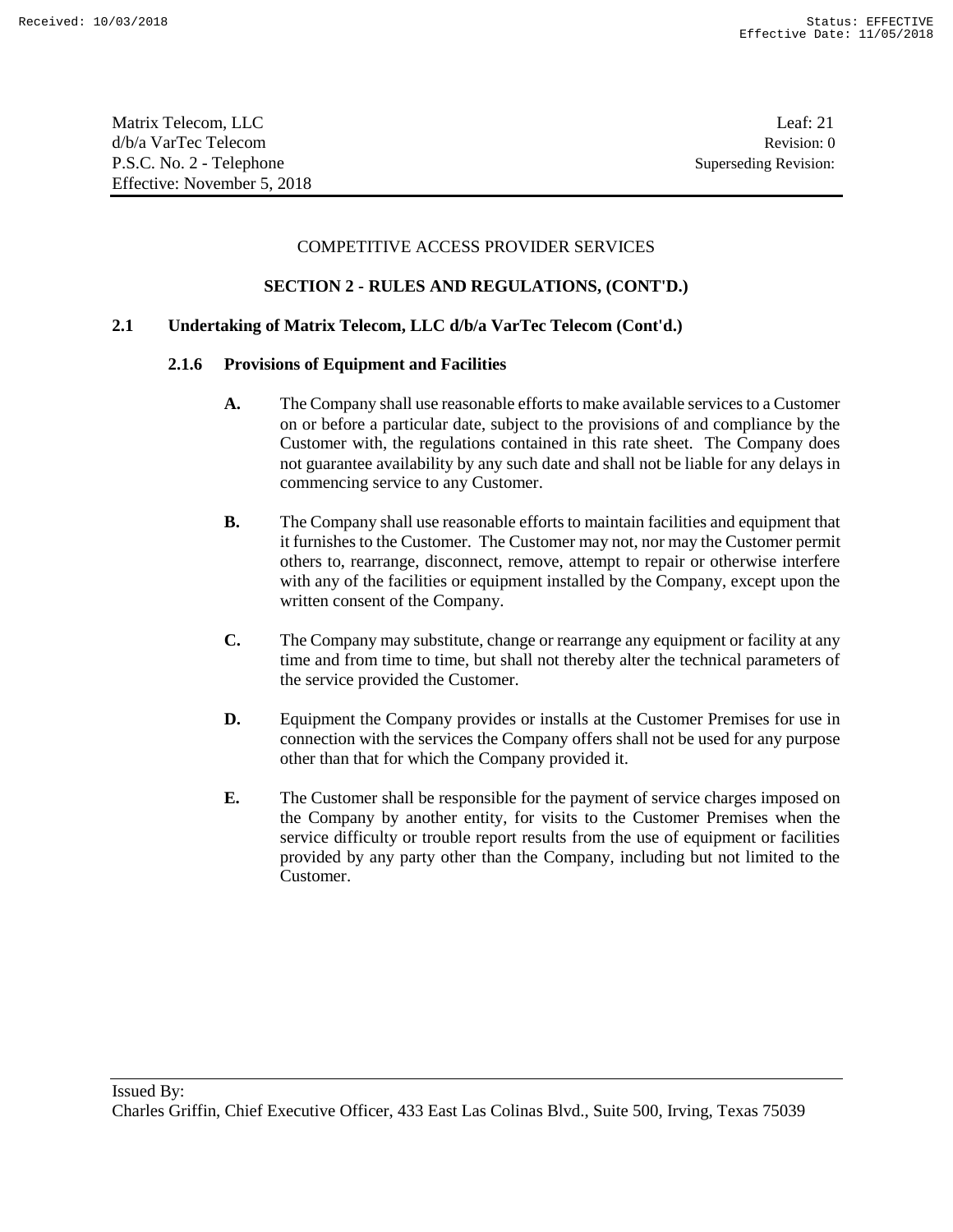Matrix Telecom, LLC Leaf: 22 d/b/a VarTec Telecom Revision: 0 P.S.C. No. 2 - Telephone Superseding Revision: Effective: November 5, 2018

#### COMPETITIVE ACCESS PROVIDER SERVICES

### **SECTION 2 - RULES AND REGULATIONS, (CONT'D.)**

### **2.1 Undertaking of Matrix Telecom, LLC d/b/a VarTec Telecom (Cont'd.)**

#### **2.1.6 Provisions of Equipment and Facilities, (Cont'd.)**

- **F.** The Company shall not be responsible for the installation, operation, or maintenance of any Customer provided communications equipment. Where such equipment is connected to the facilities furnished pursuant to this rate sheet, the responsibility of the Company shall be limited to the furnishing of facilities offered under this rate sheet and to the maintenance and operation of such facilities. Notwithstanding the above, the Company shall not be responsible for:
	- **1.** the transmission of signals by Customer-provided equipment or for the quality of, or defects in, such transmission;
	- **2.** the reception of signals by Customer-provided equipment; or
	- **3.** network control signaling where such signaling is performed by Customer-provided network control signaling equipment.
- **G.** The Company intends to work cooperatively with the Customer to develop network contingency plans in order to maintain maximum network capability following natural or man-made disasters which affect telecommunications services.
- **H.** The Company reserves the reasonable right to assign, designate or change telephone numbers, any other call number designations associated with Access Services, or the Company serving central office prefixes associated with such numbers, when necessary in the conduct of its business.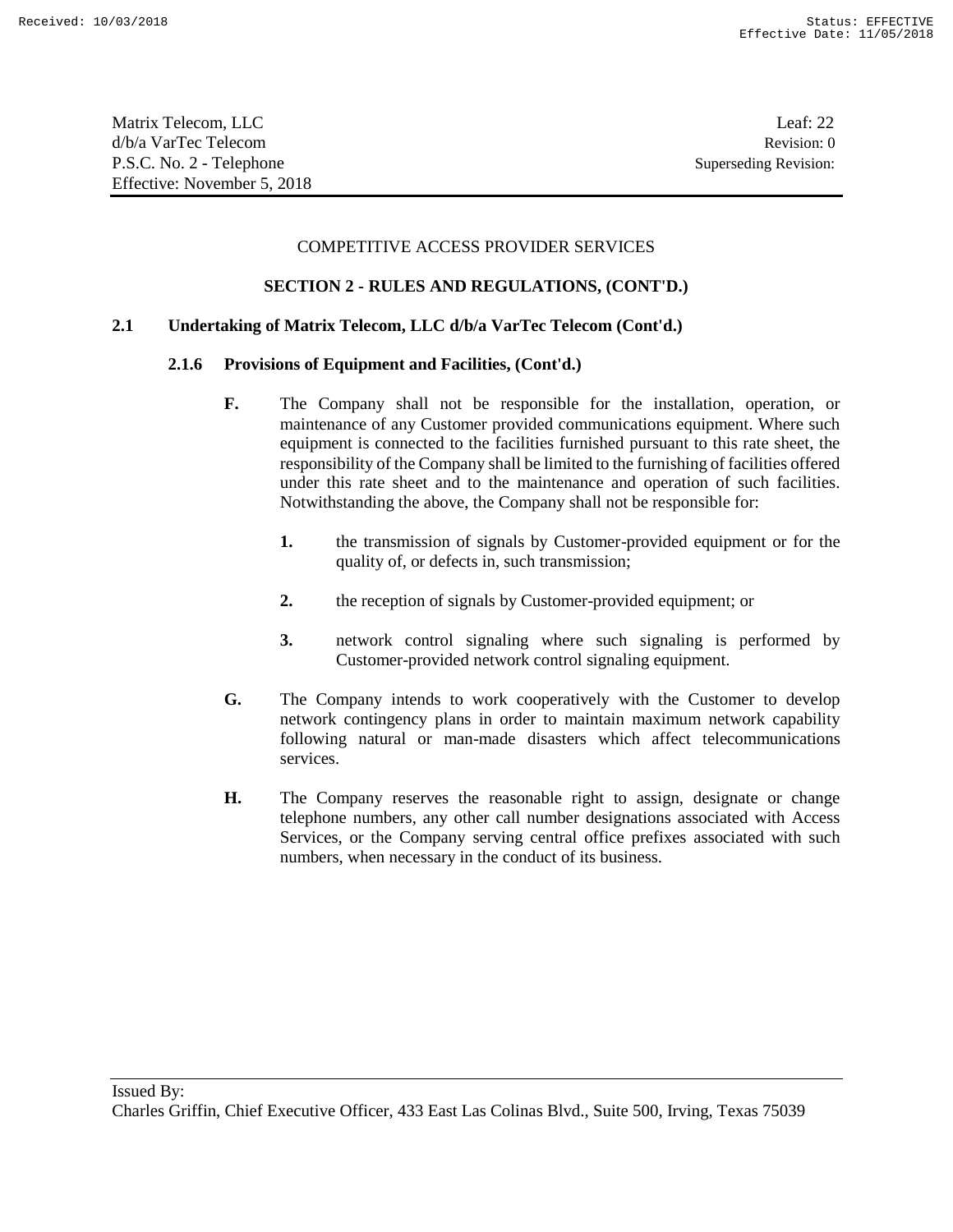Matrix Telecom, LLC Leaf: 23 d/b/a VarTec Telecom Revision: 0 P.S.C. No. 2 - Telephone Superseding Revision: Effective: November 5, 2018

## COMPETITIVE ACCESS PROVIDER SERVICES

# **SECTION 2 - RULES AND REGULATIONS, (CONT'D.)**

# **2.1 Undertaking of Matrix Telecom, LLC d/b/a VarTec Telecom (Cont'd.)**

# **2.1.7 Non-routine Installation**

At the Customer's request, installation and/or maintenance may be performed outside the Company's regular business hours or in unusual locations. In such cases, charges based on cost of the actual labor, material, or other costs incurred by or charged to the Company will apply. If installation is started during regular business hours but, at the Customer's request, extends beyond regular business hours into time periods including, but not limited to, weekends, holidays, and/or night hours, additional charges may apply.

# **2.1.8 Special Construction**

Subject to the arrangement of the Company and to all of the regulations contained in this rate sheet, special construction of facilities may be undertaken on a reasonable efforts basis at the request of the Customer. Special construction is that construction undertaken and characterized by one or more of the following:

- **A.** where facilities are not presently available and there is no other requirement for the facilities so constructed;
- **B.** of a type other than that which the Company would normally utilize in the furnishing of its services;
- **C.** where facilities are to be installed over a route other than that which the Company would normally utilize in the furnishing of its services;
- **D.** where facilities are requested in a quantity greater than that which the Company would normally construct;
- **E.** where installation is on an expedited basis;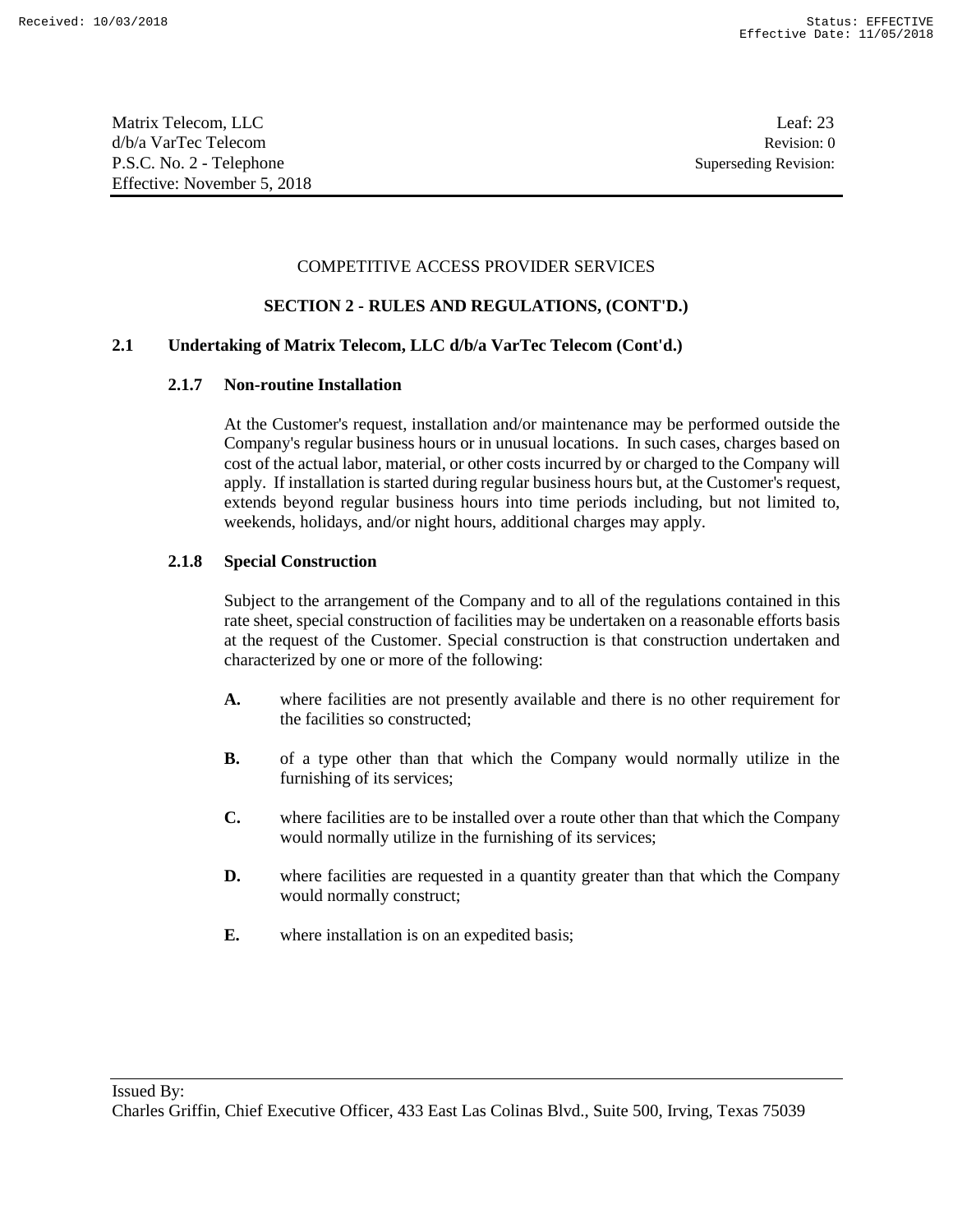## COMPETITIVE ACCESS PROVIDER SERVICES

### **SECTION 2 - RULES AND REGULATIONS, (CONT'D.)**

## **2.1 Undertaking of Matrix Telecom, LLC d/b/a VarTec Telecom (Cont'd.)**

### **2.1.8 Special Construction, (Cont'd.)**

- **F.** on a temporary basis until permanent facilities are available;
- **G.** installation involving abnormal costs; or
- **H.** in advance of its normal construction schedules.

Special construction charges for Switched Access Service will be determined on an individual use basis.

#### **2.1.9 Ownership of Facilities**

Title to all facilities provided in accordance with this rate sheet remains in the Company, its agents, contractors or suppliers.

#### **2.2 Prohibited Uses**

- **2.2.1** The services the Company offers shall not be used for any unlawful purposes or for any use as to which the Customer has not obtained all required governmental approvals, authorizations, licenses, consents and permits.
- **2.2.2** The Company may require applicants for service who intend to use the Company's offerings for resale and/or for shared use to file a letter with the Company confirming their use of the Company's offerings complies with relevant laws and applicable state regulations, policies, orders, and decisions; and if the Reseller intends to provide intrastate services, is certified with the appropriate state entity.
- **2.2.3** The Company may require a Customer to immediately shut down its transmission of signals if said transmission is causing interference to others.

Charles Griffin, Chief Executive Officer, 433 East Las Colinas Blvd., Suite 500, Irving, Texas 75039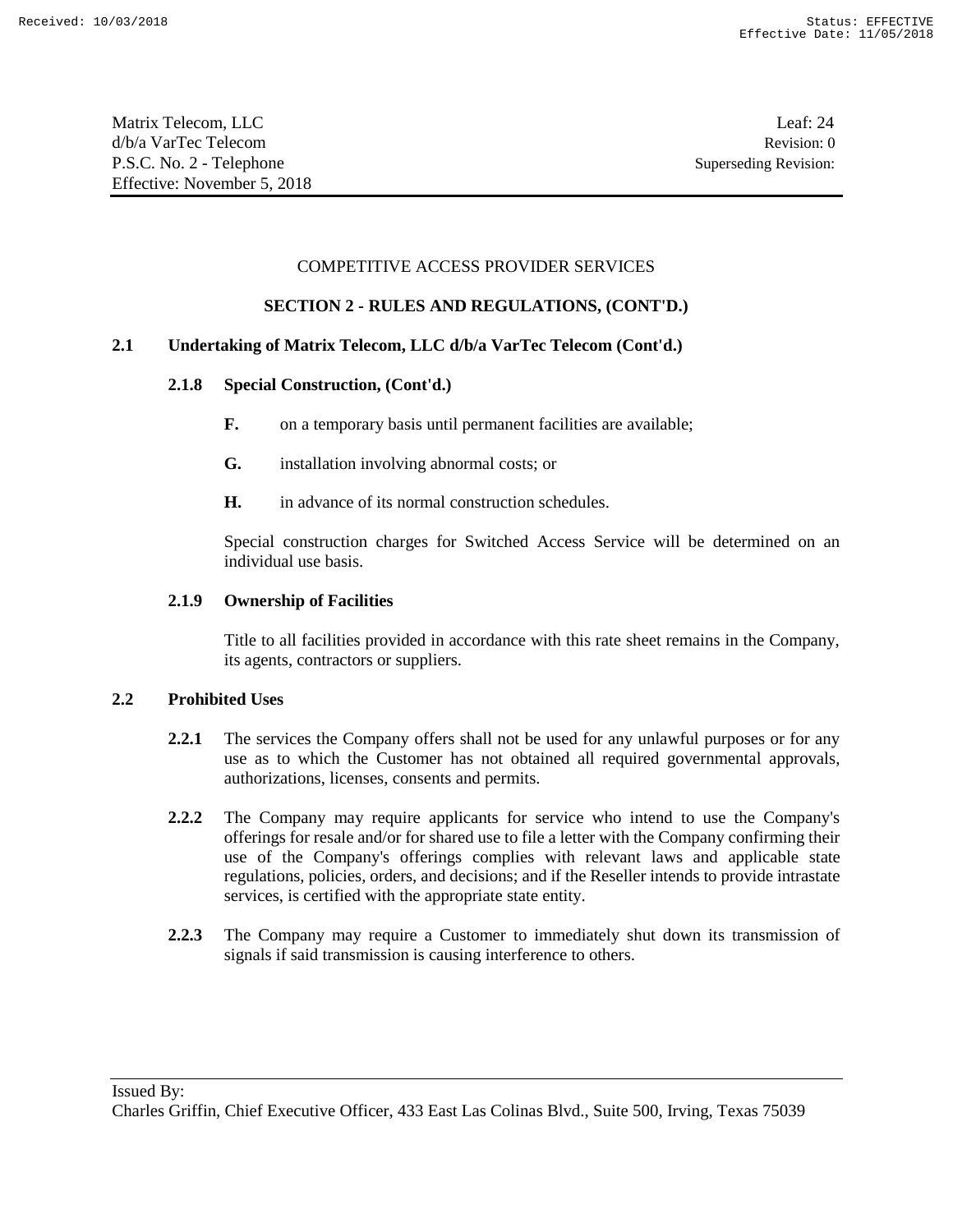### COMPETITIVE ACCESS PROVIDER SERVICES

### **SECTION 2 - RULES AND REGULATIONS, (CONT'D.)**

### **2.3 Obligations of the Customer**

#### **2.3.1 The Customer shall be responsible for:**

- **A.** the payment of all applicable charges pursuant to this rate sheet;
- **B.** reimbursing the Company for damage to, or loss of, the Company's facilities or equipment caused by the acts or omissions of the Customer; or the noncompliance by the Customer with these regulations; or by fire or theft or other casualty on the Customer Premises, unless caused by the negligence or willful misconduct of the employees or agents of the Company. The Company will, upon reimbursement for damages to its facilities or equipment, cooperate with the Customer in prosecuting a claim against the person causing such damage and the Customer shall be subjugated in the Company's right of recovery of damages to the extent of such payment;
- **C.** providing at no charge, as specified from time to time by the Company, any needed personnel, equipment, space, and power to operate Company facilities and equipment installed on the Customer Premises, and the level of heating and air conditioning necessary to maintain the proper operating environment on such Premises;
- **D.** obtaining, maintaining, and otherwise having full responsibility for all rights-ofway and conduit necessary for installation of fiber optic cable and associated equipment used to provide Access Services to the Customer from the cable building entrance or property line to the location of the equipment space described in 2.3.l.C above. Any costs associated with obtaining and maintaining the rightsof-way described herein, including the costs of altering the structure to permit installation of the Company-provided facilities, shall be owned entirely by, or may be charged by the Company to, the Customer. The Company may require the Customer to demonstrate its compliance with this subsection prior to accepting an order for service;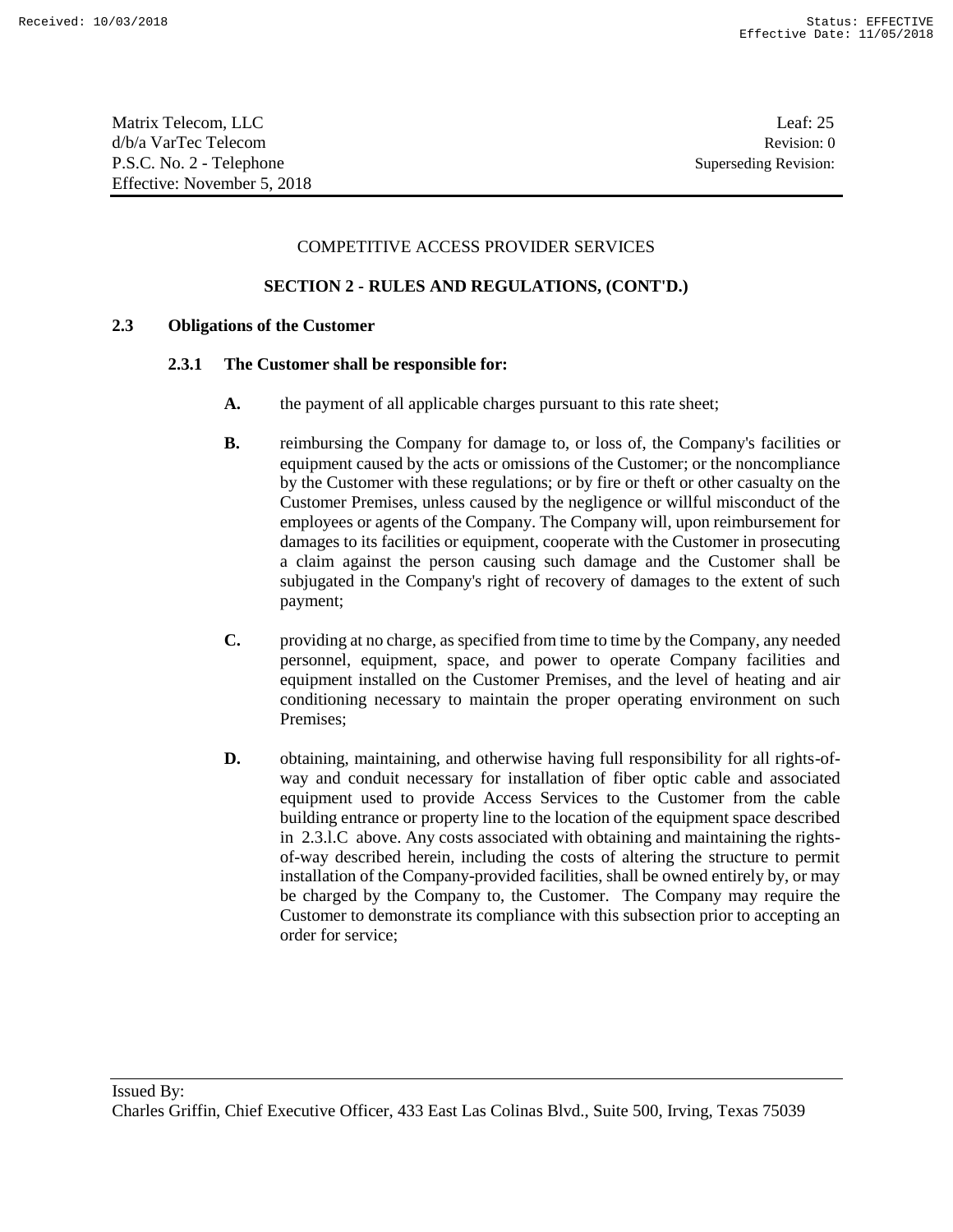Matrix Telecom, LLC Leaf: 26 d/b/a VarTec Telecom Revision: 0 P.S.C. No. 2 - Telephone Superseding Revision: Effective: November 5, 2018

#### COMPETITIVE ACCESS PROVIDER SERVICES

### **SECTION 2 - RULES AND REGULATIONS, (CONT'D.)**

#### **2.3 Obligations of the Customer, (Cont'd.)**

#### **2.3.1 The Customer shall be responsible for, (Cont'd.)**

- **E.** providing a safe place to work and complying with all laws and regulations regarding the working conditions on the Premises at which Company employees and agents shall be installing or maintaining the Company's facilities and equipment. The Customer may be required to install and maintain Company facilities and equipment within a hazardous area if, in the Company's opinion, injury or damage to the Company employees or property might result from installation or maintenance by the Company. The Customer shall be responsible for identifying, monitoring, removing, and disposing of any hazardous material (e.g. friable asbestos) prior to any construction or installation work;
- **F.** complying with all laws and regulations applicable to, and obtaining all consents, approvals, licenses, and permits as may be required with respect to, the location of Company facilities and equipment in any Customer Premises or the rights-of-way for which Customer is responsible obtaining under Section 2.3.1.D above; and granting or obtaining permission for Company agents or employees to enter the Customer Premises at any time for the purpose of installing, inspecting, maintaining, repairing, or upon termination of service as stated herein, removing the facilities or equipment of the Company; and
- **G.** not creating or allowing to be placed or maintained any liens or other encumbrances on the Company's equipment or facilities.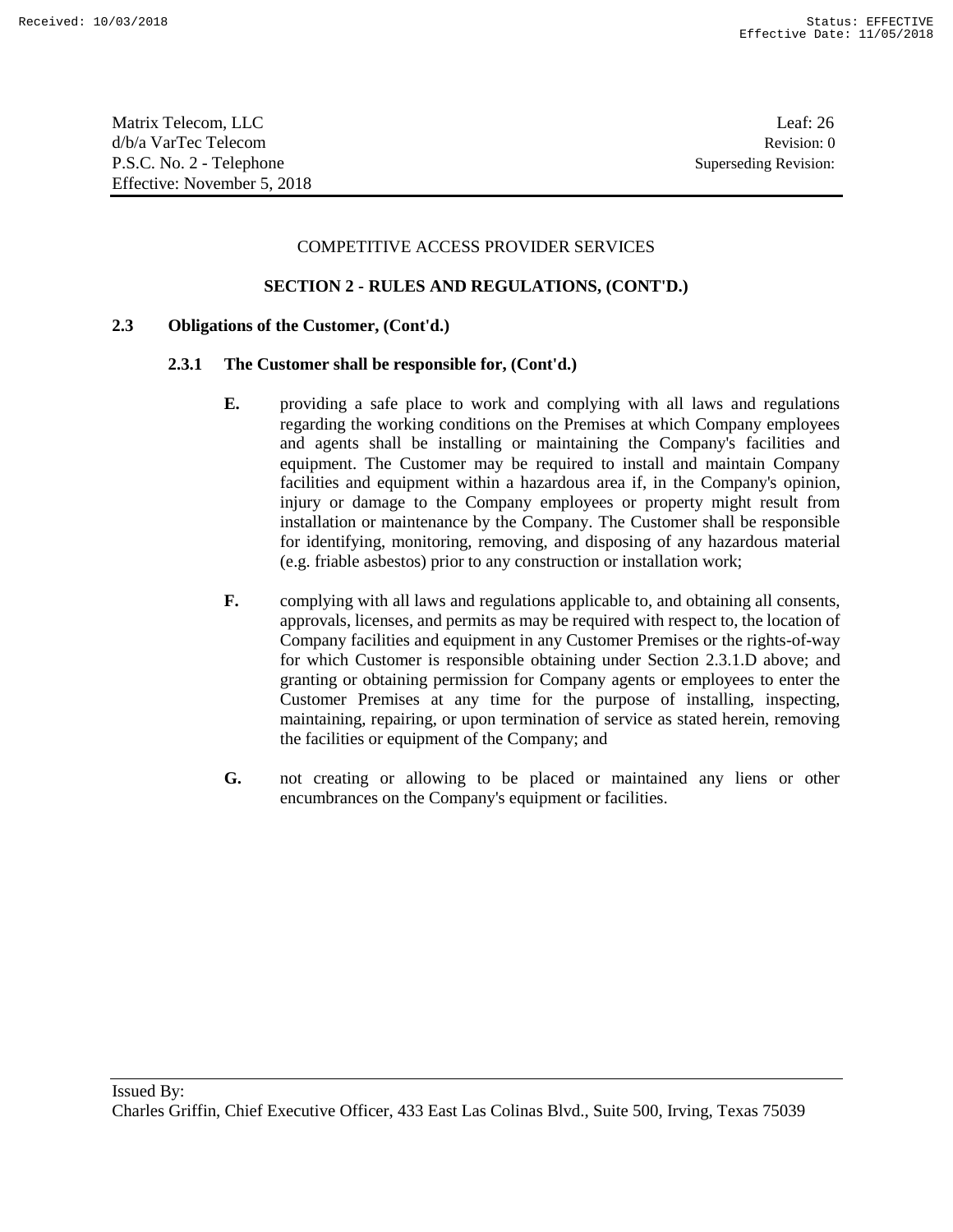Matrix Telecom, LLC Leaf: 27 d/b/a VarTec Telecom Revision: 0 P.S.C. No. 2 - Telephone Superseding Revision: Effective: November 5, 2018

#### COMPETITIVE ACCESS PROVIDER SERVICES

### **SECTION 2 - RULES AND REGULATIONS, (CONT'D.)**

### **2.3 Obligations of the Customer, (Cont'd.)**

#### **2.3.2 Claims**

With respect to any service or facility provided by the Company, Customer shall indemnify, defend and hold harmless the Company from all claims, actions, damages, liabilities, costs, and expenses, including reasonable attorneys' fees for:

- **A.** any loss, destruction or damage to property of the Company or any third party, or the death of or injury to persons, including, but not limited to employees or invitees of either the Company or the Customer, to the extent caused by or resulting from the negligent or intentional act or omission of the Customer, its employees, agents, representatives or invitees;
- **B.** any claim, loss, damage, expense or liability for infringement of any copyright, patent, trade secret, or any proprietary or intellectual property right of any third party, arising from any act or omission by the Customer, including, without limitation, use of the Company's services and facilities in a manner not contemplated by the agreement between the Customer and the Company.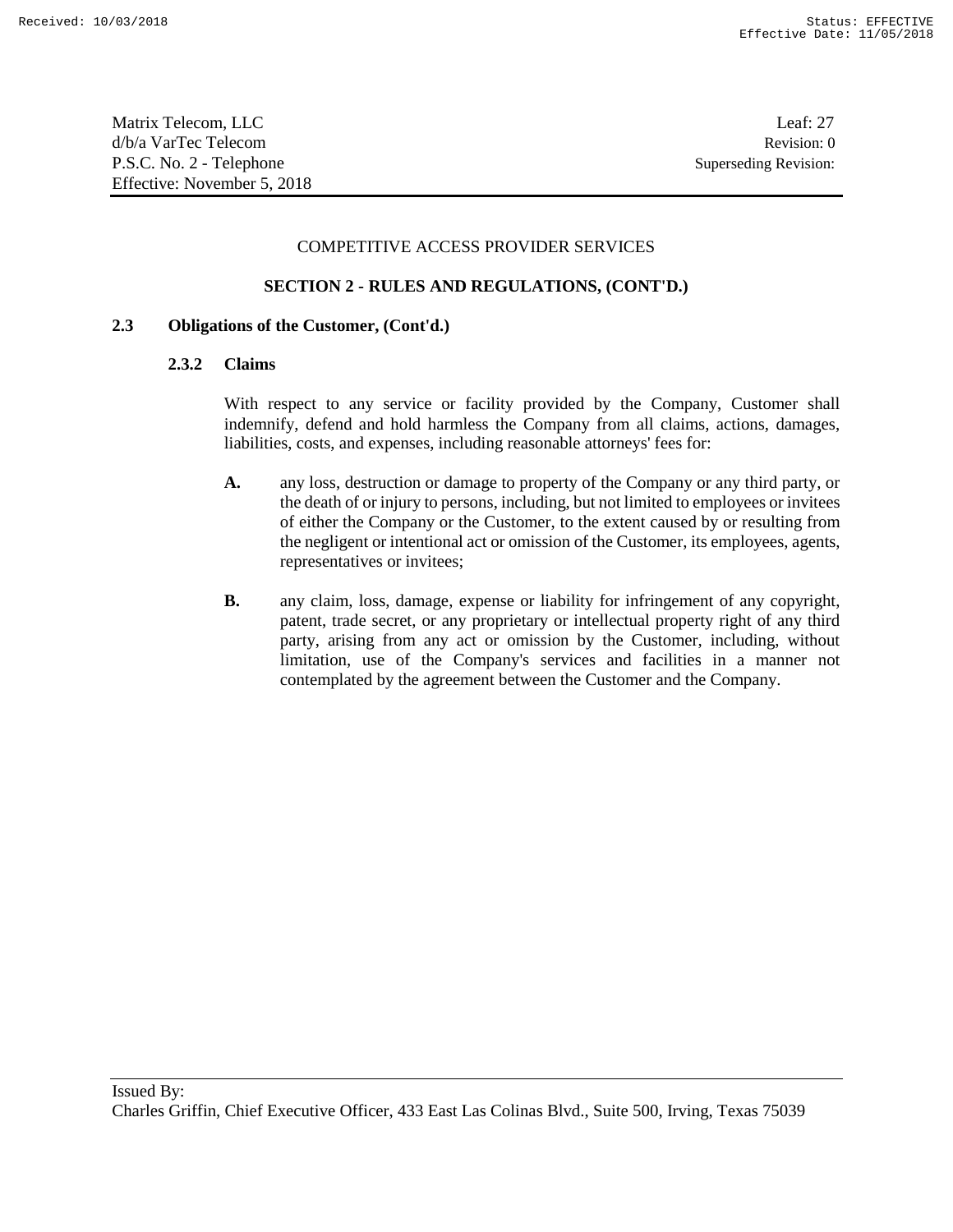#### COMPETITIVE ACCESS PROVIDER SERVICES

### **SECTION 2 - RULES AND REGULATIONS, (CONT'D.)**

#### **2.3 Obligations of the Customer, (Cont'd.)**

#### **2.3.3 Jurisdictional Reporting**

The jurisdictional reporting requirements will be as specified below. When a Customer orders Access Service, its projected Percent Interstate Usage (PIU) must be provided in whole numbers to the Company. These whole number percentages will be used by the Company to apportion the use and/or charges between interstate and intrastate until a revised report is received as set forth herein. Reported or default PIU factors are used only where the call detail is insufficient to determine the appropriate jurisdiction of the traffic.

**A.** Originating Access: Originating access minutes is only traffic originating from the Company Local Switching Center(s). The Customer should provide the Company with a projected PIU factor on a quarterly basis.

If no PIU for originating minutes is submitted as specified herein, then the projected PIU will be set on a default basis of 50 percent interstate traffic and 50 percent intrastate traffic.

**B.** Terminating Access: For Feature Group D Switched Access Service(s), the Customer should provide the Company with a projected PIU factor by supplying the Company with an interstate percentage of terminating access minutes on a quarterly basis, as described in Sections 2.3.3.D below.

If no projected PIU factor is submitted by the Customer, then the projected PIU will be set on a default basis of 50 percent interstate traffic and 50 percent intrastate traffic.

**C.** Except where the Company measured access minutes are used as set forth above, the Customer reported Projected PIU factor as set forth above will be used until the Customer reports a different projected PIU factor, as set forth below.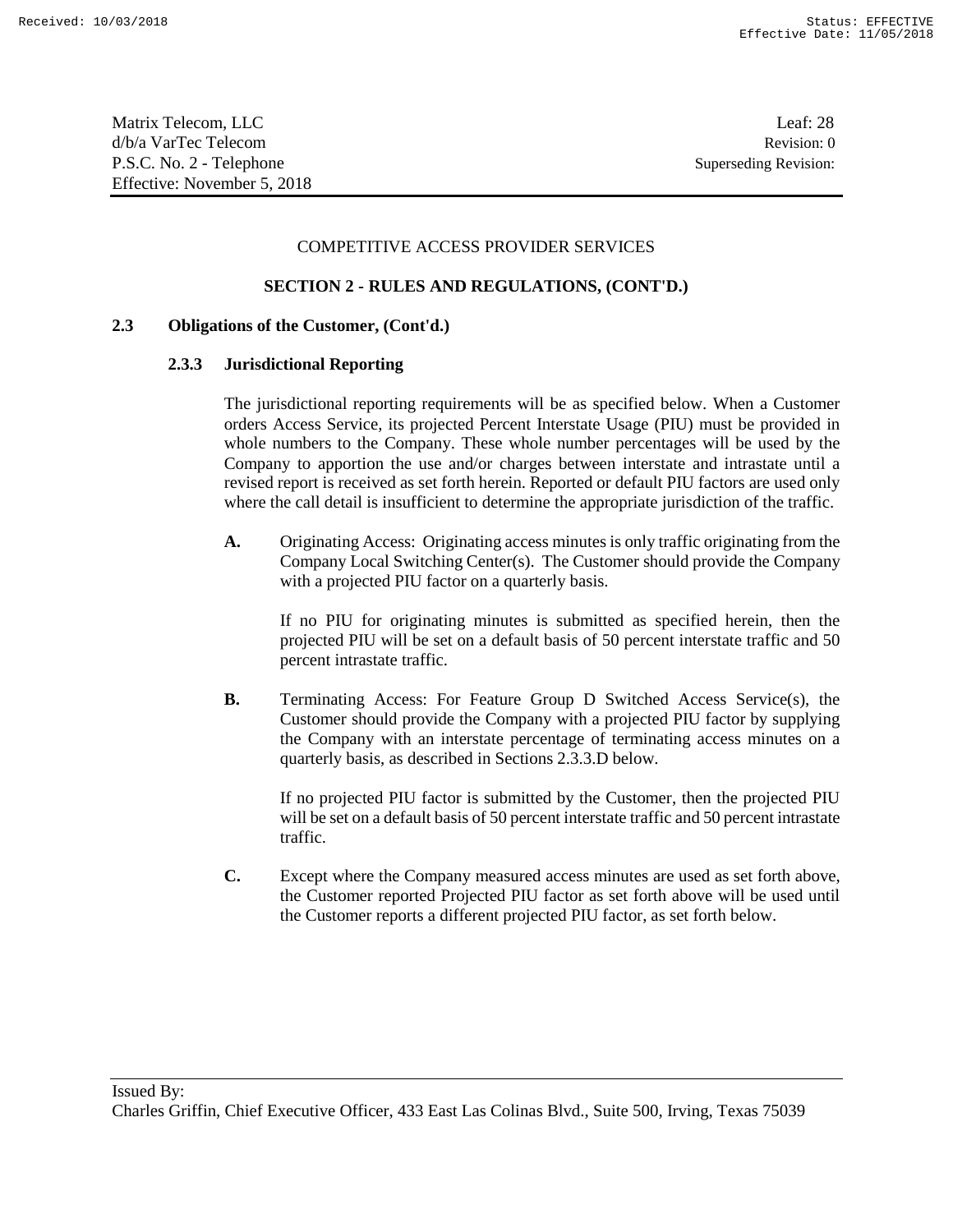#### COMPETITIVE ACCESS PROVIDER SERVICES

### **SECTION 2 - RULES AND REGULATIONS, (CONT'D.)**

#### **2.3 Obligations of the Customer, (Cont'd.)**

#### **2.3.3 Jurisdictional Reporting, (Cont'd.)**

- **D.** Effective on the first of January, April, July and October of each year the Customer should update its interstate and intrastate jurisdictional report. The Customer should forward to the Company, to be received no later than 15 days after the first of each such month, a revised report showing the interstate and intrastate percentage of use for the past three months ending the last day of December, March, June, and September, respectively, for each service arranged for interstate use, based solely on the traffic originating from or terminating to the Company Local Switching Center. The revised report will serve as the basis for the next three months' billing and will be effective on the bill date for that service. If the Customer does not supply the reports for those services where reports are needed, the Company will assume the percentage to be the same as that provided previously. For those cases in which a quarterly report has never been received from the Customer, the Company will assume the percentages to be the same as those provided in 2.3.3A and 2.3.3B above.
- **E.** Jurisdictional Reports Verification: For Switched Access Service, if a billing dispute arises or a regulatory commission questions the projected PIU factor, the Customer will provide the data issued to determine the projected PIU factor. The Customer will supply the data within 30 days of the Company request.

The Customer shall keep records of call detail from which the percentage of interstate and intrastate use can be ascertained and, upon request of the Company, shall make the records available for inspection as reasonably necessary for purposes of verification of the percentages. The Company reserves the right to conduct an audit at any time during the year. The Customer, as its own expense, has the right to retain an independent auditing firm.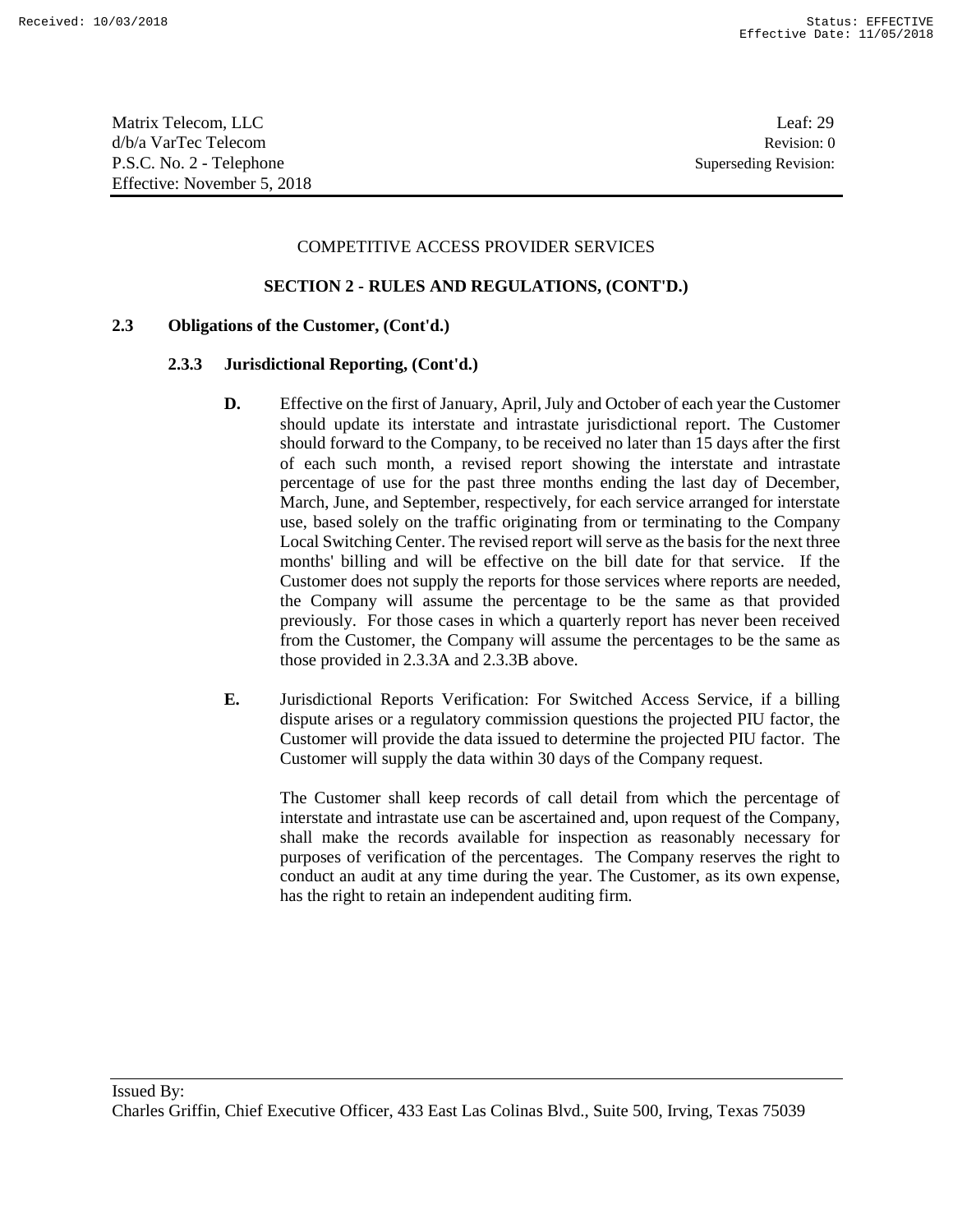Matrix Telecom, LLC Leaf: 30 d/b/a VarTec Telecom Revision: 0 P.S.C. No. 2 - Telephone Superseding Revision: Effective: November 5, 2018

#### COMPETITIVE ACCESS PROVIDER SERVICES

#### **SECTION 2 - RULES AND REGULATIONS, (CONT'D.)**

#### **2.3 Obligations of the Customer, (Cont'd.)**

#### **2.3.4 Identification and Rating of VoIP-PSTN Traffic**

#### **A. Scope**

VoIP-PSTN Traffic is the traffic exchanged in time division multiplexing ("TDM") format that originates and/or terminates in Internet protocol ("IP") format. This section governs the identification of VoIP-PSTN Traffic that is required to be compensated at interstate access rates (unless the parties have agreed otherwise) by the Federal Communications Commission in its Report and Order in WC Docket Nos. 10-90 et. al., FCC No. 11-161 (November 18, 2011) ("FCC Order"). Specifically, this section establishes the method of separating such traffic (referred to in this tariff as "Relevant VoIP-PSTN Traffic") from the Customer's traditional intrastate access traffic, so that such Relevant VoIP-PSTN Traffic can be billed in accordance with the FCC Order.

### **B. Rating of VoIP-PSTN Traffic**

The Relevant VoIP-PSTN Traffic identified in accordance with this tariff section will be billed in accordance with the Company's applicable interstate switched access rates in Tariff FCC No. 1.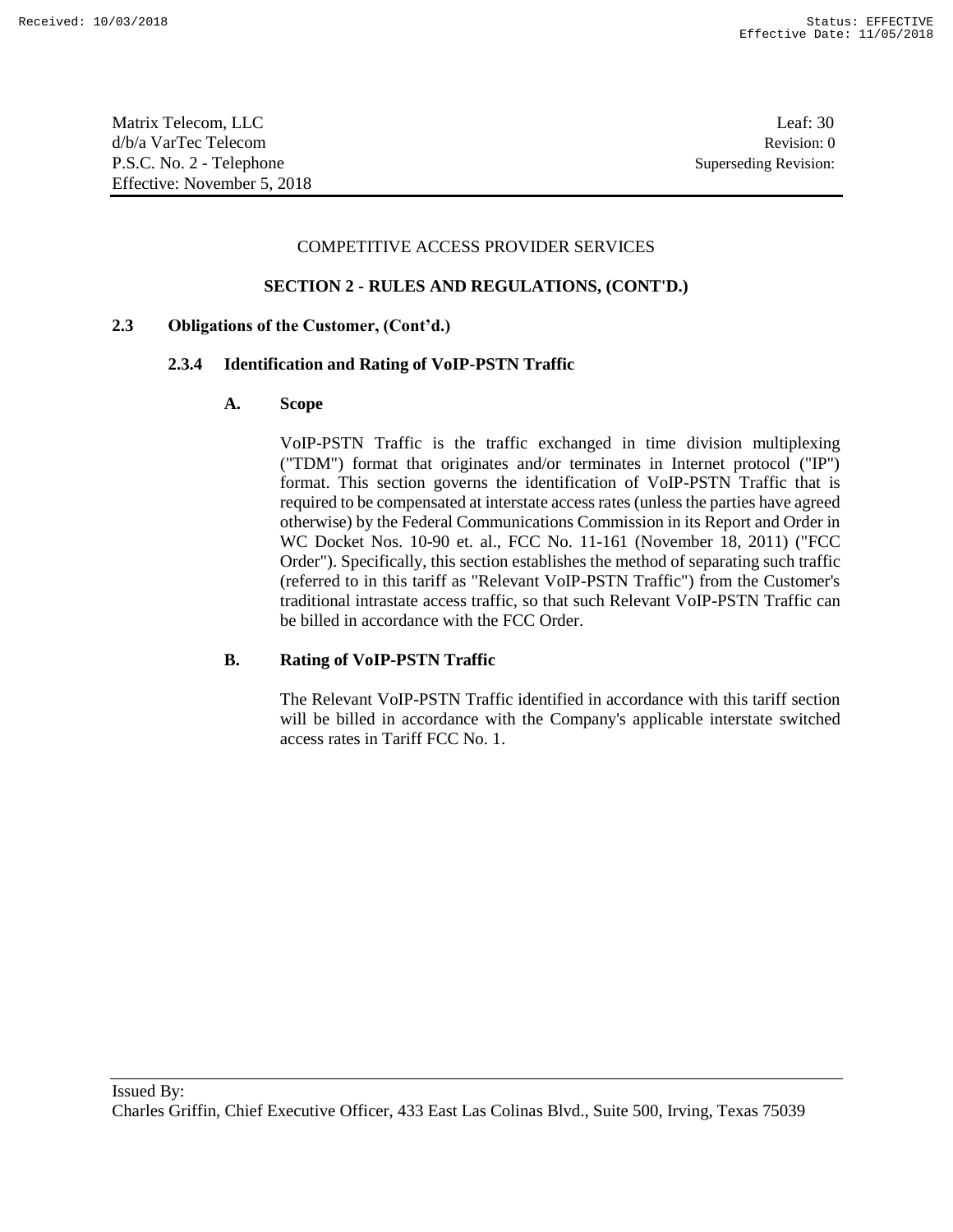#### COMPETITIVE ACCESS PROVIDER SERVICES

### **SECTION 2 - RULES AND REGULATIONS, (CONT'D.)**

### **2.3 Obligations of the Customer, (Cont'd.)**

### **2.3.4 Identification and Rating of VoIP-PSTN Traffic, (Cont'd.)**

### **C. Calculation and Application of Percent-VoIP-PSTN-Usage Factor, (Cont'd.)**

The Company will determine the number of Relevant VoIP-PSTN Traffic minutes of use ("MOU") to which interstate rates will be applied under subsection (B), above, by applying a Percent VoIP Usage ("PVU") factor to the total intrastate access MOU (however determined – either based on call detail information or PIU) exchanged between the Company and the Customer. The PVU will be derived and applied as follows:

- **1.** The Customer will calculate and furnish to the Company a factor (the "PVU-A") representing the whole number percentage of the total access MOU that the Customer exchanges with the Company in the State, that (a) is sent to the Company and that originates in IP format; or (b) is received from the Company and terminates in IP format. This PVU-A shall be based on information such as the number of the Customer's retail VoIP subscriptions in the state (e.g., as reported on FCC Form 477), traffic studies, actual call detail, or other relevant and verifiable information.
- **2.** Company will, likewise, calculate a factor (the "PVU-B") representing the percentage of the Company's total access MOU in the State that the Company originates or terminates in IP format. This PVU-B shall be based on information such as the number of the Company's retail VoIP subscriptions in the state (e.g., as reported on FCC Form 477), traffic studies, actual call detail, or other relevant and verifiable information.
- **3.** The Company will use the PVU-A and PVU-B factors to calculate an effective PVU factor that represents the percentage of total access MOU exchanged between the Company and the Customer that is originated and/or terminated in IP format, whether at the Company's end, at the Customer's end, or at both ends. The effective PVU factor will be calculated as the sum of: (A) the PVU-A factor and (B) the PVU-B factor times (1.0 minus the PVU-A factor).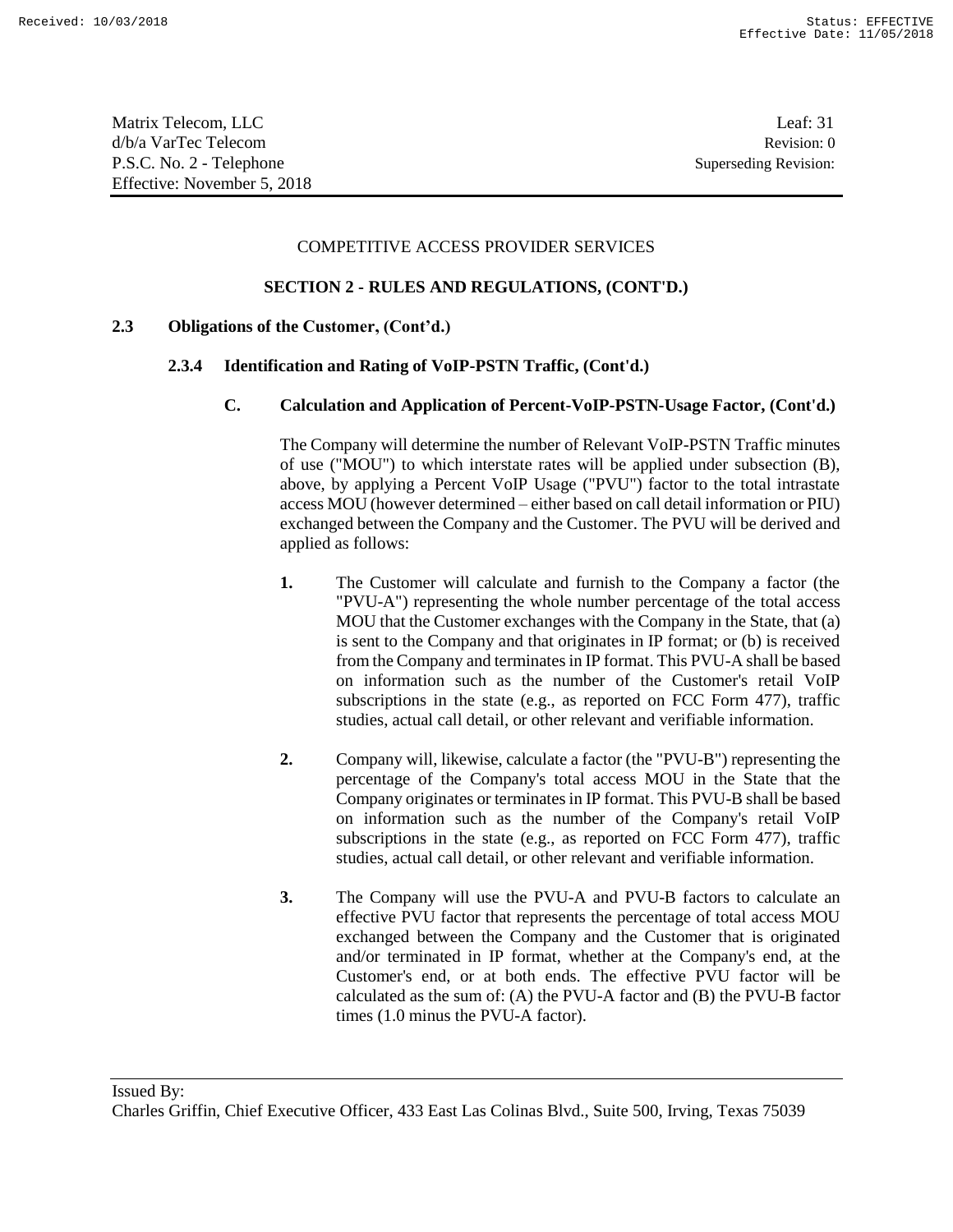| Matrix Telecom, LLC         | Leaf: $32$            |
|-----------------------------|-----------------------|
| d/b/a VarTec Telecom        | Revision: 0           |
| P.S.C. No. 2 - Telephone    | Superseding Revision: |
| Effective: November 5, 2018 |                       |

#### COMPETITIVE ACCESS PROVIDER SERVICES

#### **SECTION 2 - RULES AND REGULATIONS, (CONT'D.)**

#### **2.3 Obligations of the Customer, (Cont'd.)**

#### **2.3.4 Identification and Rating of VoIP-PSTN Traffic (Cont'd.)**

- **C. Calculation and Application of Percent-VoIP-PSTN-Usage Factor (Cont'd.)**
	- **4.** The Company will apply the effective PVU factor to the total intrastate access MOU exchanged with the Customer to determine the number of Relevant VoIP-PSTN Traffic MOUs.
		- Example 1: The PVU-B is 10% and the PVU-A is 40%. The effective PVU factor is equal to  $40\% + (10\% \times 60\%) = 46\%$ . The Company will bill 46% of the Customer's intrastate access MOU in accordance with the Company's applicable interstate switched access tariff.
		- Example 2: The PVU-B is 10% and the PVU-A is 0%. The effective PVU factor is  $0\% + (100\% \times 10\%) = 10\%$ . The Company will bill 10% of the Customer's intrastate access MOU in accordance with the Company's applicable interstate switched access tariff.
		- Example 3: The PVU-A is 100%. No matter what the PVU-B factor is, the effective PVU is 100%. The Company will bill 100% of the Customer's intrastate access MOU in accordance with the Company's applicable interstate switched access tariff.
	- **5.** If the Customer does not furnish the Company with a PVU-A pursuant to the preceding paragraph 1, the Company will utilize an effective PVU equal to the PVU-B.
	- **6.** The Customer shall not modify their reported PIU factor to account for VoIP-PSTN Traffic.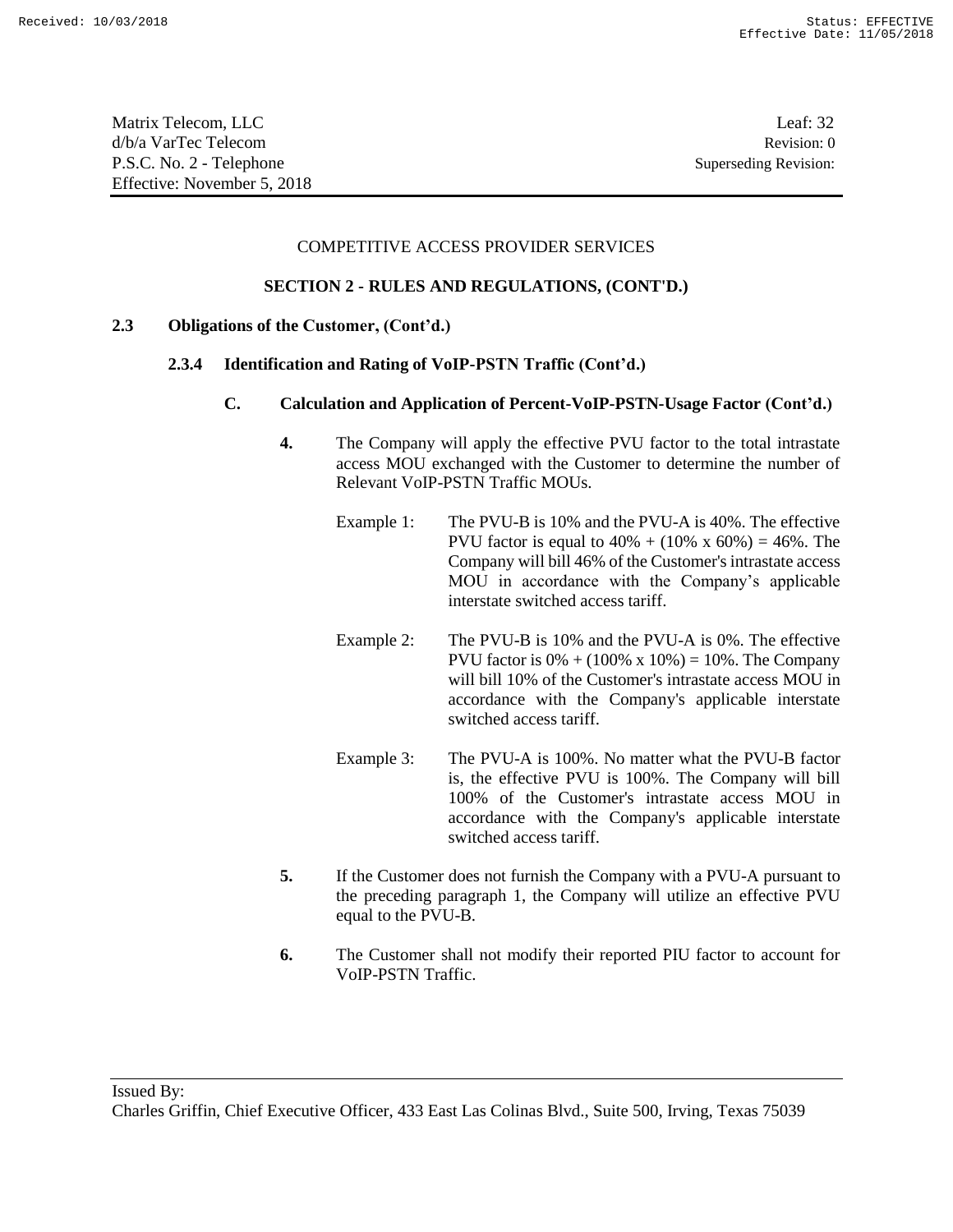Matrix Telecom, LLC Leaf: 33 d/b/a VarTec Telecom Revision: 0 P.S.C. No. 2 - Telephone Superseding Revision: Effective: November 5, 2018

#### COMPETITIVE ACCESS PROVIDER SERVICES

#### **SECTION 2 - RULES AND REGULATIONS, (CONT'D.)**

#### **2.3 Obligations of the Customer, (Cont'd.)**

#### **2.3.4 Identification and Rating of VoIP-PSTN Traffic (Cont'd.)**

#### **D. Initial PVU Factor**

If the PVU factor is not available and/or cannot be implemented in the Company's billing systems by May 23, 2017, once the factor is available and can be implemented the Company will adjust the Customer's bills to reflect the PVU retroactively to May 23, 2017. In calculating the initial PVU, the Company will take the Customer-specified PVU-A into account retroactively to May 23, 2017, provided that the Customer provides the factor to the Company no later than September 28, 2017; otherwise, it will set the initial PVU equal to the PVU-B, as specified in subsection C.5, above.

#### **E. PVU Factor Updates**

The Customer may update the PVU-A factor or the Company may update the PVU-B quarterly using the method set forth in subsection C.1 or C.2, respectively, above. If the Customer chooses to submit such updates, it shall forward to the Company, no later than 15 days after the first day of January, April, July and/or October of each year, a revised PVU-A factor based on data for the prior three months, ending the last day of December, March, June and September, respectively. The Company will use the revised PVU-A to calculate a revised PVU. The revised PVU factor will apply prospectively and serve as the basis for billing until superseded by a new PVU.

### **F. PVU Factor Verification**

Not more than twice in any year, the Company may ask the Customer to verify the PVU-A factor furnished to the Company and Customer may ask the Company to verify the PVU-B factor and the calculation of the PVU factor. The party so requested shall comply, and shall reasonably provide the records and other information used to determine the respective PVU-A and PVU-B factors. The Customer shall retain the call detail, work papers, and/or other information used to develop the PVU factor for a minimum of one year. No prorating or back billing will be done based on updated PVU factors.

Issued By:

Charles Griffin, Chief Executive Officer, 433 East Las Colinas Blvd., Suite 500, Irving, Texas 75039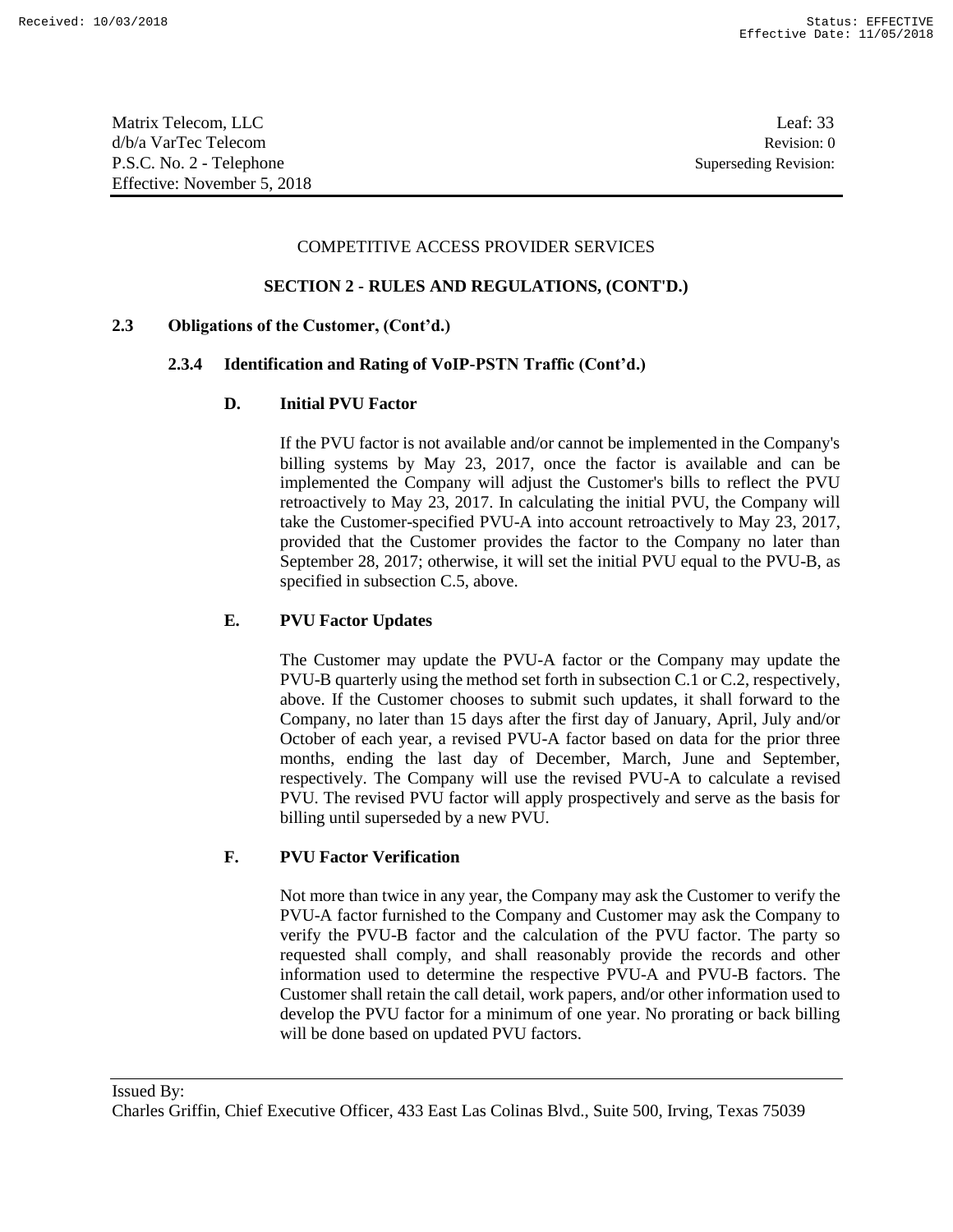Matrix Telecom, LLC Leaf: 34 d/b/a VarTec Telecom Revision: 0 P.S.C. No. 2 - Telephone Superseding Revision: Effective: November 5, 2018

#### COMPETITIVE ACCESS PROVIDER SERVICES

### **SECTION 2 - RULES AND REGULATIONS, (CONT'D.)**

### **2.4 Customer Equipment and Channels**

### **2.4.1 General**

A Customer may transmit or receive information or signals via the facilities of the Company.

#### **2.4.2 Station Equipment**

**A.** The Customer is responsible for providing and maintaining any terminal equipment on the Customer Premises. The electric power consumed by such equipment shall be provided by, and maintained at the expense of, the Customer. All such terminal equipment must be registered with the FCC under 47 C.F.R., Part 68 and all wiring must be installed and maintained in compliance with those regulations. The Company will, where practicable, notify the Customer that temporary discontinuance of the use of a service may be required; however, where prior notice is not practicable, nothing contained herein shall be deemed to impair the Company's right to discontinue forthwith the use of a service temporarily if such action is reasonable under the circumstances. In case of such temporary discontinuance, the Customer will be promptly notified and afforded the opportunity to correct the condition which gave rise to the temporary discontinuance. During such period of temporary discontinuance, credit allowance for service interruptions as set forth in Section 2.6 following is not applicable.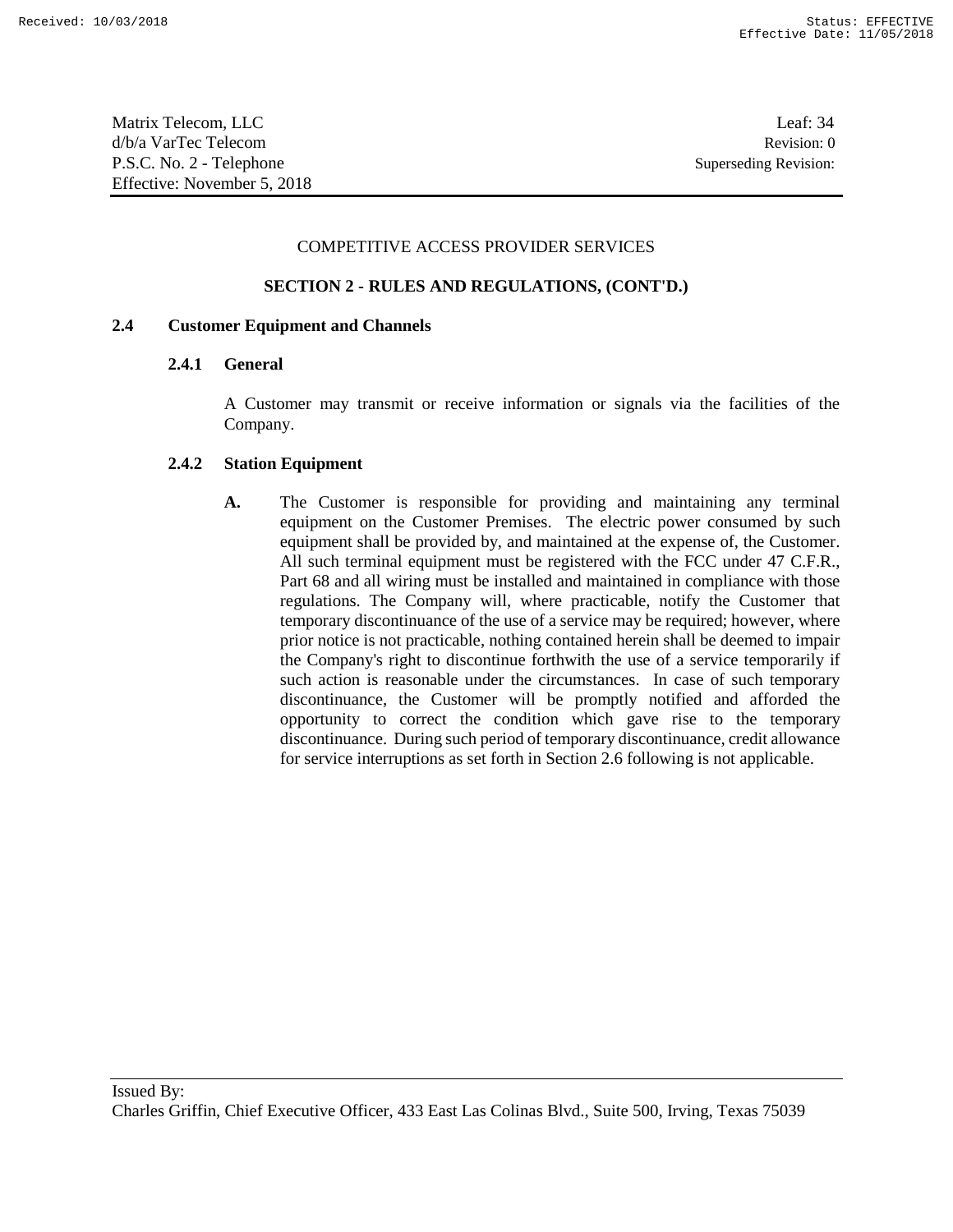Matrix Telecom, LLC and the control of the control of the control of the control of the control of the control of the control of the control of the control of the control of the control of the control of the control of the d/b/a VarTec Telecom Revision: 0 P.S.C. No. 2 - Telephone Superseding Revision: Effective: November 5, 2018

### COMPETITIVE ACCESS PROVIDER SERVICES

### **SECTION 2 - RULES AND REGULATIONS, (CONT'D.)**

### **2.4 Customer Equipment and Channels, (Cont'd.)**

#### **2.4.2 Station Equipment, (Cont'd.)**

**B.** The Customer is responsible for ensuring that Customer-provided equipment connected to Company equipment and facilities is compatible with such equipment and facilities. The magnitude and character of the voltages and currents impressed on Company-provided equipment and wiring by the connection, operation, or maintenance of such equipment and wiring shall be such as not to cause damage to the Company-provided equipment and wiring or injury to the Company's employees or other persons. Any additional protective equipment required to prevent such damage or injury shall be provided by the Company at the Customer's expense.

#### **2.4.3 Interconnection of Facilities**

- **A.** Any special interface equipment necessary to achieve compatibility between the facilities and equipment of the Company used for furnishing Access Services and the Channels, facilities, or equipment of others shall be provided at the Customer's expense.
- **B.** Access Services may be connected to the services or facilities of other communications carriers only when authorized by, and in accordance with, the terms and conditions of the tariffs of the other communications carriers which are applicable to such connections.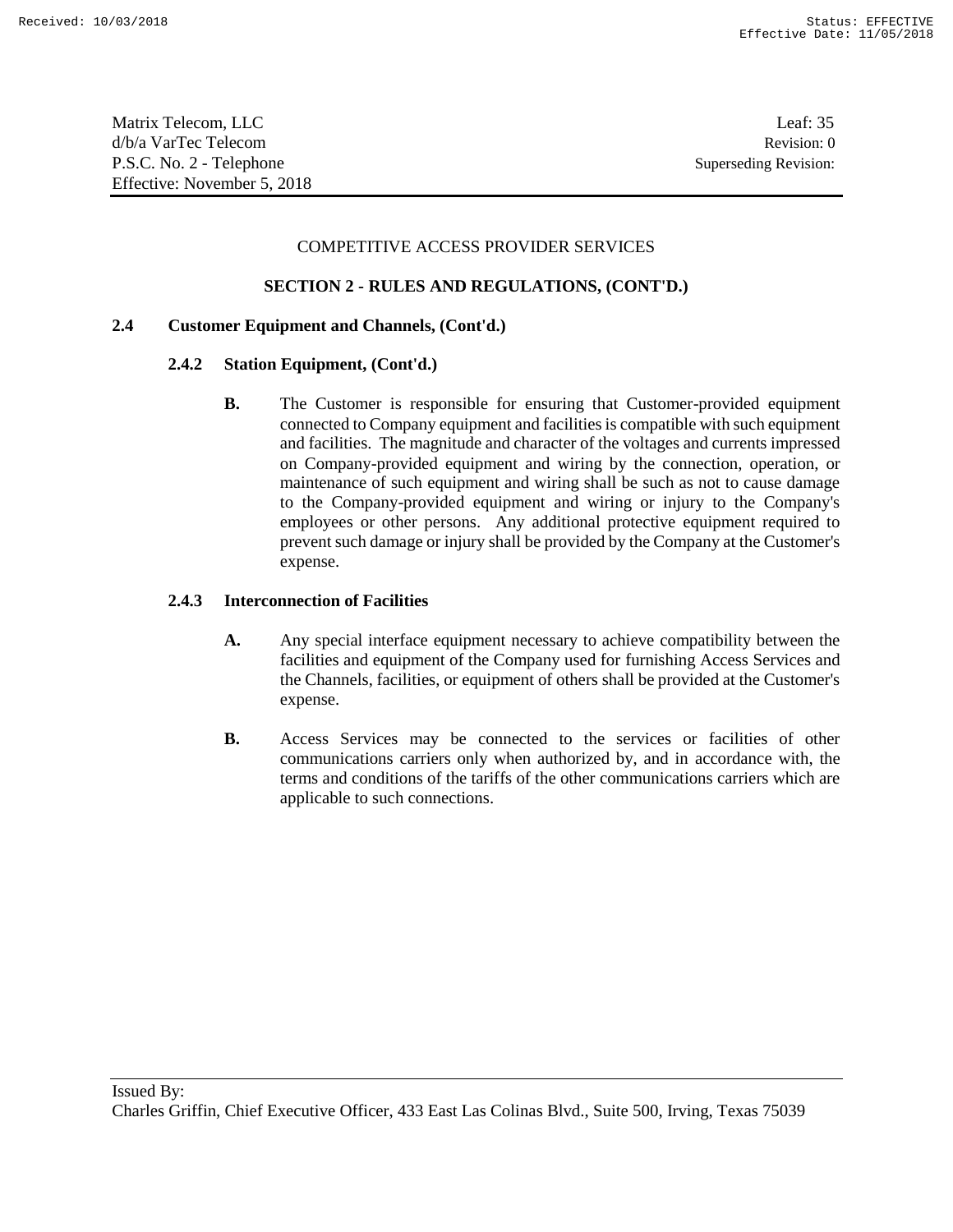Matrix Telecom, LLC Leaf: 36 d/b/a VarTec Telecom Revision: 0 P.S.C. No. 2 - Telephone Superseding Revision: Effective: November 5, 2018

### COMPETITIVE ACCESS PROVIDER SERVICES

## **SECTION 2 - RULES AND REGULATIONS, (CONT'D.)**

## **2.4 Customer Equipment and Channels, (Cont'd.)**

#### **2.4.4 Inspections**

- **A.** Upon reasonable notification of the Customer, and at reasonable times, the Company may make such tests and inspections as may be necessary to determine that the Customer is complying with the requirements set forth in Section 2.4.2.B for the installation, operation, and wiring in the connection of Customer-provided facilities and equipment to Company-owned facilities and equipment. No credit will be allowed for any interruptions occurring during such inspections.
- **B.** If the protective requirements for Customer-provided equipment are not being complied with, the Company may take such action as it deems necessary to protect its facilities, equipment, and personnel. The Company will notify the Customer promptly if there is any need for further corrective action. Within ten days of receiving this notice, the Customer must take this corrective action and notify the Company of the action taken. If the Customer fails to do this, the Company may take whatever additional action is deemed necessary, including the suspension of service, to protect its facilities, equipment, and personnel from harm. The Company will, upon request 24 hours in advance, provide the Customer with a statement of technical parameters that the Customer's equipment must meet.

#### **2.5 Payment Arrangements**

#### **2.5.1 Payment for Service**

The Customer is responsible for payment of all charges for services and facilities furnished by the Company to the Customer or its Joint or Authorized Users.

**A.** Taxes

The Customer is responsible for the payment of any sales, use, gross receipts, excise, access or other local, state and federal taxes, charges or surcharges (however designated) excluding taxes on the Company's net income imposed on or based upon the provision, sale or use of Access Services. All such taxes shall be separately designated on the Company's invoices.

Issued By:

Charles Griffin, Chief Executive Officer, 433 East Las Colinas Blvd., Suite 500, Irving, Texas 75039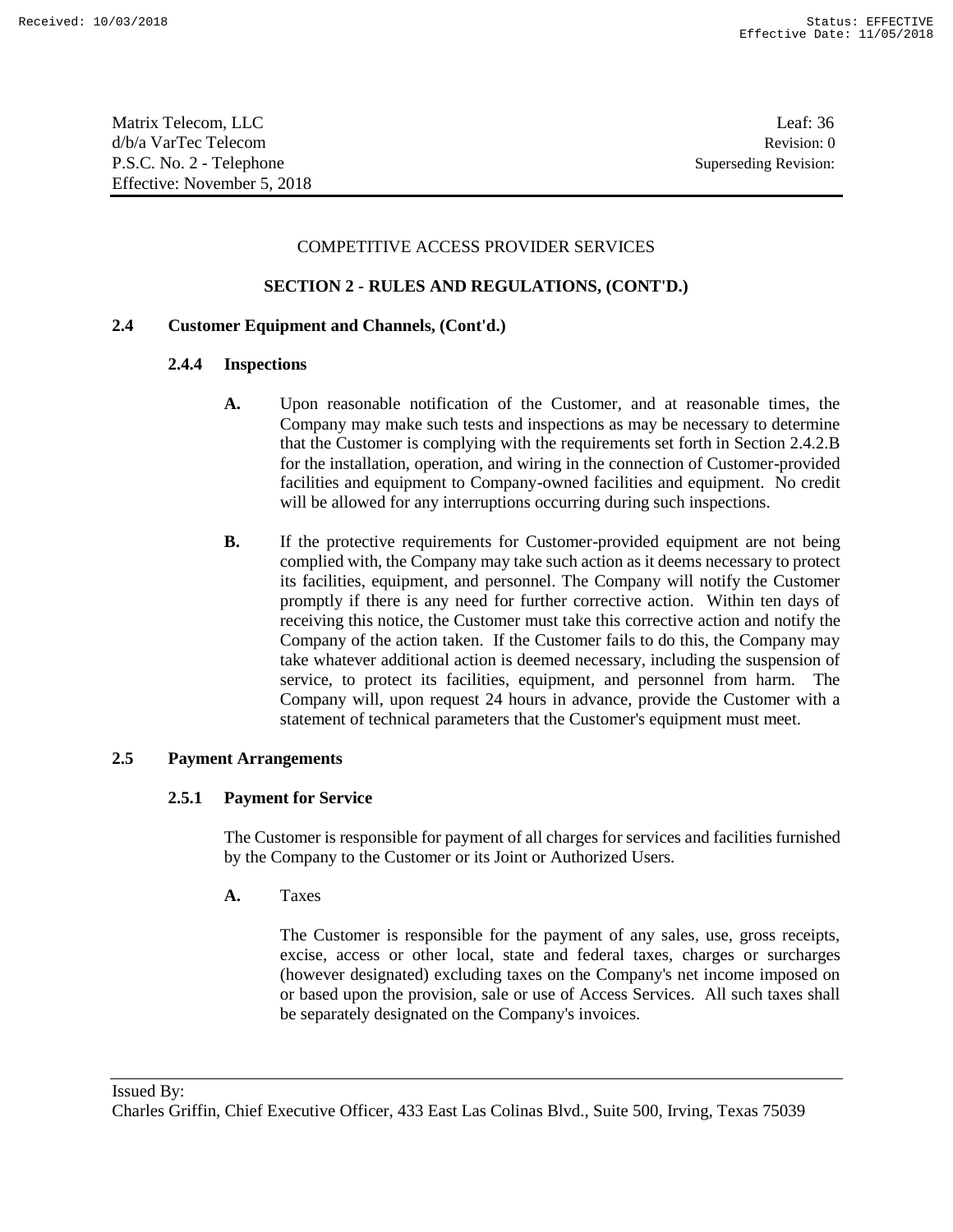#### COMPETITIVE ACCESS PROVIDER SERVICES

## **SECTION 2 - RULES AND REGULATIONS, (CONT'D.)**

### **2.5 Payment Arrangements, (Cont'd.)**

#### **2.5.2 Billing and Collection of Charges**

Unless otherwise specified herein, bills are due and payable upon receipt.

The Company shall bill on a current basis all charges incurred by, and credits due to, the Customer under this Tariff attributable to services established, provided, or discontinued during the preceding billing period. Any known unbilled charges for prior periods and any known adjustments also will be applied to the current bill.

Non-Recurring Charges are due and payable within 30 days after the invoice date.

The Company shall present invoices for all Charges monthly to the Customer.

Amounts not paid within 30 days after the date of invoice will be considered past due. Matrix will assess a late payment charge equal to 1.5% per month for any past due balance that exceeds 30 days. If the Company becomes concerned at any time about the ability of a Customer to pay its bills, the Company may require that the Customer pay its bills within a specified number of days and make such payments in cash or the equivalent of cash.

If a service is disconnected by the Company in accordance with Section 2.5.3 following and later restored, restoration of service will be subject to all applicable installation charges.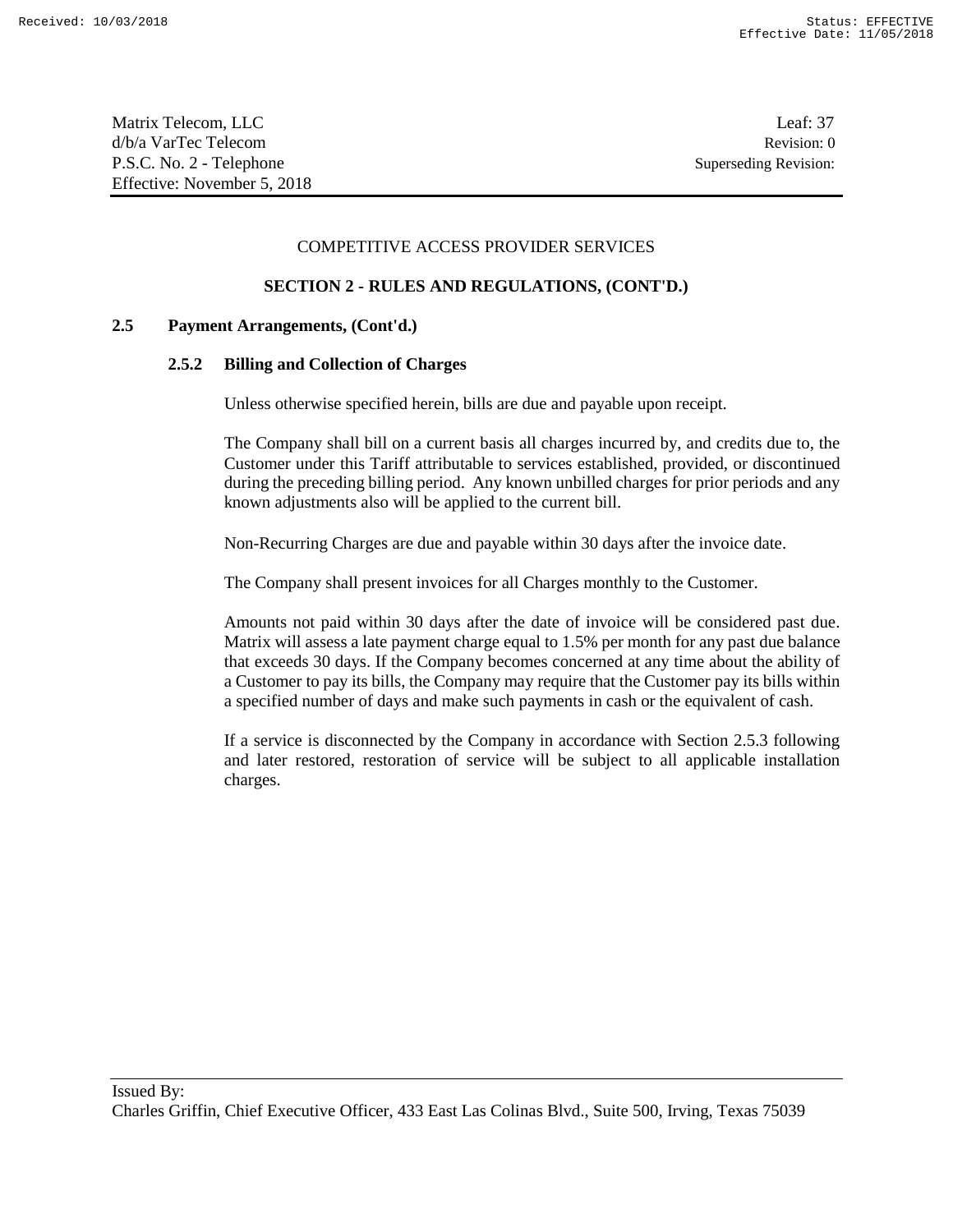### COMPETITIVE ACCESS PROVIDER SERVICES

## **SECTION 2 - RULES AND REGULATIONS, (CONT'D.)**

### **2.5 Payment Arrangements, (Cont'd.)**

### **2.5.2 Billing and Collection of Charges, (Cont'd.)**

The Customer shall notify the Company of any disputed items on an invoice within 90 days of receipt of the invoice. If the Customer and the Company are unable to resolve the dispute to their mutual satisfaction, the Customer may file a complaint with the Commission in accordance with the Commission's rules of procedures.

Any disputed charges must be paid when due. After the dispute is settled, the Customer will be credited with any payments in excess of those actually due the Company. The Company will also remit interest for all such credited amounts. Interest will be paid at rate required by the Commission for customer deposits.

#### **2.5.3 Refusal and Discontinuance of Service**

- **A.** Upon nonpayment of any amounts owing to the Company, the Company may, by giving requisite prior written notice to the Customer discontinue or suspend service without incurring any liability.
- **B.** Upon violation of any of the other material terms or conditions for furnishing service the Company may, by giving 30 days' prior notice in writing to the Customer, discontinue or suspend service without incurring any liability if such violation continues during that period.
- **C.** Upon condemnation of any material portion of the facilities used by the Company to provide service to a Customer or if a casualty renders all or any material portion of such facilities inoperable beyond feasible repair, the Company, by notice to the Customer, may discontinue or suspend service without incurring any liability.
- **D.** Upon any governmental prohibition, or required alteration of the services to be provided or any violation of an applicable law or regulation, the Company may immediately discontinue service without incurring any Liability.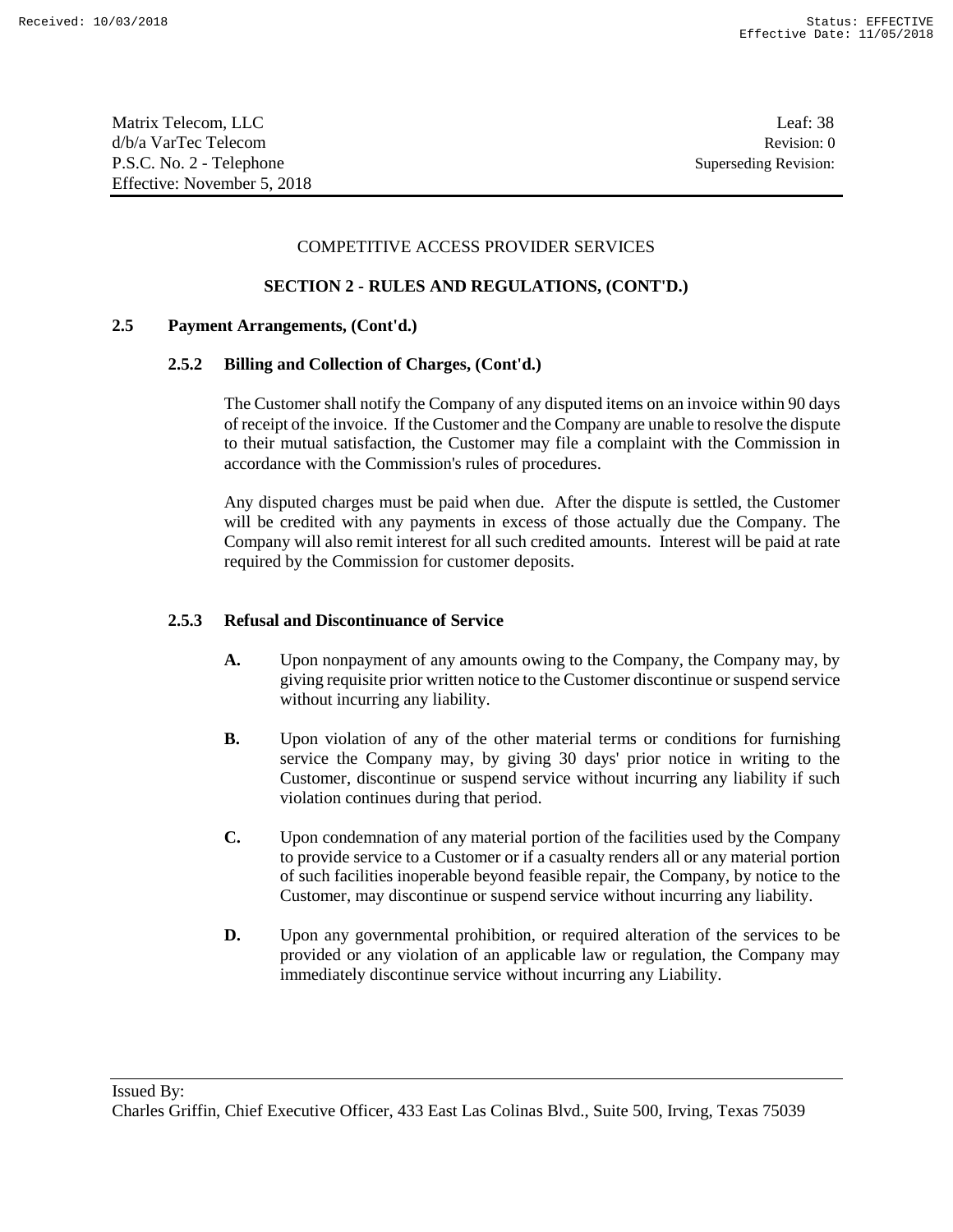#### COMPETITIVE ACCESS PROVIDER SERVICES

### **SECTION 2 - RULES AND REGULATIONS, (CONT'D.)**

### **2.5 Payment Arrangements, (Cont'd.)**

#### **2.5.3 Refusal and Discontinuance of Service, (Cont'd.)**

- **E.** Upon the Company's discontinuance of service to the Customer under Section 2.5.3.A or 2.5.3.B above, the Company, in addition to all other remedies that may be available to the Company at law or in equity or under any other provision of this rate sheet, may declare all future monthly and other charges which would have been payable by the Customer during the remainder of the term for which such services would have otherwise been provided to the Customer to be immediately due and payable.
- **F.** The Company may discontinue the furnishings of any and/or all service(s) to Customer, without incurring any liability:
	- **1.** Immediately and without notice if the Company deems that such action is necessary to prevent or to protect against fraud or to otherwise protect its personnel, agents, facilities or services. The Company may discontinue service pursuant to this sub-section 2.5.3.F.1(a-e), if
		- (a) The Customer refuses to furnish information to the Company regarding the Customer's credit-worthiness, its past or current use of Common Carrier communications services or its planned use of service(s); or
		- (b) The Customer provides false information to the Company regarding the Customer's identity, address, credit-worthiness, past or current use of Common Carrier communications services, or its planned use of the Company's service(s); or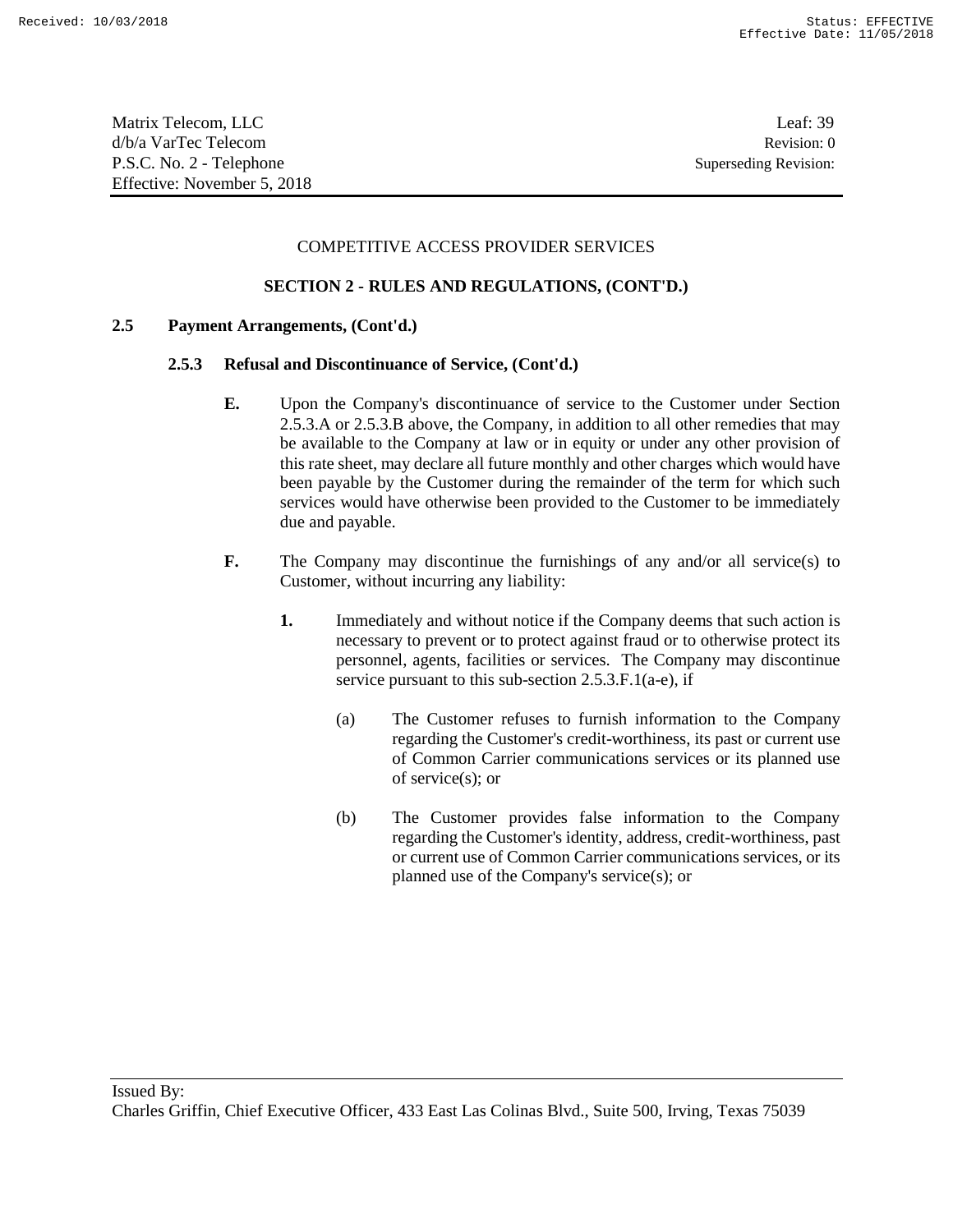Matrix Telecom, LLC Leaf: 40 d/b/a VarTec Telecom Revision: 0 P.S.C. No. 2 - Telephone Superseding Revision: Effective: November 5, 2018

### COMPETITIVE ACCESS PROVIDER SERVICES

### **SECTION 2 - RULES AND REGULATIONS, (CONT'D.)**

### **2.5 Payment Arrangements, (Cont'd.)**

### **2.5.3 Refusal and Discontinuance of Service, (Cont'd.)**

- **F. (Cont'd.)**
	- **1.** (Cont'd.)
		- **(c)** The Customer states that it will not comply with a request of the Company for security for the payment for service(s) in accordance with Section 2.5.3.A above; or
		- **(d)** The Customer has been given written notice by the Company of any past due amount (which remains unpaid in whole or in part) for any of the Company's other Common Carrier communications services to which the Customer either subscribes or had subscribed or used; or
		- **(e)** The Customer uses, or attempts or use, service with the intent to void the payment, either in whole or in part, of the rate sheet charges for the service by:
			- **I.** Using or attempting to use service by rearranging, tampering with, or making connections to the Company's service not authorized by this rate sheet, or
			- **II.** Using tricks, schemes, false or invalid numbers, false credit devices, electronic devices; or
			- **III.** By delivering calls to or accepting calls from the Company's End User locations over Company switched local exchange services; or
			- **IV.** Continuing to have Company End Users presubscribed to the Customer; or
			- **V.** Any other Fraudulent means or devices; or

Issued By:

Charles Griffin, Chief Executive Officer, 433 East Las Colinas Blvd., Suite 500, Irving, Texas 75039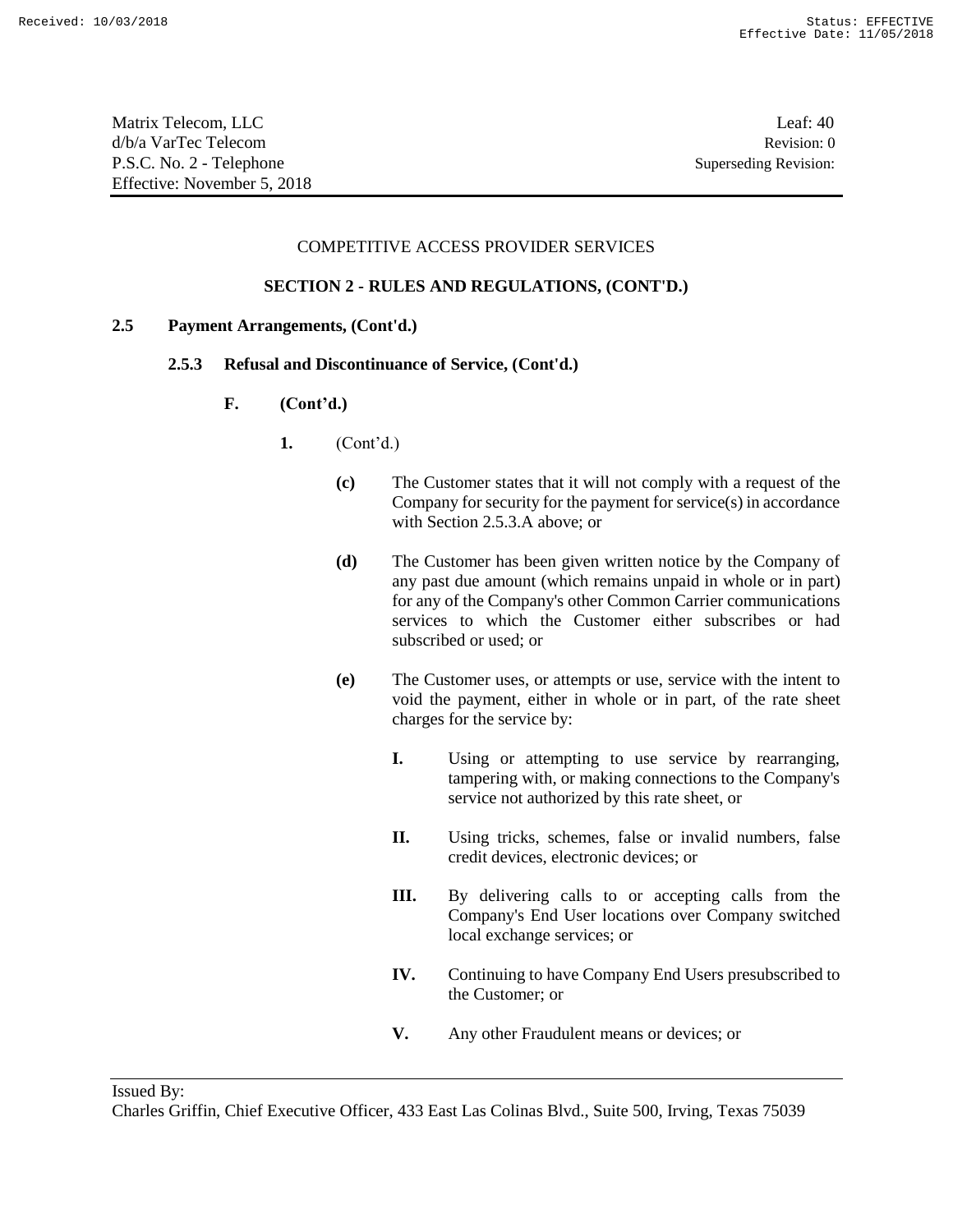| Matrix Telecom, LLC         | Leaf: 41              |
|-----------------------------|-----------------------|
| d/b/a VarTec Telecom        | Revision: 0           |
| P.S.C. No. 2 - Telephone    | Superseding Revision: |
| Effective: November 5, 2018 |                       |

#### COMPETITIVE ACCESS PROVIDER SERVICES

#### **SECTION 2 - RULES AND REGULATIONS, (CONT'D.)**

#### **2.5 Payment Arrangements, (Cont'd.)**

#### **2.5.3 Refusal and Discontinuance of Service, (Cont'd.)**

- **F. (Cont'd.)**
	- **2.** Upon ten (10) days' written notice to the Customer of any sum thirty (30) days past due;
	- **3.** Upon ten (10) days' written notice to the Customer, after failure of the Customer to comply with a request made by the Company for security for the payment of service in accordance with Section 2.5.3.A, above; or
	- **4.** Seven (7) days after sending the Customer written notice of noncompliance with any provision of this rate sheet if the noncompliance is not corrected within that seven (7) day period. The discontinuance of service(s) by the Company pursuant to this Section does not relieve the Customer of any obligation to pay the Company for charges due and owing for service(s) furnished up to the time of discontinuance.
- **G.** In the event the Company incurs fees or expenses, including attorney's fees, in collecting, or attempting to collect, any charges owed the Company, the Customer will be liable to the Company for the payment of all such fees and expenses reasonably incurred.

#### **2.5.4 Cancellation of Application for Service**

Where, prior to cancellation by the Customer, the Company incurs any expenses in installing the service or in preparing to install the service that it otherwise would not have incurred, a charge equal to the costs the Company incurred, less net salvage, shall apply, but in no case shall this charge exceed the sum of the charge for the minimum period of services ordered, including installation charges, and all charges others levy against the company that would have been chargeable to the Customer had service begun.

The special charges described will be calculated and applied on a case-by-case basis.

Issued By:

Charles Griffin, Chief Executive Officer, 433 East Las Colinas Blvd., Suite 500, Irving, Texas 75039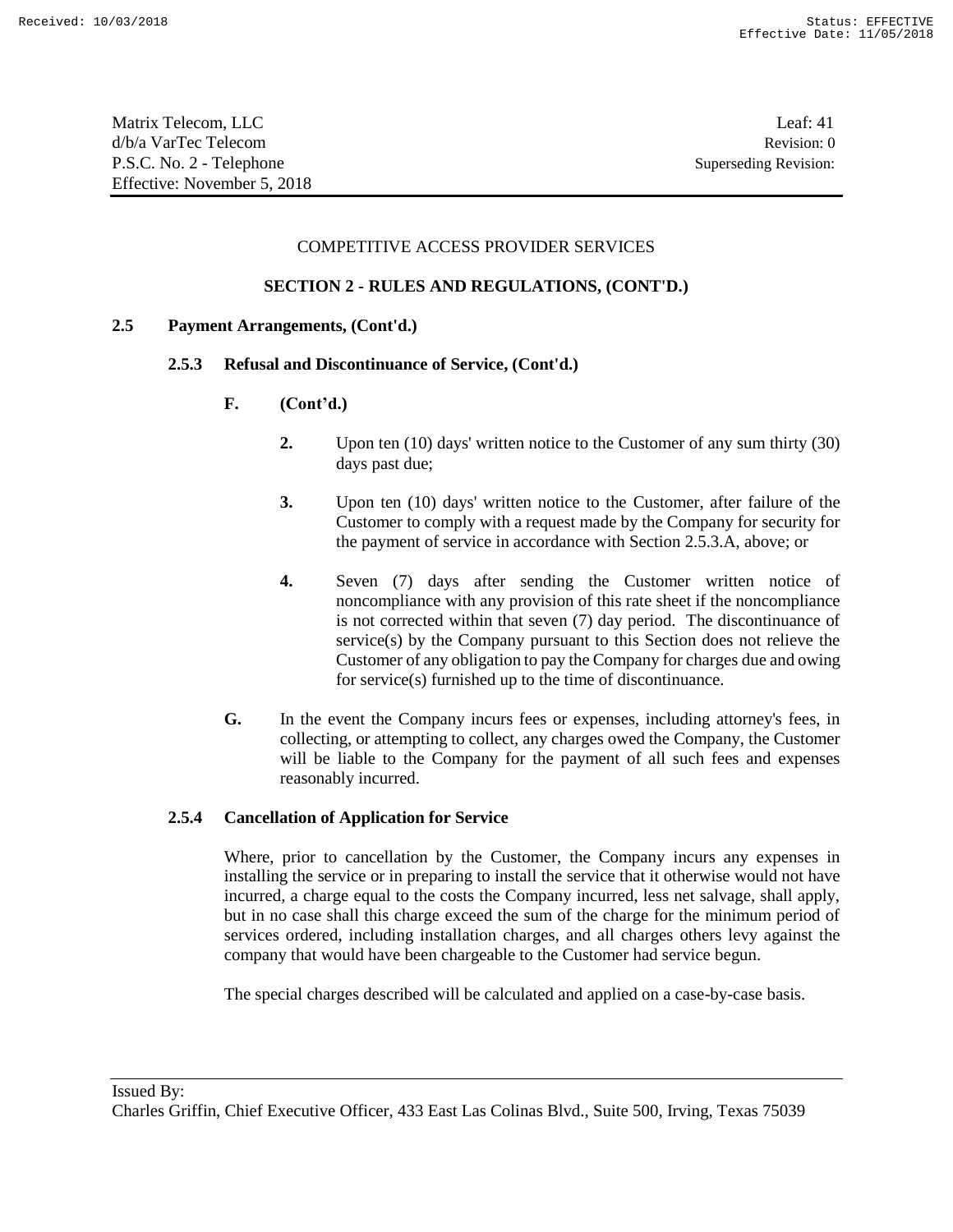Matrix Telecom, LLC Leaf: 42 d/b/a VarTec Telecom Revision: 0 P.S.C. No. 2 - Telephone Superseding Revision: Effective: November 5, 2018

### COMPETITIVE ACCESS PROVIDER SERVICES

### **SECTION 2 - RULES AND REGULATIONS, (CONT'D.)**

#### **2.6 Allowances for Interruptions in Service**

Interruptions in service which are not due to the negligence of or noncompliance with the provisions of this rate sheet by, the Customer or the operation or malfunction of the facilities, power, or equipment provided by the Customer, will be credited to the Customer as set forth in 2.6.1 for the part of the service that the interruption affects.

The credit allowance will be calculated by the Company after the Customer notifies the Company of service interruption. The amount of the allowance will depend on the length of the outage and the service impacted. Service Outage conditions are defined as complete loss of call origination and/or receipt capability. Credit Allowances, if any, will be deducted from the charges payable by the IXC and will be expressly indicated on the next invoice. A Service Outage begins when the IXC reports the outage to Matrix. A Service Outage ends when the affected circuit and/or associated Matrix equipment is fully operational in accordance with the technical specifications.

Credit allowances do not apply to outages (i) caused by the IXC; (ii) due to failure of equipment provided by the IXC; (iii) during any period in which Matrix is not given access to the service premises; (iv) failures of LEC facilities or equipment which are carrying the failures resulting from the activities or negligence of LEC employees; (vi) inability to gain access to the IXC's equipment; and (vii) due to mutually agreed upon maintenance and repair.

Credit Allowances received by Matrix from the LEC for Off-Net facility outages which affects the IXC's Switched Services will be passed through to the IXC in the form of a credit on the next invoice.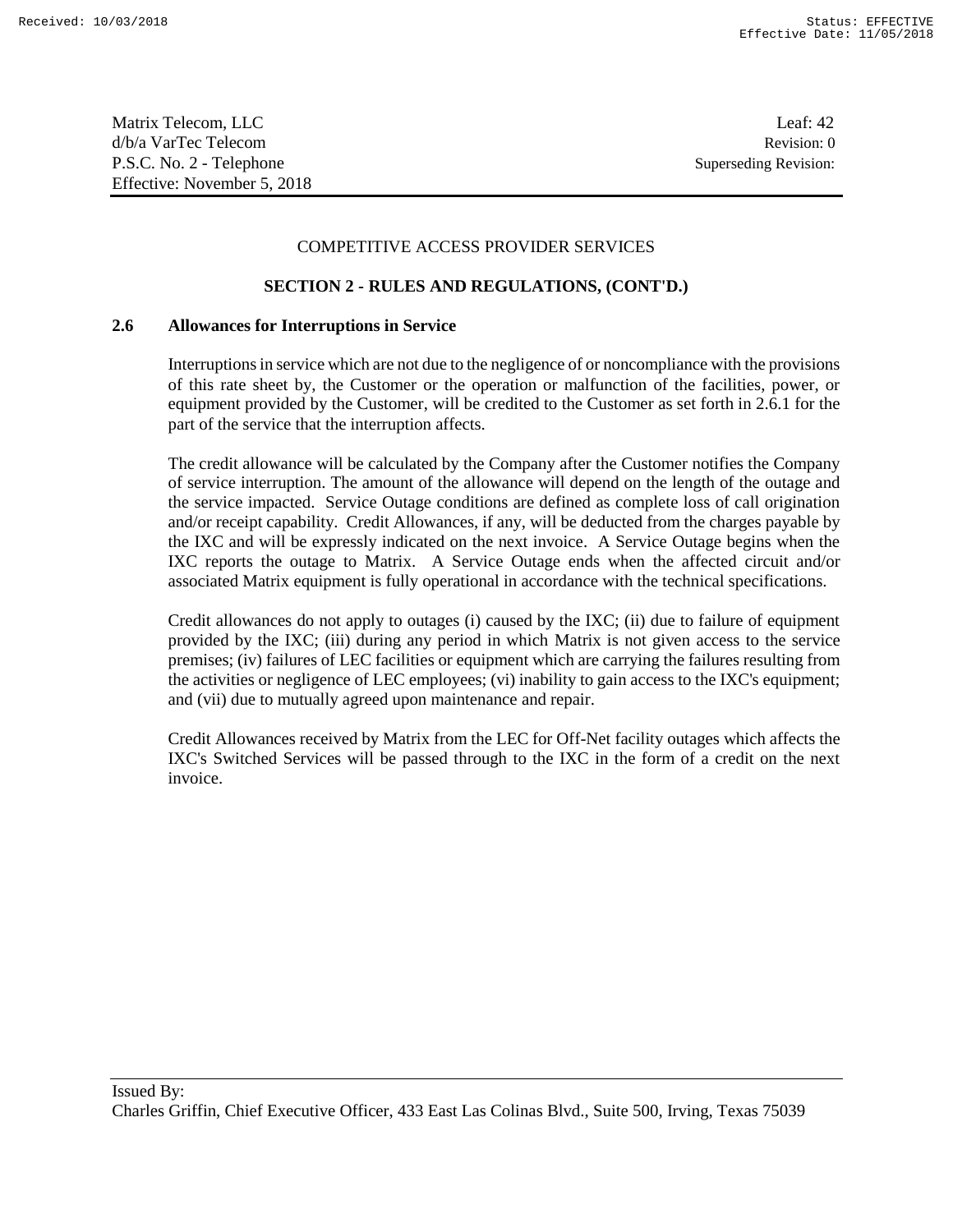Matrix Telecom, LLC Leaf: 43 d/b/a VarTec Telecom Revision: 0 P.S.C. No. 2 - Telephone Superseding Revision: Effective: November 5, 2018

#### COMPETITIVE ACCESS PROVIDER SERVICES

### **SECTION 2 - RULES AND REGULATIONS, (CONT'D.)**

### **2.6 Allowances for Interruptions in Service, (Cont'd.)**

#### **2.6.1 Limitations on Allowances**

No credit allowance will be made for:

- **A.** interruptions due to the negligence of, or noncompliance with the provisions of this rate sheet by, the Customer, Authorized User, Joint-User, or other Common Carrier providing service connected to the service of Company;
- **B.** interruptions due to the negligence of any person other than the Company, including, but not limited to, the Customer or other Common Carriers connected to the Company's facilities;
- **C.** interruptions due to the failure or malfunction of non-Company equipment;
- **D.** interruptions of service during any period in which the Company is not given full and free access to its facilities and equipment for the purpose of investigating and correcting interruptions;
- **E.** interruptions of service during a period in which the Customer continues to use the service on an impaired basis;
- **F.** interruptions of service during any period when the Customer has released service to the Company for maintenance purposes or for implementation of a Customer order for a change in service arrangements;
- **G.** interruption of service due to circumstances or causes beyond the control of the Company.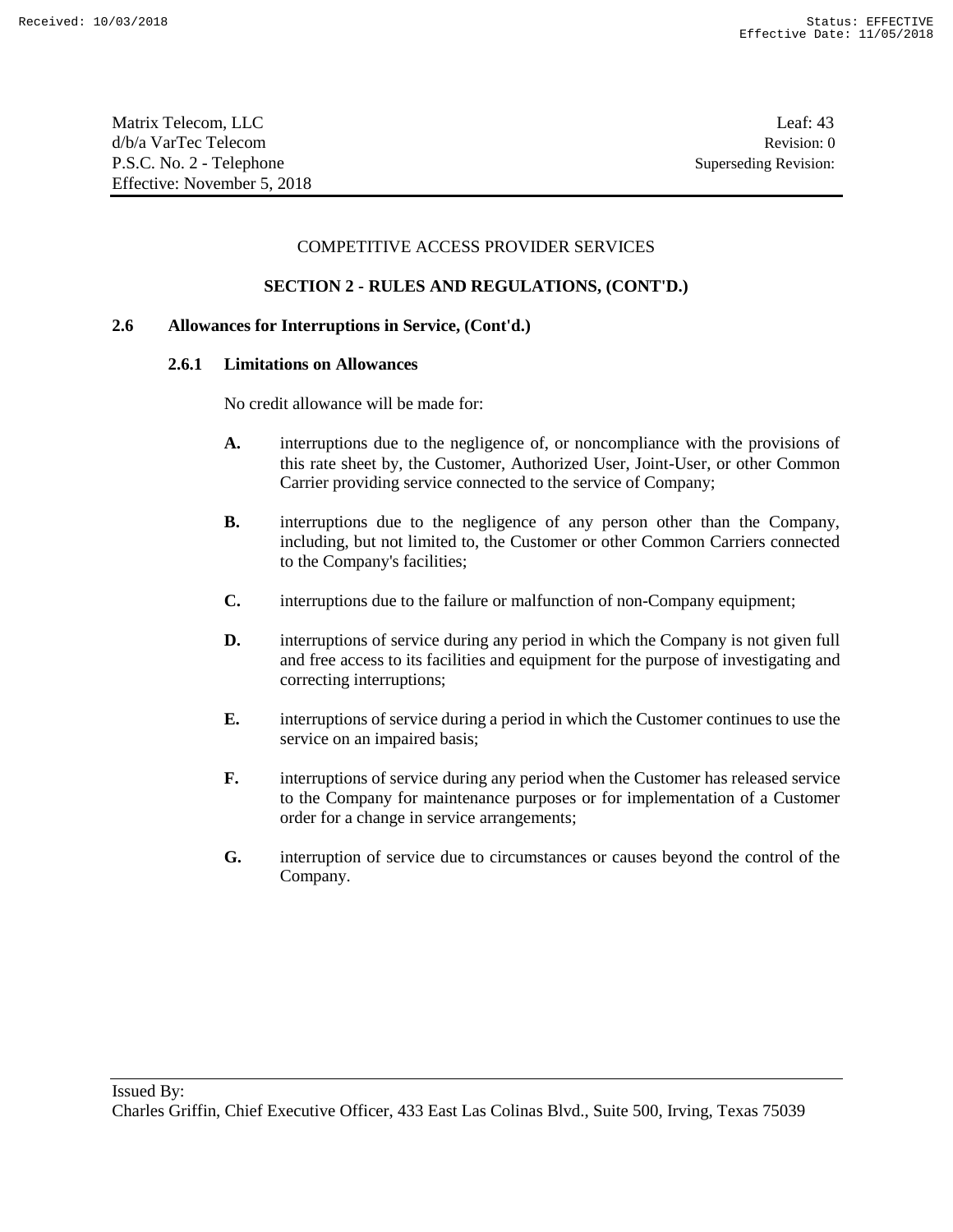Matrix Telecom, LLC Leaf: 44 d/b/a VarTec Telecom Revision: 0 P.S.C. No. 2 - Telephone Superseding Revision: Effective: November 5, 2018

### COMPETITIVE ACCESS PROVIDER SERVICES

### **SECTION 2 - RULES AND REGULATIONS, (CONT'D.)**

### **2.7 Transfers and Assignments**

Neither the Company nor the Customer may assign or transfer its rights or duties in connection with the services and facilities provided by the Company without the written consent of the other party, except that the Company may assign its rights and duties (a) to any subsidiary, parent Company or affiliate of the Company (b) pursuant to any sale or transfer of substantially all the assets of the Company; or pursuant to any financing, merger or reorganization of the Company.

### **2.8 Notices and Communications**

- **2.8.1** Delivery of calls to or acceptance of calls from the Company's End User locations over Company-switched local exchange services constitutes an order by the Customer to purchase switched access services as described herein. Similarly the selection by a Company's End User of the Customer as the presubscribed IXC constitutes an order of switched access by the Customer. In these cases, an invoice will be the first communication from the Company to the Customer. In other instances a Service Order may be used.
- **2.8.2** The Customer shall designate on the Service Order an address to which the Company shall mail or deliver all notices and other communications, except that the Customer may also designate a separate address to which the Company's bills for service shall be mailed.
- **2.8.3** The Company shall designate on the Service Order an address to which the Customer shall mail or deliver all notices and other communications, except that the Company may designate a separate address, on each bill for service, to which the Customer shall mail payment on that bill.
- **2.8.4** All notices or other communications required to be given pursuant to this rate sheet shall be in writing. Notices and other communications of either party, and all bills mailed by the Company, shall be presumed to have been delivered to the other party on the third business day following deposit of the notice, communication, or bill with the U.S. Mail or a private delivery service, prepaid and properly addressed, or when actually received or refused by the addressee, whichever occurs first.
- **2.8.5** The Company or the Customer shall advise the other party of any changes to the addresses designated for notices, other communications or billing, by following the procedures for giving notice set forth herein.

Issued By:

Charles Griffin, Chief Executive Officer, 433 East Las Colinas Blvd., Suite 500, Irving, Texas 75039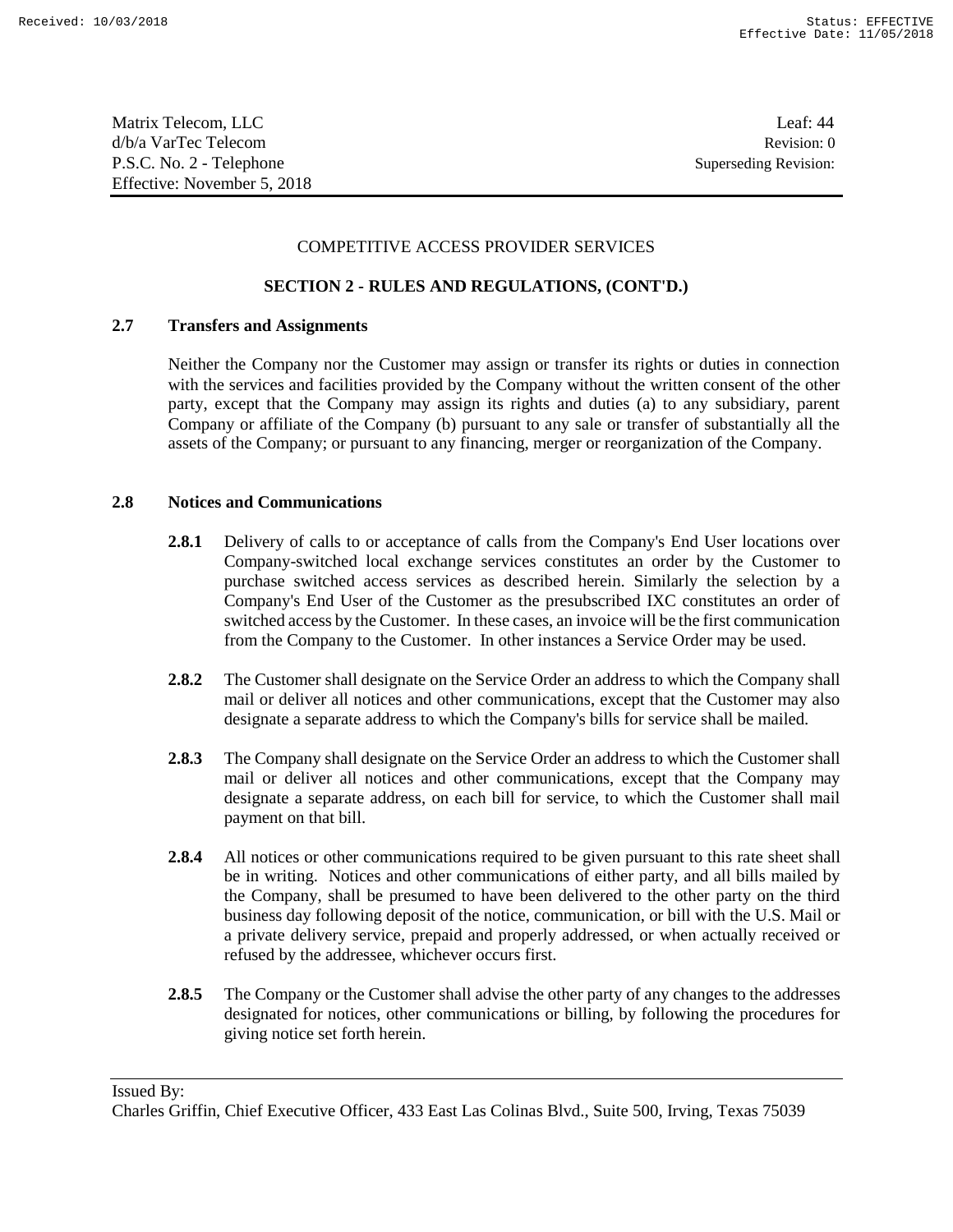Matrix Telecom, LLC Leaf: 45 d/b/a VarTec Telecom Revision: 0 P.S.C. No. 2 - Telephone Superseding Revision: Effective: November 5, 2018

#### COMPETITIVE ACCESS PROVIDER SERVICES

### **SECTION 2 - RULES AND REGULATIONS, (CONT'D.)**

### **2.9 Meet Point Billing**

Meet Point Billing applies when more than one Exchange Telephone Company is involved in the provision of Access Service. All recurring and nonrecurring charges for services provided by each Exchange Telephone Company are billed under each company's applicable rates as set forth below.

The Company accepts and adheres to the Ordering and Billing Forum guidelines, Multiple Exchange Carrier Access Billing (MECAB) and Multiple Exchange Carrier Ordering and Design (MECOD).

### **2.10 Pro-Rating**

All services have a minimum period of one month and are billed one-month in advance. Monthly Recurring Charges are payable in full as of the first day of the billing cycle in which the service is furnished. Therefore, the Monthly Recurring Charges are not subject to pro-rating if service is disconnected prior to the end of a billing period.

Services that are ordered prior to the beginning of a billing period will be prorated from the order date to the Customer's applicable billing period.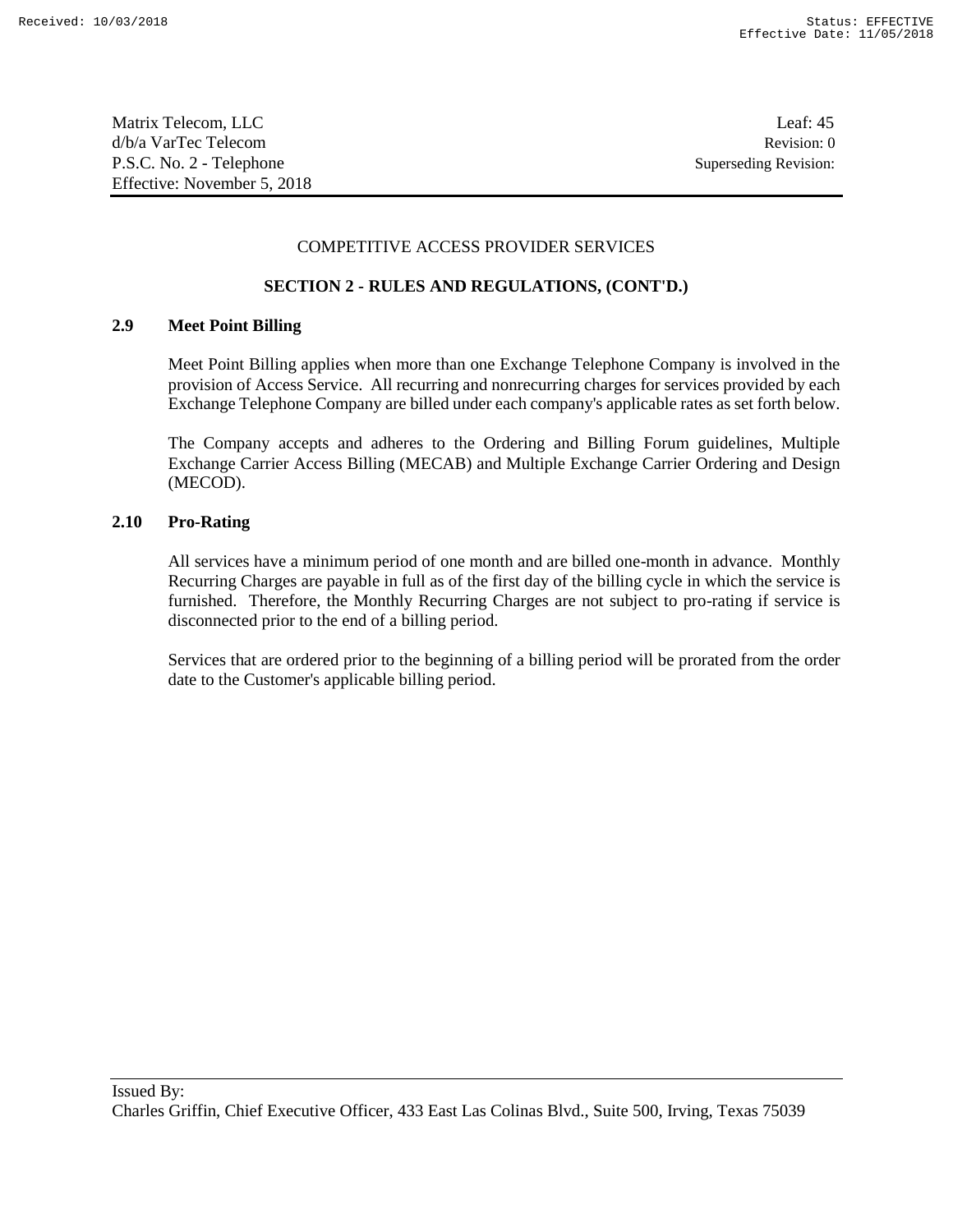| Matrix Telecom, LLC         | Leaf: $46$            |
|-----------------------------|-----------------------|
| d/b/a VarTec Telecom        | Revision: 0           |
| P.S.C. No. 2 - Telephone    | Superseding Revision: |
| Effective: November 5, 2018 |                       |

#### COMPETITIVE ACCESS PROVIDER SERVICES

### **SECTION 3 - ORDERING OPTIONS FOR ACCESS SERVICE**

### **3.1 General**

This section sets forth the regulations and order related charges for Access Service Requests (ASR) for Switched Access Service, as defined in this rate sheet. These charges are in addition to other applicable charges set forth in other sections of this rate sheet.

#### **3.1.1 Ordering Conditions**

Customer may order switched access through a Constructive Order, as defined herein, or through an ASR.

The format and terms of the ASR will be as specified in the Industry Access Service Order Guidelines, unless otherwise specified herein.

### **3.1.2 Minimum Period of Service**

The minimum period for which Access Service is provided and for which charges are applicable is one month.

- **A.** The following changes will be treated as a discontinuance of the existing service and a request for installation of a new service. All associated Non-Recurring Charges will apply for the new service, and a new minimum period will be established:
	- **1.** A change in the identity of the Customer of record; or
	- **2.** A move by the Customer to a different building.
- **B.** When Access Service is disconnected prior to the expiration of the minimum period, charges are applicable for the balance of the minimum period. The Minimum Period Charge for monthly billed services will be determined as follows:

For Switched Access Service, the charge for a month or fraction thereof is equivalent to 50,000 billed minutes of use for the applicable service.

All applicable Non-Recurring Charges for the service will be billed in addition to the Minimum Period Charge.

#### Issued By:

Charles Griffin, Chief Executive Officer, 433 East Las Colinas Blvd., Suite 500, Irving, Texas 75039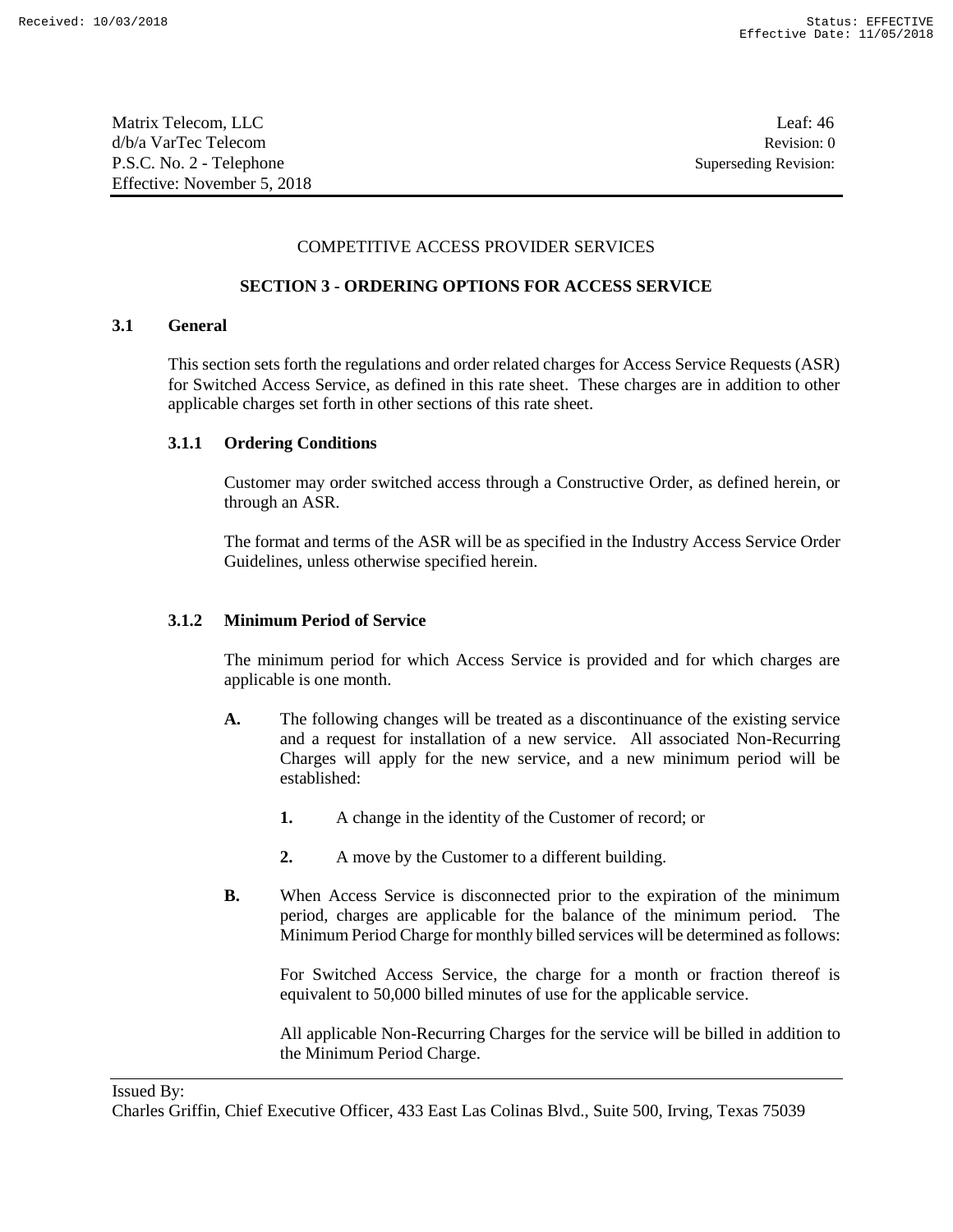#### COMPETITIVE ACCESS PROVIDER SERVICES

### **SECTION 3 - ORDERING OPTIONS FOR ACCESS SERVICE, (CONT'D.)**

### **3.2 Miscellaneous Charges**

| Customer Requested Due Date Change <sup>1, 2</sup>                     | \$50, per order                |
|------------------------------------------------------------------------|--------------------------------|
| Customer Requested Expedite <sup>2</sup>                               | \$250, per location, per order |
| Cancellation (after 3 business days from order placement) <sup>2</sup> | Full NRCs $+$ \$250, per order |
| Design Change, $DS0/DS12$                                              | \$150, per circuit             |
| Design Change, DS3 and higher <sup>2</sup>                             | \$300, per circuit             |
| Administrative Processing <sup>2</sup>                                 | \$25, per order                |

<sup>1</sup> Company Due Date Change Policy - No due date change accepted at or after four (4) days prior to the current due date. If a Customer request is received during that time period, the supplemental charge will apply and, in addition, the billing will start on the current due date without exception.

<sup>2</sup> For services involving facilities leased from other telecommunications providers, Supplementary Charges will be priced on an Individual Case Basis, and will be based upon a pass-through of all charges assessed by other providers, and the Company's administrative costs.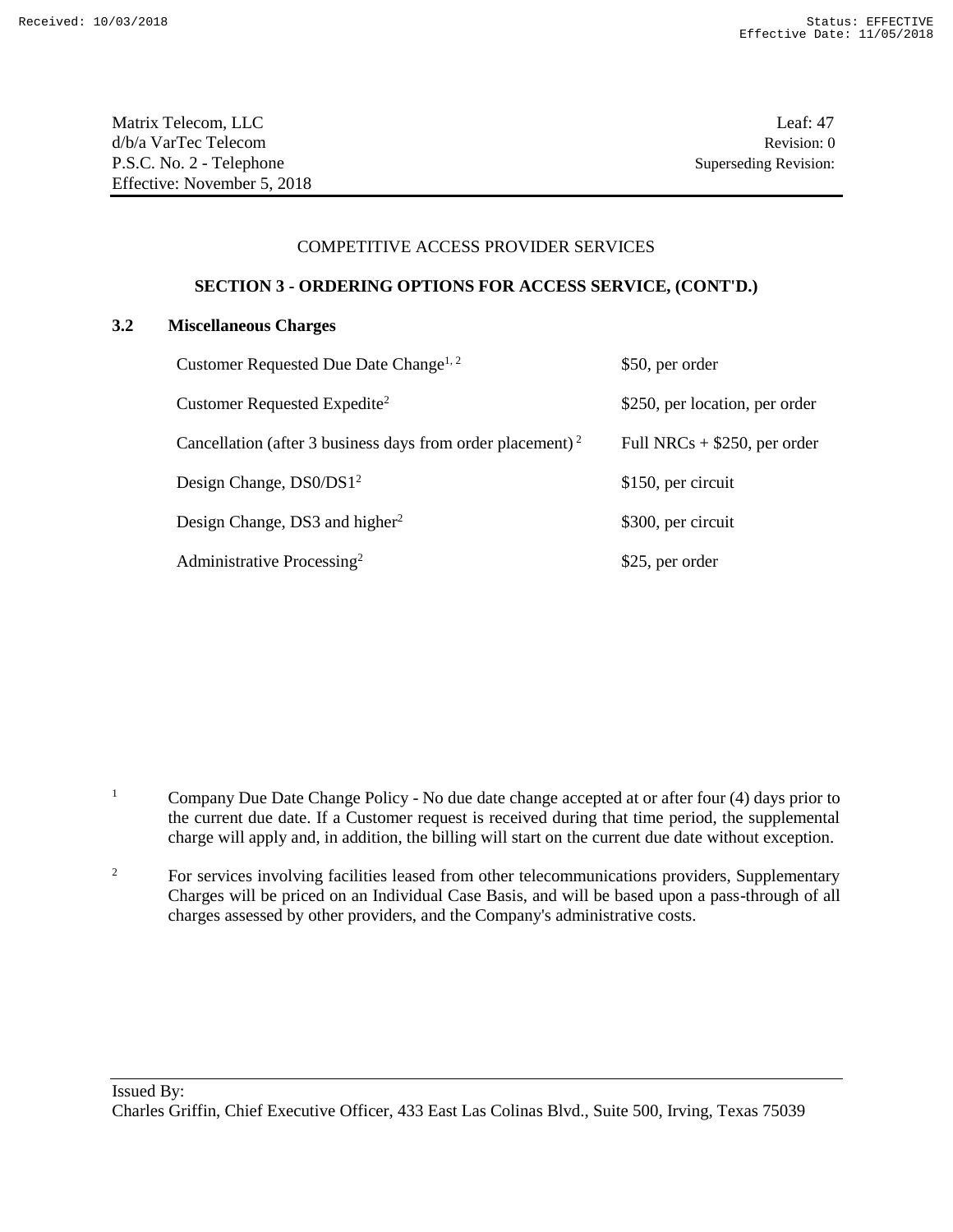Matrix Telecom, LLC Leaf: 48 d/b/a VarTec Telecom Revision: 0 P.S.C. No. 2 - Telephone Superseding Revision: Effective: November 5, 2018

### COMPETITIVE ACCESS PROVIDER SERVICES

### **SECTION 4 - SWITCHED ACCESS SERVICE**

### **4.1 General**

Switched Access Service, which is available to Customers for their use in furnishing their services to end users, provides a two-point communications path between a Customer's Premises and an End User's Premises. It provides for the use of common terminating, switching and transport facilities. Switched Access Service provides the ability to originate calls from an End User's Premises to a Customer's Premises, and to terminate calls from a Customer's Premises to an End User's Premises.

Switched Access Service is available when originating or terminating calls from or to an end user which subscribes to the Company's Local Exchange Services.

Rates and charges are set forth in Section 5. The application of rates for Switched Access Service is described in Section 5.

### **4.2 Provision and Description of Switched Access Service Arrangements**

#### **4.2.1 Feature Group Access**

FG Access is provisioned at the DS-1 level and provides trunk-side access to Local Switching Center switches, for the Customer's use in originating and terminating communications. Basic FG Access service will be provided with Multi-Frequency In Band Signaling (SS7 is also available, where capabilities exist).

All traffic is routed to and from the Company's local switching center via the Customer's tandem provider or via end office trucking, where available. Delivery of calls to, or acceptance of calls from, the Company's End User locations over Company-switched local exchange services shall constitute an agreement by the Customer to purchase switched access services as described herein. The Company reserves the right to require the Customer to submit an ASR for switched access.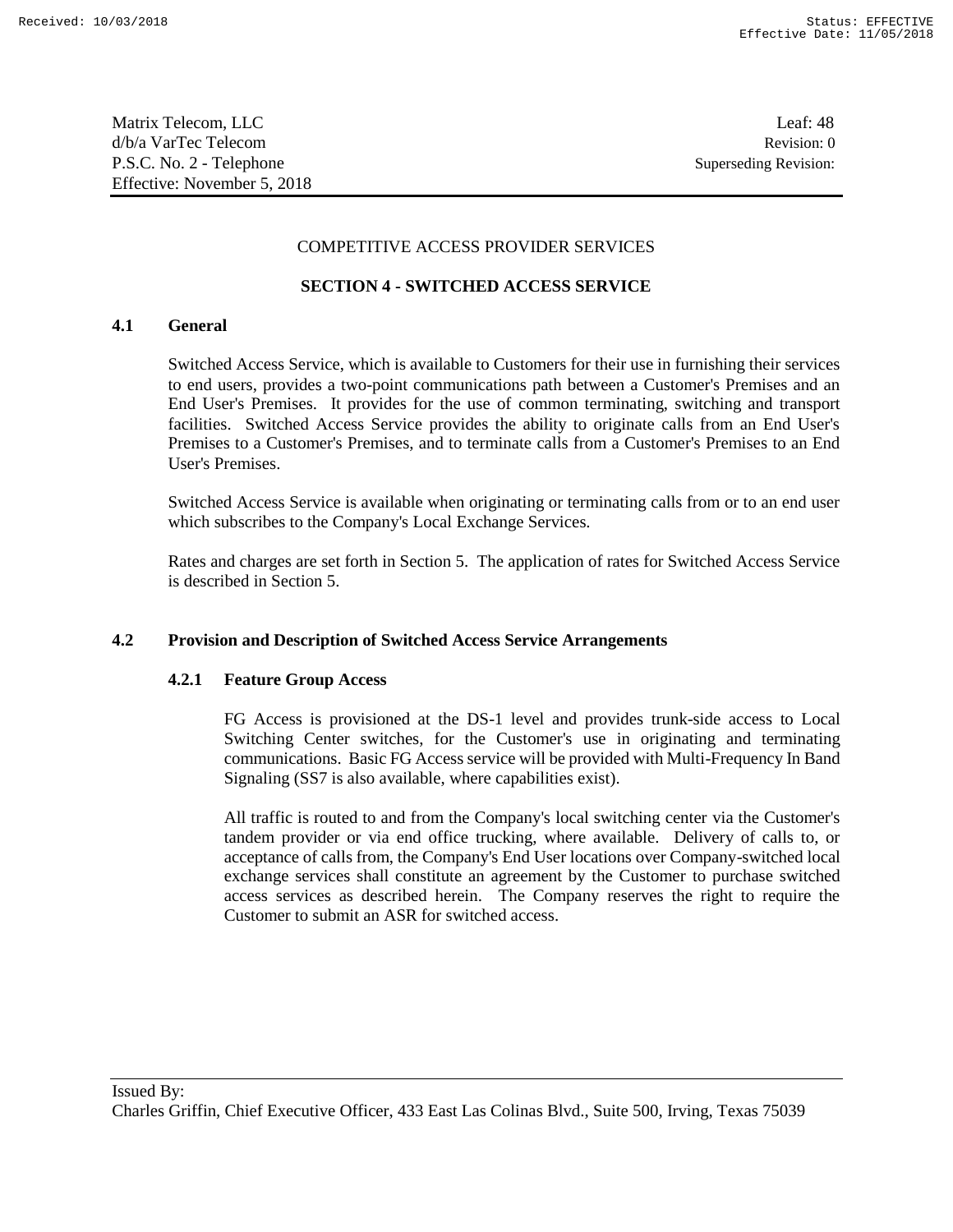| Matrix Telecom, LLC         | Leaf: $49$            |
|-----------------------------|-----------------------|
| d/b/a VarTec Telecom        | Revision: 0           |
| P.S.C. No. 2 - Telephone    | Superseding Revision: |
| Effective: November 5, 2018 |                       |

#### COMPETITIVE ACCESS PROVIDER SERVICES

## **SECTION 4 - SWITCHED ACCESS SERVICE, (CONT'D.)**

### **4.2 Provision and Description of Switched Access Service Arrangements, (Cont'd.)**

### **4.2.2 Manner of Provision**

Trunks used for Switched Access Service may be configured for one-way (either originating only or terminating only) or for two-way directionality.

#### **4.2.3 Call Types**

The following Switched Access Service call types are available:

- **A.** Originating FG Access
- **B.** Originating 800 FG Access
- **C.** Terminating FG Access

#### **4.2.4 Originating FG Access**

The access code for FG Access switching is a uniform access code of the form 1+ or 011+ or 101XXXX. For 101XXXX dialing a single access code will be the assigned number of all FG Access provided to the Customer by the Company. When the access code is used, FG Access switching also provides for dialing the digit 0 for access to the Customer's operator service, 911 for access to emergency service, and/or the end of dialing digit (#) for cut-through access to the Customer's premises. The Company will provide originating FG access consistent with dialing parity obligations.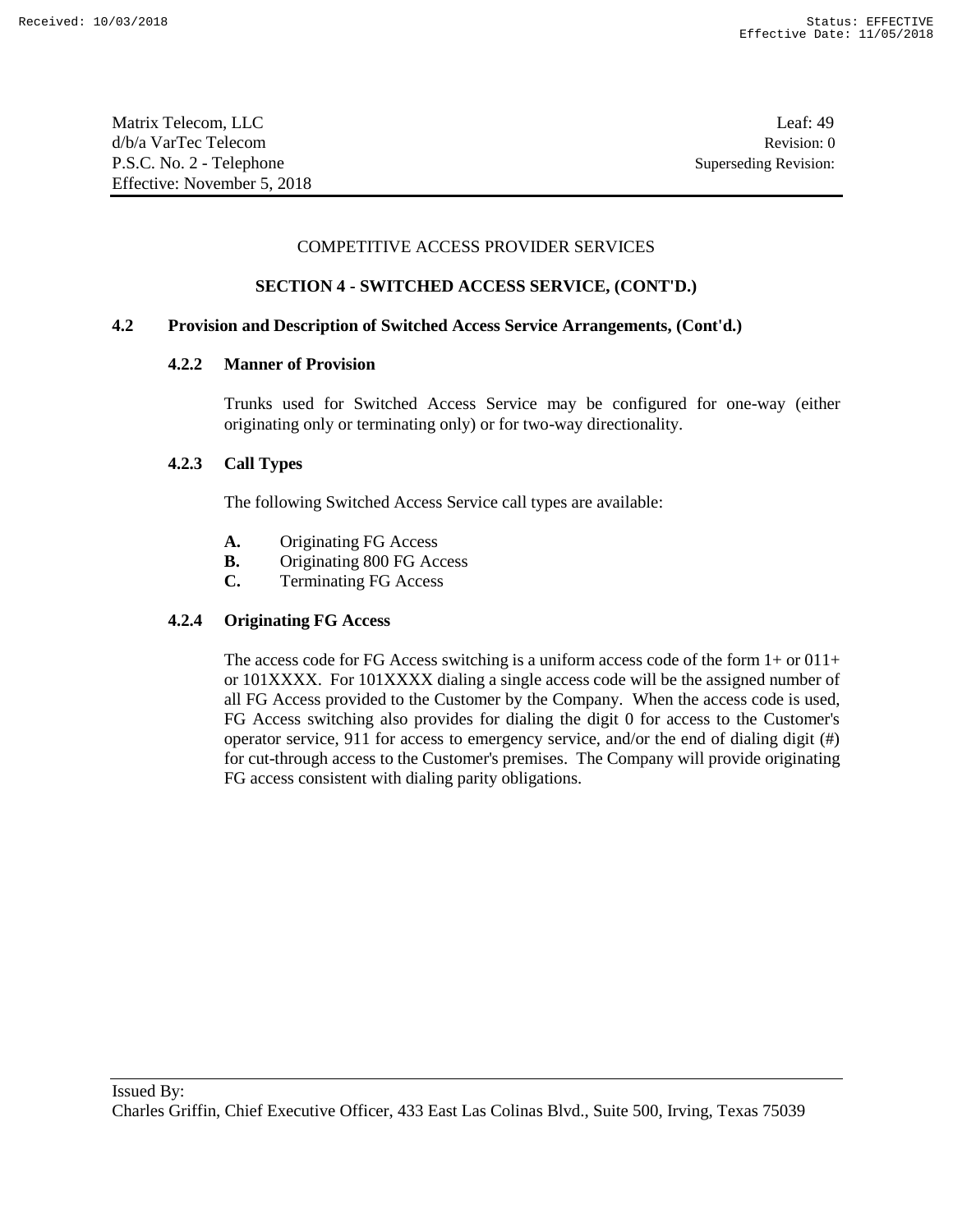Matrix Telecom, LLC Leaf: 50 d/b/a VarTec Telecom Revision: 0 P.S.C. No. 2 - Telephone Superseding Revision: Effective: November 5, 2018

#### COMPETITIVE ACCESS PROVIDER SERVICES

## **SECTION 4 - SWITCHED ACCESS SERVICE, (CONT'D.)**

### **4.2 Provision and Description of Switched Access Service Arrangements, (Cont'd.)**

### **4.2.5 Originating 800 FG Access**

800 Data Base Access Service is a service offering utilizing originating Trunk side Switched Access Service. When an  $8XX + NXX + XXXX$  call is originated by an End User, the Company will perform Customer identification based on screening of the full tendigits of the 8XX number to determine the Customer location to which the call is to be routed.

## **4.2.6 Terminating FG Access**

FG Access, when used in the terminating direction, may only be used to access end users who are subscribing to the Company's Local Exchange Services. Calls in the terminating direction will not be completed to 950-0XXX or 950-1XXX access codes, local operator assistance (0- and 0+), Directory Assistance,  $(411 \text{ or } 555-1212)$  service codes 611 and 911 and 101XXXX access codes.

### **4.3 Reports and Testing**

- **4.3.1** Design Layout Report: At the request of the Customer, the Company will provide to the Customer the makeup of the facilities and services provided from the Customer's Premises to the first point of switching. This information will be provided in the form of a Design Layout Report. The Design Layout Report will be provided to the Customer at no charge.
- **4.3.2** Acceptance Testing: At no additional charge, the Company will, at the Customer's request, cooperatively test, at the time of installation, the following parameters: loss, C-notched noise, C-message noise, 3-tone slope, d.c. continuity and operational signaling.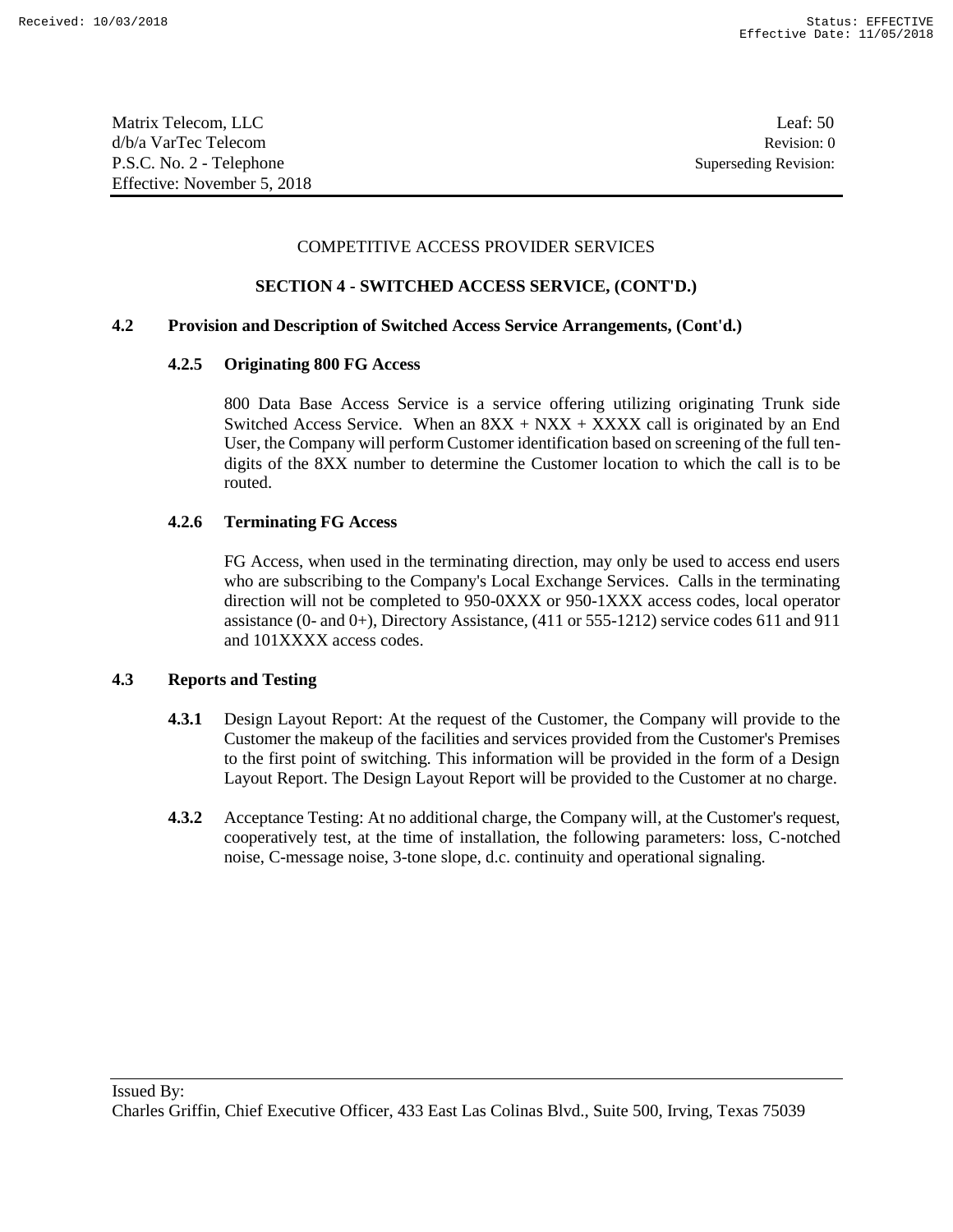Matrix Telecom, LLC Leaf: 51 d/b/a VarTec Telecom Revision: 0 P.S.C. No. 2 - Telephone Superseding Revision: Effective: November 5, 2018

#### COMPETITIVE ACCESS PROVIDER SERVICES

## **SECTION 5 - SWITCHED ACCESS RATES**

## **5.1 General**

This section contains the specific regulations governing the rates and charges that apply for Switched Access Services:

There are three types of rates and charges that apply to Switched Access Service:

- Non-Recurring Charges: One-time charges that apply for a specific work activity.
- Recurring Charges: Fixed charges apply each month and depend on the number and type of facilities in place.
- Usage Charges: Charges that are applied on a per access minute basis. Usage rates are accumulated over a monthly period.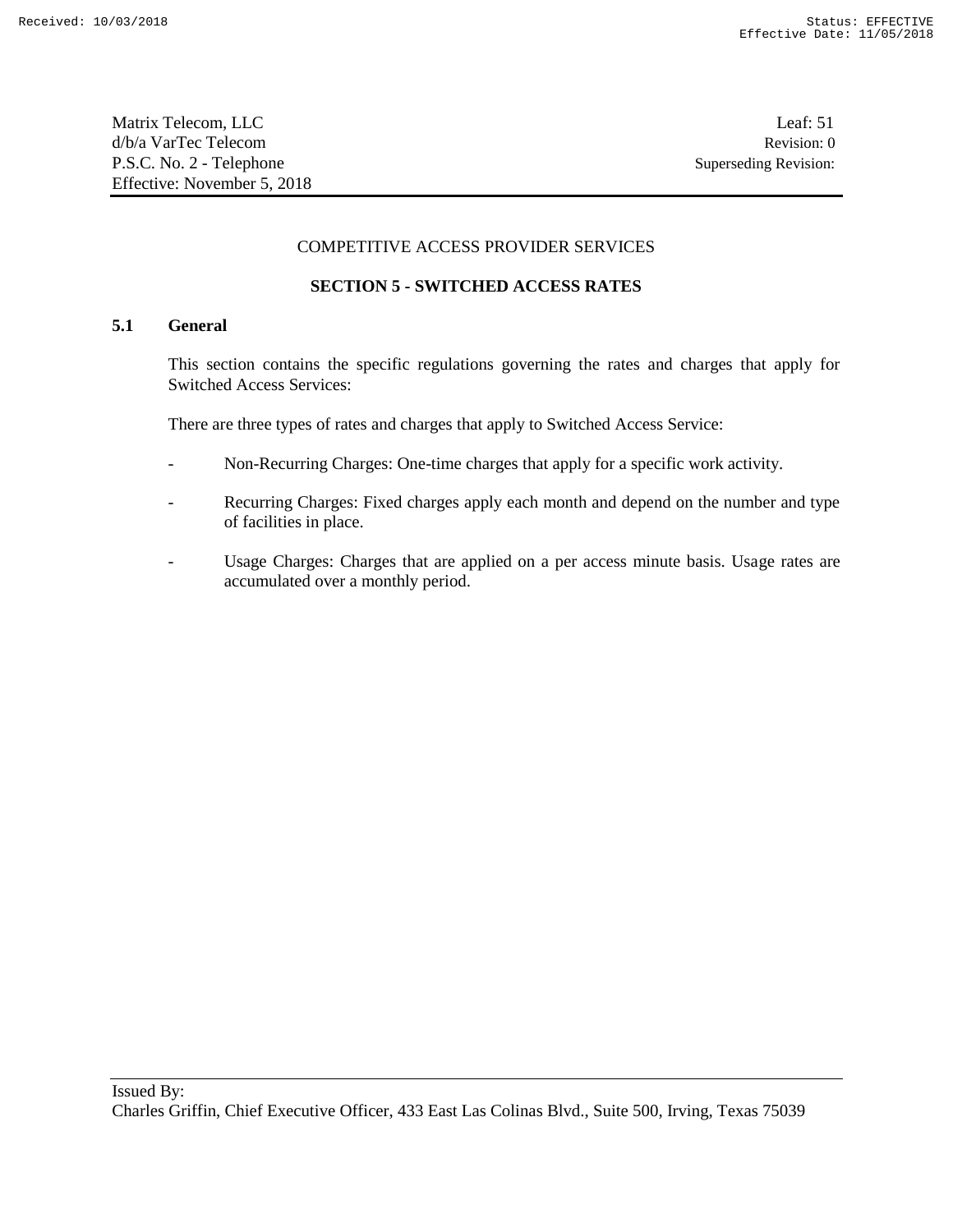| Matrix Telecom, LLC         | Leaf: $52$            |
|-----------------------------|-----------------------|
| d/b/a VarTec Telecom        | Revision: 0           |
| P.S.C. No. 2 - Telephone    | Superseding Revision: |
| Effective: November 5, 2018 |                       |

#### COMPETITIVE ACCESS PROVIDER SERVICES

### **SECTION 5 - SWITCHED ACCESS RATES, (CONT'D.)**

### **5.2 Rate Categories**

- **5.2.1** There are several rate categories which apply to Switched Access Service:
	- Blended Carrier Switched Access Originating
	- Blended Carrier Switched Access Terminating
	- Toll-Free 8XX Data Base Access Service

The Company provides originating and terminating switched access service through a single blended rate based on aggregate traffic volumes from the following cost categories:

#### Common Line

The Common Line cost category establishes the charges related to the use of Companyprovided end user common lines by customers and end users for interstate access.

#### Switched Transport

The Switched Transport cost category establishes the charges related to the transmission and tandem switching facilities between the customer designated premises and the end office switch(es) where the customer's traffic is switched to originate or terminate the customer's communications.

#### End Office Switching

The End Office Switching cost category establishes the charges related to the use of end office switching equipment, the terminations in the end office of end user lines, the terminations of calls at Company Intercept Operators or recordings, the Signaling Transfer Point (STP) costs, and the SS7 signaling function between the end office and the STP.

**5.2.2** There are two types of Switched Access Service connections:

Tandem Connect Access: This option applies when the Customer has no direct facilities to the End Office. All traffic is routed to and from the End Office via the Customer's tandem provider.

Direct Connect Access: This option applies when the Customer has direct facilities to the End Office.

#### Issued By:

Charles Griffin, Chief Executive Officer, 433 East Las Colinas Blvd., Suite 500, Irving, Texas 75039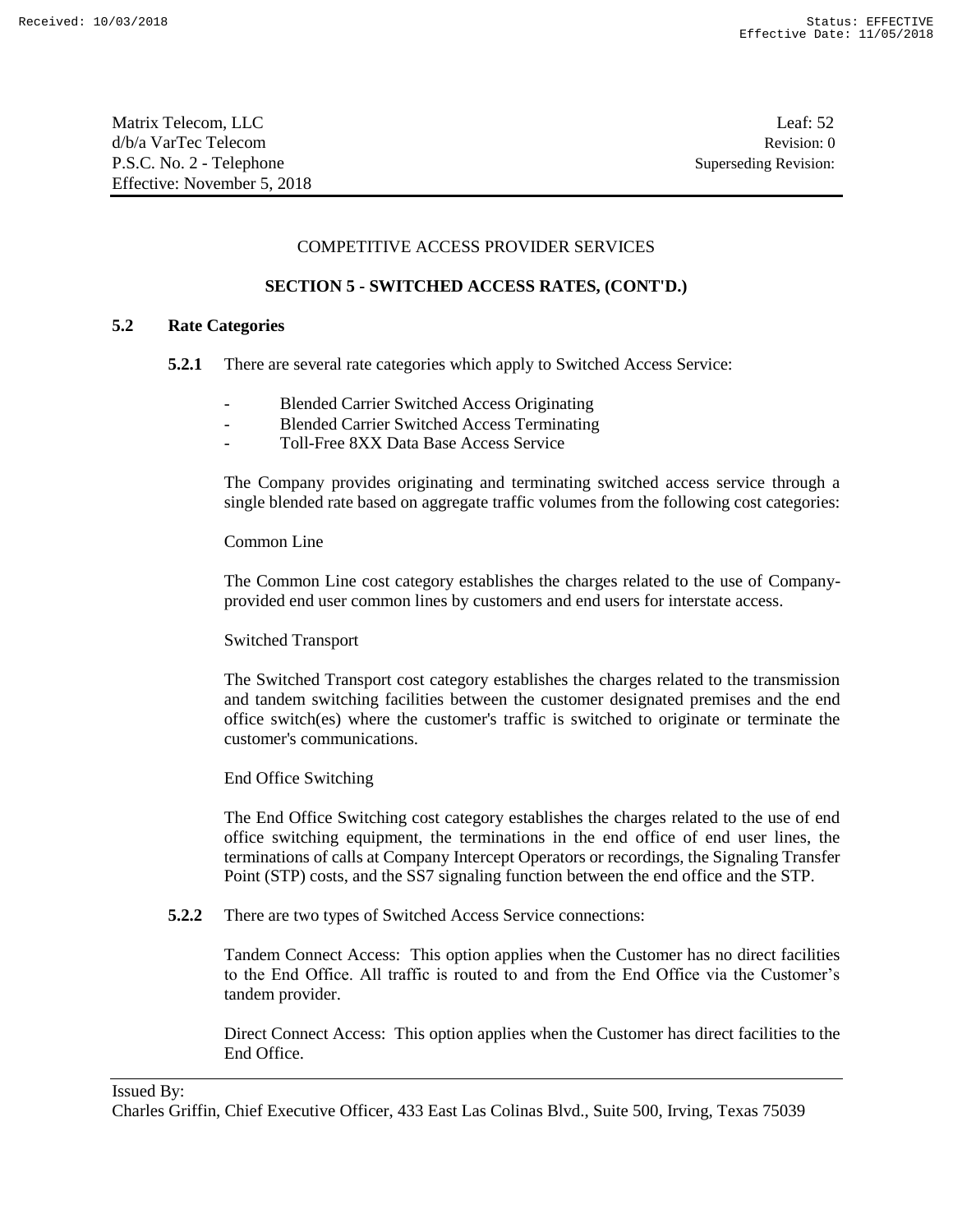Matrix Telecom, LLC Leaf: 53 d/b/a VarTec Telecom Revision: 0 P.S.C. No. 2 - Telephone Superseding Revision: Effective: November 5, 2018

### COMPETITIVE ACCESS PROVIDER SERVICES

## **SECTION 5 - SWITCHED ACCESS RATES, (CONT'D.)**

### **5.2 Rate Categories, (Cont'd.)**

### **5.2.3 Toll-Free 8XX Data Base Query**

The Toll-Free 8XX Data Base Query Charge, will apply for each Toll-Free 8XX call query received at the Company's (or its provider's) Toll-Free 8XX database.

### **5.2.4 Optional Features**

Other optional features may be available on an Individual Case Basis (ICB).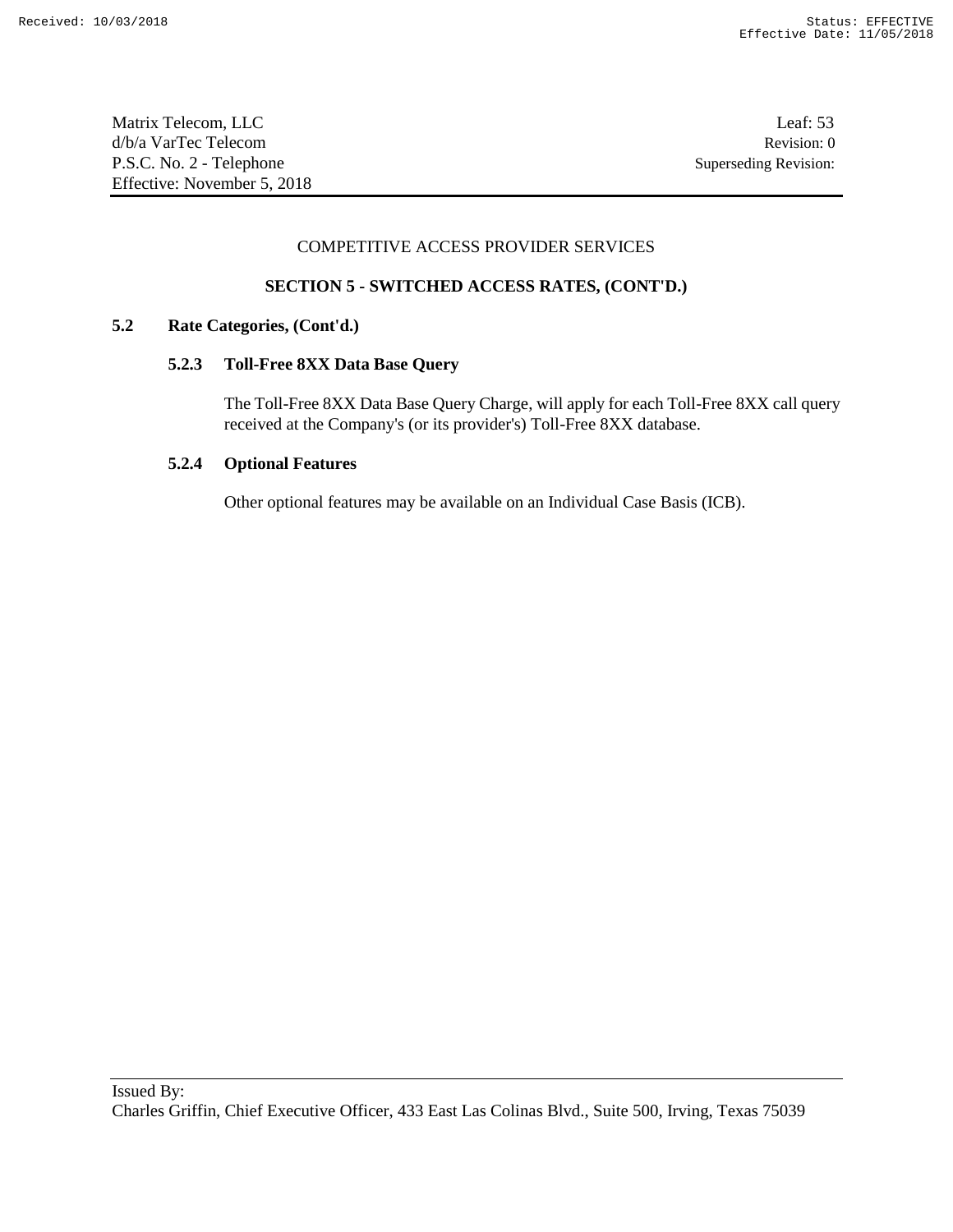Matrix Telecom, LLC Leaf: 54 d/b/a VarTec Telecom Revision: 0 P.S.C. No. 2 - Telephone Superseding Revision: Effective: November 5, 2018

#### COMPETITIVE ACCESS PROVIDER SERVICES

### **SECTION 5 - SWITCHED ACCESS RATES, (CONT'D.)**

### **5.3 Billing of Access Minutes**

When recording originating calls over FG Access with multi-frequency address signaling, usage measurement begins when the first wink supervisory signal is forwarded from the Customer's facilities. The measurement of originating call usage over FG Access ends when the originating FG Access entry switch receives disconnect supervision from either the originating End User's Local Switching Center - (indicating that the originating End User has disconnected), or the Customer's facilities, whichever is recognized first by the entry switch.

For terminating calls over FG Access with multi-frequency address signaling, the measurement of access minutes begins when a seizure signal is received from the Carrier's trunk group at the Point of Presence within the LATA. The measurement of terminating call usage over FG Access ends when a disconnect signal is received, indicating that either the originating or terminating user has disconnected.

When recording originating calls over FG Access with SS7 signaling, usage measurement begins with the transmission of the initial address message by the switch for direct trunk groups and with the receipt of an exit message by the switch for tandem trunk groups. The measurement of originating FG Access usage ends when the entry switch receives or sends a release message, whichever occurs first.

For terminating calls over FG Access with SS7 signaling, the measurement of access minutes begins when the terminating recording switch receives the initial address message from the terminating End User. On directly routed trunk groups or on tandem routed trunk groups, the Company switch receives the initial address message and sends the indication to the Customer in the form of an answer message. The measurement of terminating FG Access call usage ends when the entry switch receives or sends a release message, whichever occurs first.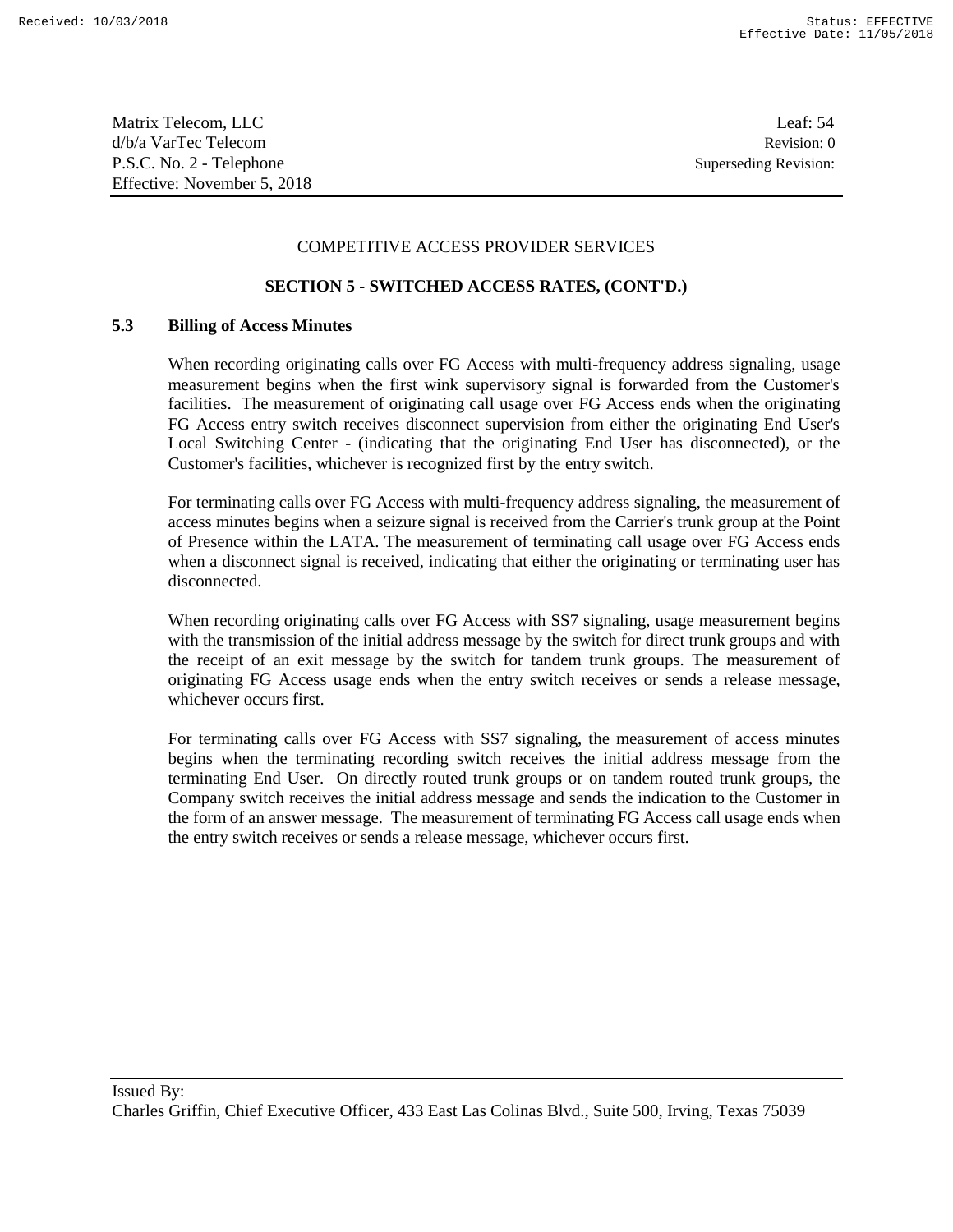Matrix Telecom, LLC Leaf: 55 d/b/a VarTec Telecom Revision: 0 P.S.C. No. 2 - Telephone Superseding Revision: Effective: November 5, 2018

### COMPETITIVE ACCESS PROVIDER SERVICES

### **SECTION 5 - SWITCHED ACCESS RATES, (CONT'D.)**

#### **5.4 Rates and Charges**

- **5.4.1 Blended Carrier Switched Access**
	- **A. [Reserved for Future Use]**

### **B. Direct/Tandem Routed**

| Originating, per minute              | See Note* |
|--------------------------------------|-----------|
| Terminating                          |           |
| Local Switching, per minute          | See Note* |
| Local Transport, per minute per mile | See Note* |
| Tandem Switching, per minute         | See Note* |
| Shared Trunk Port, per minute        | See Note* |

## **5.4.2 Toll-Free 8XX Data Base Query**

Per Query  $$0.0041$ 

### **5.4.3 Switched Access Optional Features**

All Optional Features are offered on an Individual Case Basis (ICB).

**\* S**witched access is assessed at interstate rates and rate structure pursuant to the Company's Federal Access Tariff No. 1, as amended from time to time found online at https://apps.fcc.gov/etfs/public/tariff.action?idTariff=517

Issued in compliance with the Commission's order in Case 09-M-0527, issued October 3, 2014.